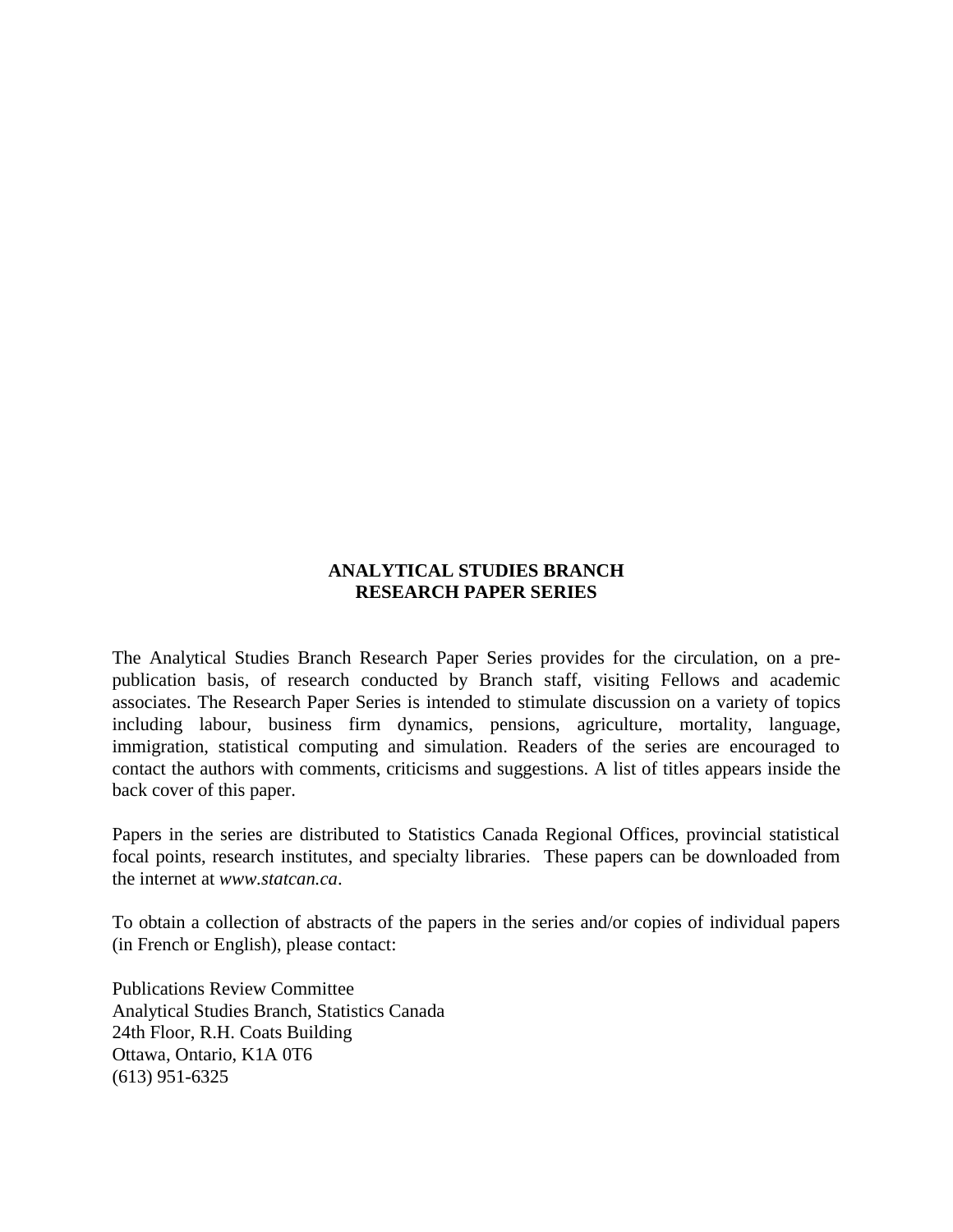## **Technology Adoption: A Comparison Between Canada and the United States**

by

John R. Baldwin \*

and

David Sabourin \*\*

**No. 119**

**11F0019MPE No. 119 ISSN: 1200-5223 ISBN: 0-660-17549-5**

Micro-Economic Analysis Division 24-B R.H. Coats Building Ottawa, K1A 0T6 Statistics Canada

Facsimile Number: (613) 951-5403

 $*(613)$  951-8588 Email: baldjoh@statcan.ca

\*\* (613) 951-3735 Email: sabodav@statcan.ca

#### **August 1998**

This paper represents the views of the authors and does not necessarily reflect the opinions of Statistics Canada.

*Aussi disponible en français*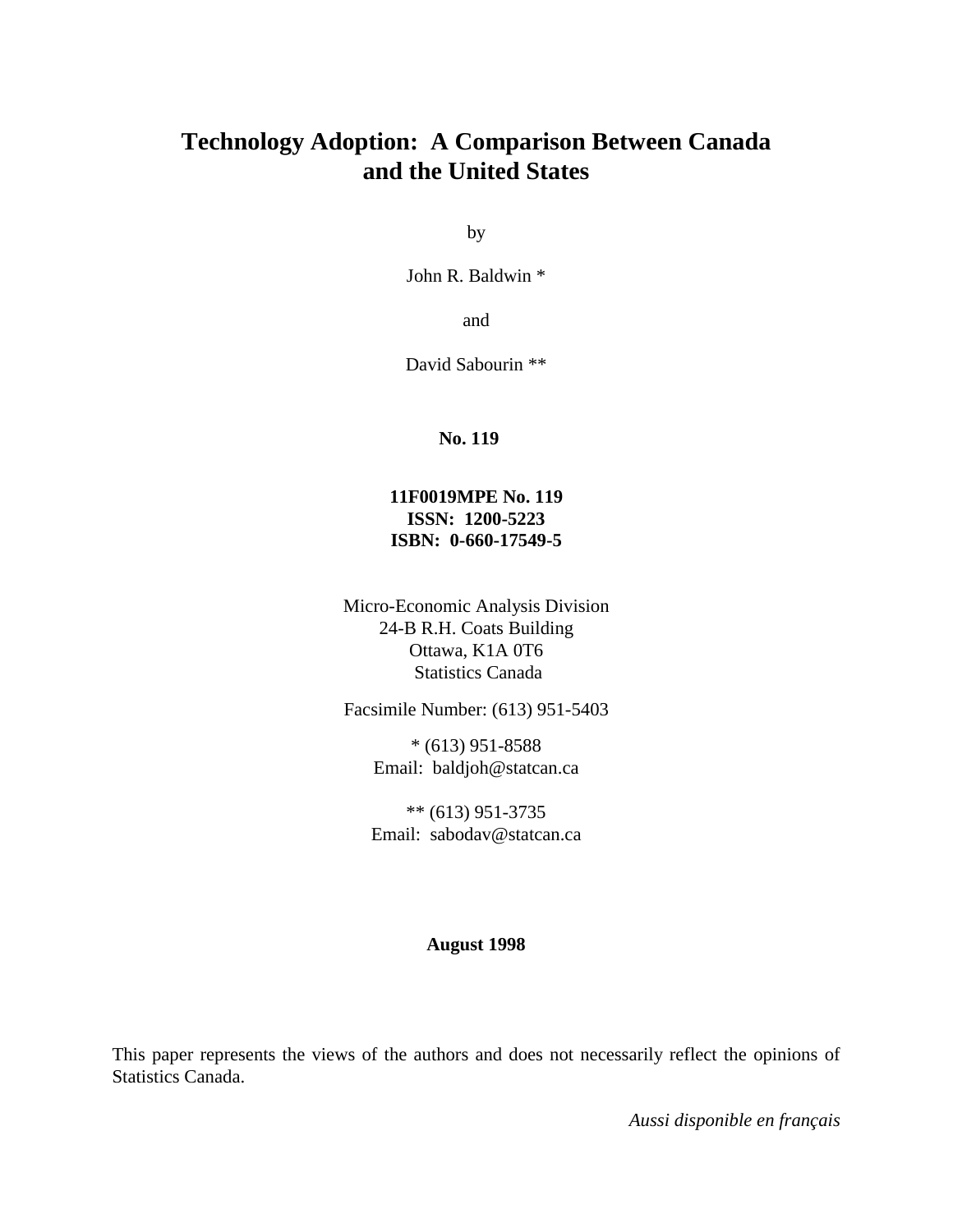# **Table of Contents**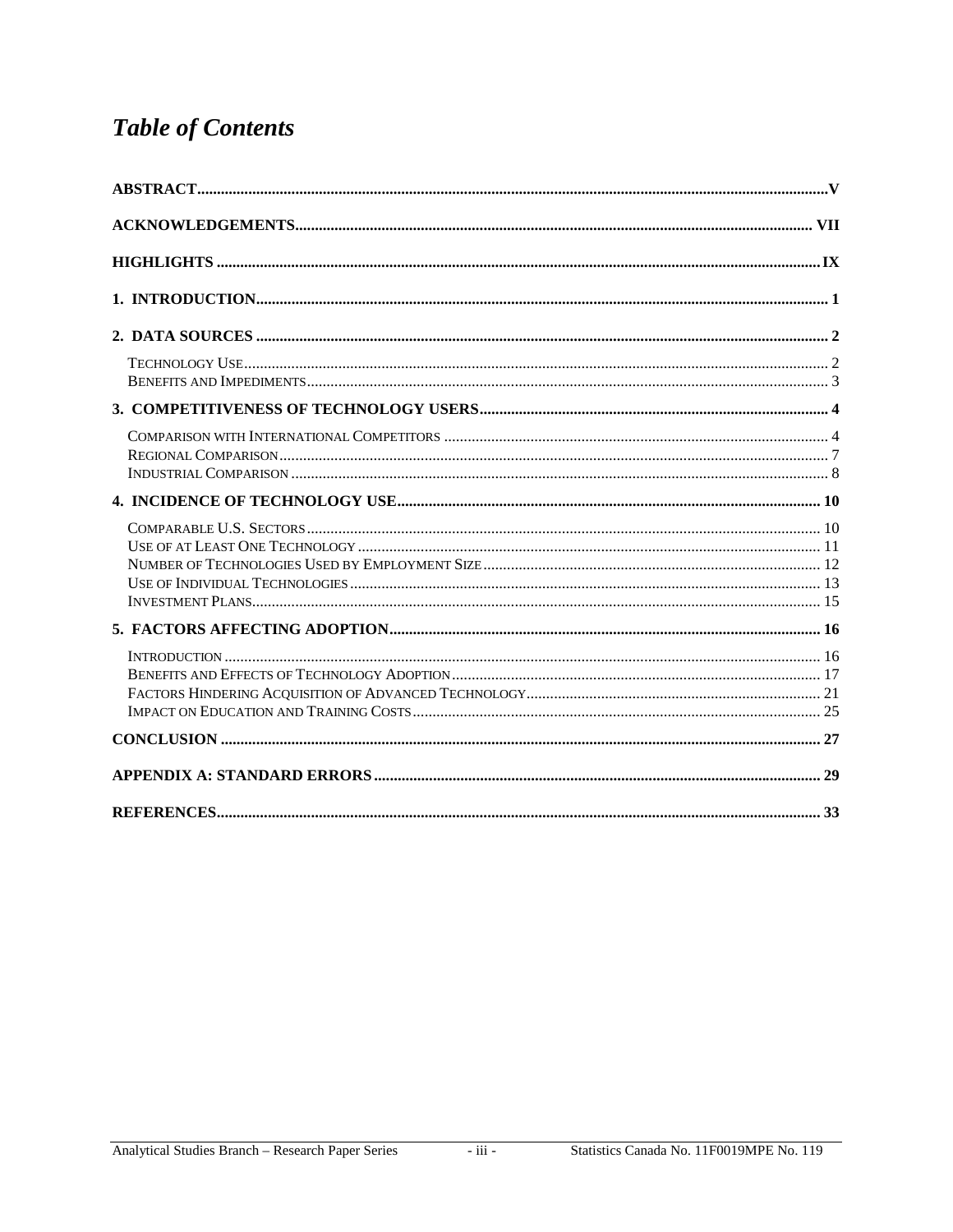# *Abstract*

This study examines differences in technology use in Canada as opposed to the United States as well as reasons for these differences. It examines different aspects of technology use—numbers of technologies used, types of technologies used, as well as regional, size and industry variations in their use. It then investigates differences in benefits that plant managers perceive stem from advanced technology use and differences in the factors that managers assess as impediments. While managers in both countries generally place quite similar emphases on items in the list of benefits received and problems that have impeded adoption, there are significant differences that arise because of the smaller size of the Canadian market.

**Keywords**: technology adoption, training, international comparison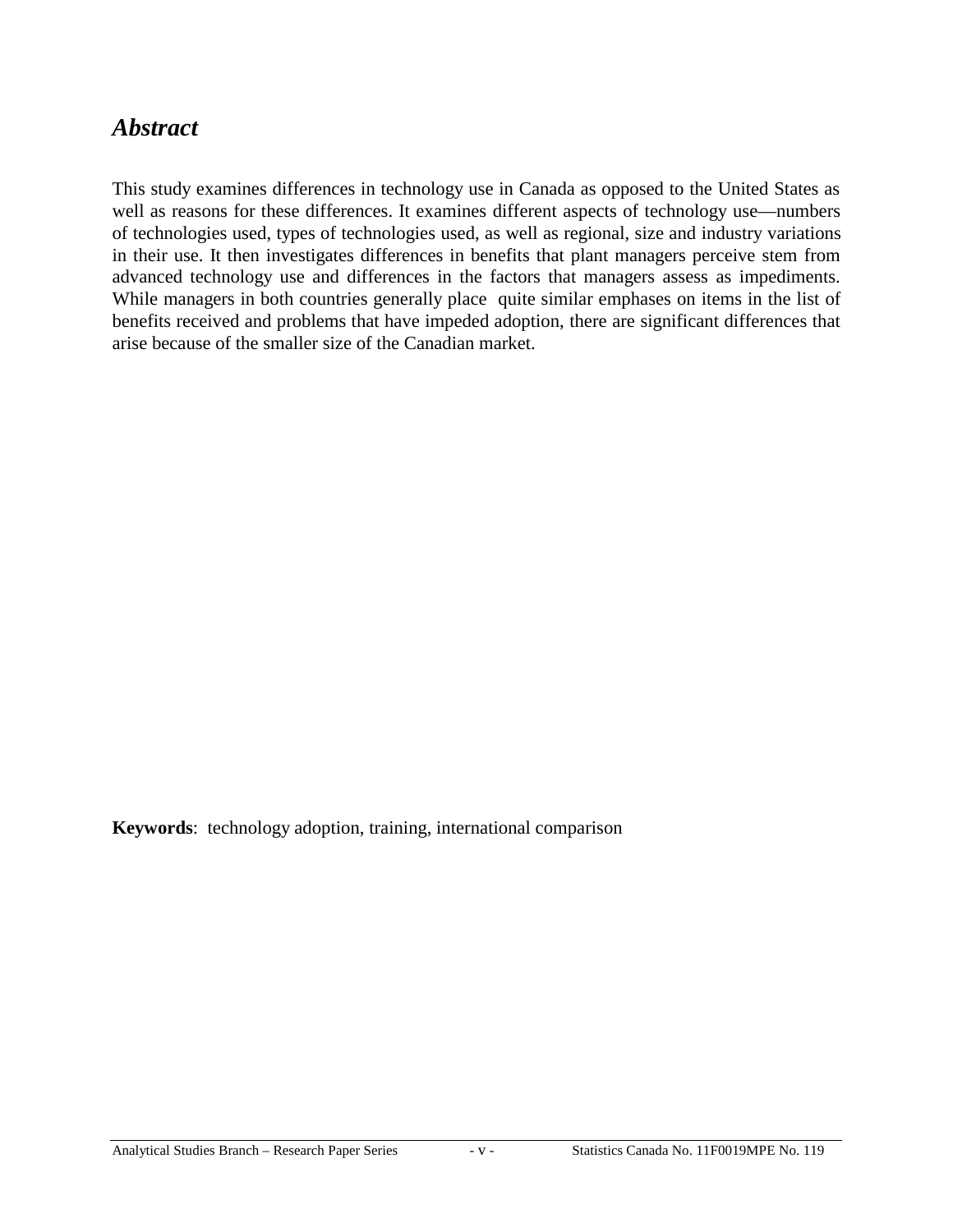# *Acknowledgements*

We are grateful to Industry Canada for their collaboration on this project. We also wish to thank Georgia Roberts of the Business Survey Methods Division at Statistics Canada for providing advice on methodology.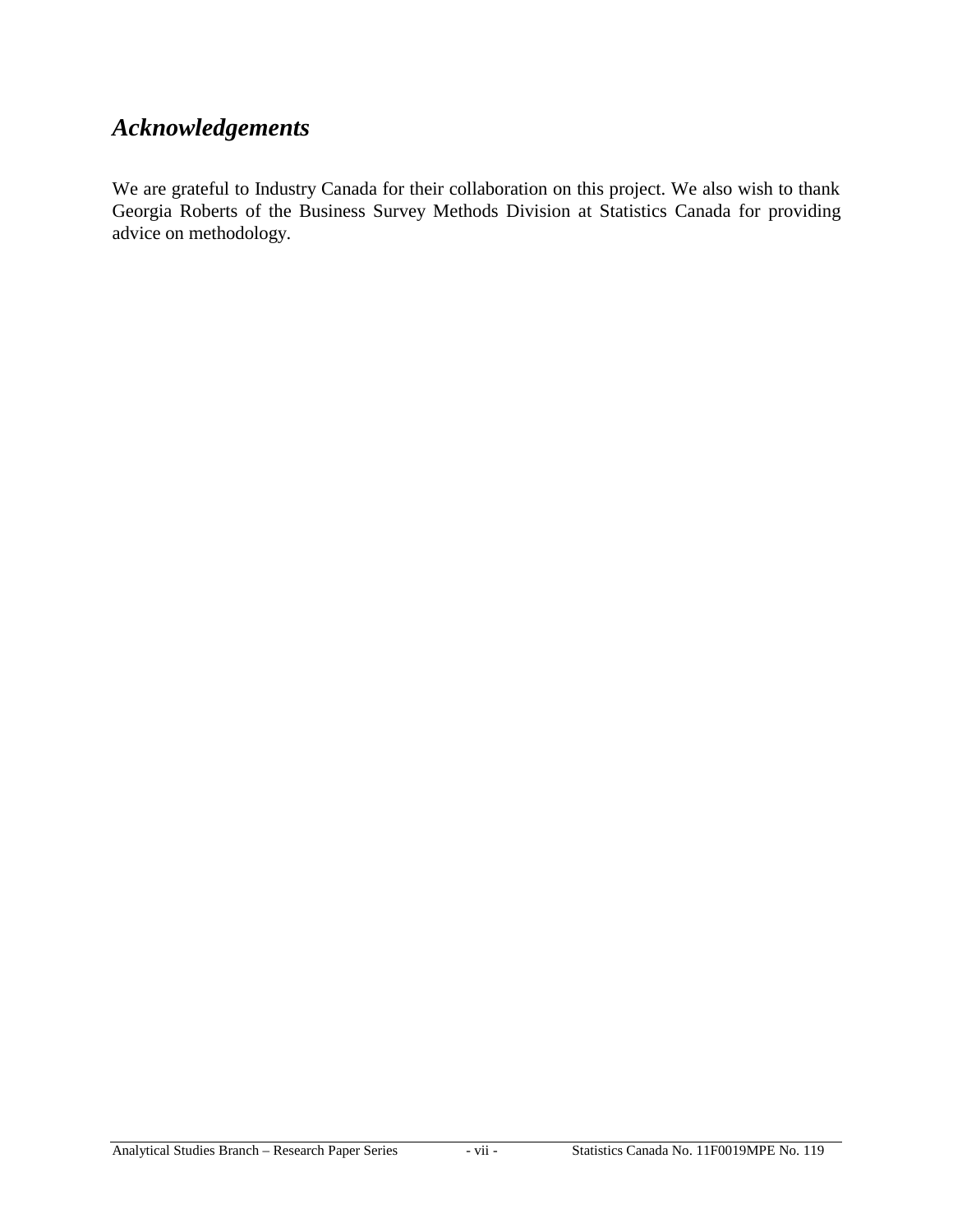# *Highlights*

- With their increasing globalization, markets have become more competitive. Firms face greater pressures to reduce costs and increase product quality. One of the major determinants of their ability to compete is their technological competence, as the adoption and diffusion of advanced technologies critically affects their cost structure.
- In order to assess the technological competitiveness of Canadian manufacturing plants, plant managers were asked to rate whether their plants were more or less technologically advanced than their foreign competitors as well as to provide information on the incidence of technology use. According to the results, about 70% of the managers of Canadian manufacturing plants feel their production technologies (whether design and engineering, fabrication and assembly, automated material handling, or inspection and communications) are at least as good as their foreign competitors. Only for inspection and communications technologies is there evidence that more establishments feel they are behind (35%) than ahead (19%) of their foreign competitors.
- Size matters, as large manufacturing establishments tend to be more competitive internationally than either small or medium-sized establishments.
- Plants in high technology industries generally rank themselves as more competitive than plants in low technology industries, particularly for design and engineering; 74% of high technology plants, as opposed to only 62% of low technology plants, feel they are at least as competitive as foreign competitors.
- Even though Canadian plant managers feel their production technologies are broadly comparable to the United States, there are sectors where Canada lags its southern neighbour. In the five industrial sectors—fabricated metal products, industrial machinery and equipment, electronic and other electric equipment, transportation equipment, and instruments and related products—where Canadian technology use can be directly compared to the United States, Canadian plant managers feel that Canada suffers a technological disadvantage. This is borne out by the technology use data. In these sectors, Canadian plants are less likely to use any advanced technology than U.S. plants, although this 'technology gap' has decreased over time. Between 1989 and 1993, the 'gap' has been halved with 73% of Canadian plants and 81% of U.S. plants using at least one technology.
- Reasons for this can be ascribed primarily to differences in the size of plants and in the size of markets. As technology use increases with size, part of the 'gap' can be attributed to the fact that a larger percentage of establishments in Canada are small.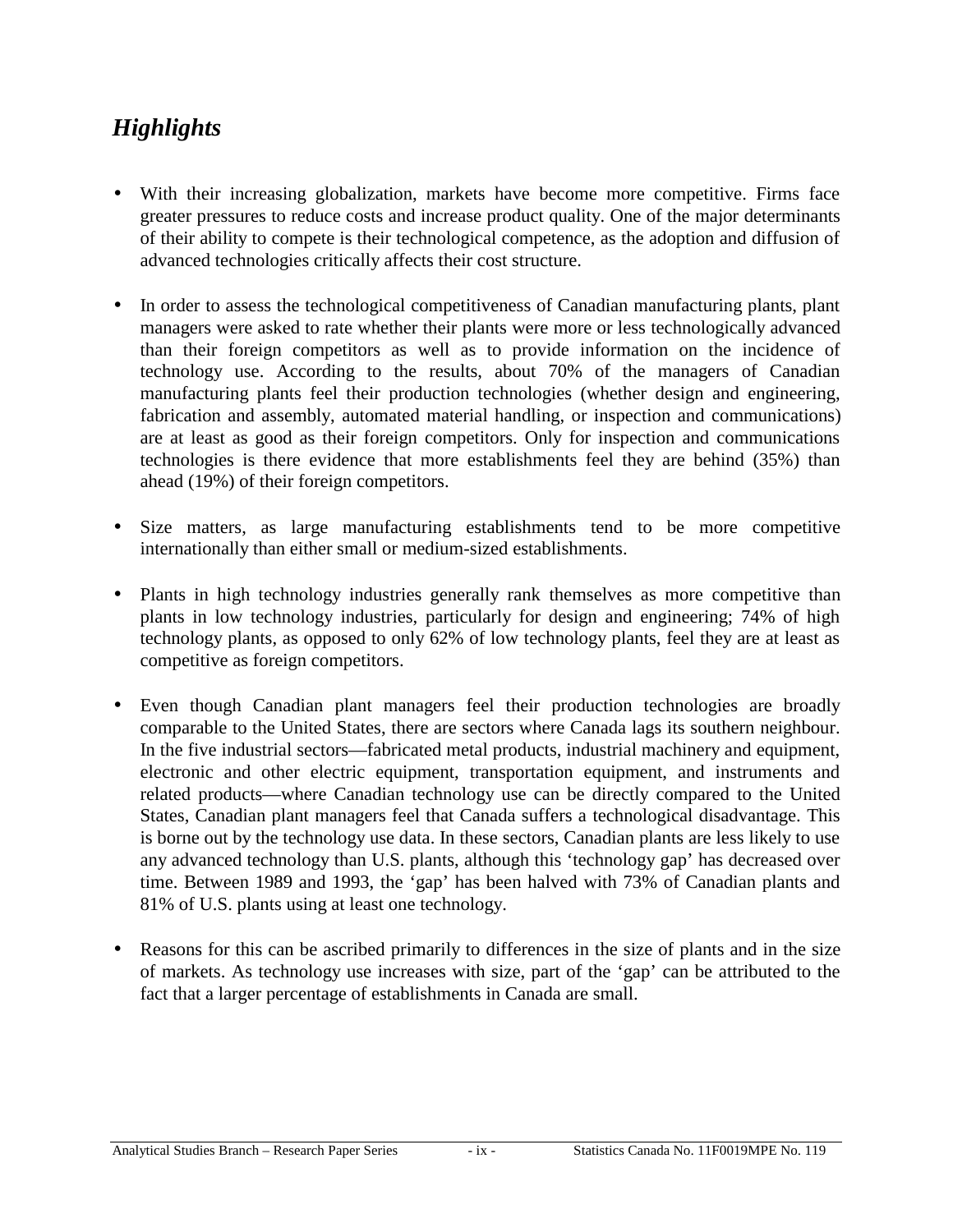- This is confirmed through comparison of the benefits and impediments associated with technology adoption, as perceived by plant managers, between the two countries. As for size of markets, Canadian plant managers tend to place a greater relative emphasis on *improvements in product flexibility* or *reductions in setup time* than do U.S. plant managers. Both of these benefits are particularly advantageous for plants operating in smaller markets, where filling diversified product lines is more costly and being able to use machinery for different products and being able to reconfigure equipment quickly offer significant benefits.
- Differences in the managers' perception of the relative importance of barriers to technology adoption, between the two countries, also indicate that Canada suffers from a smaller market. In Canada, the *need for market expansion* is given relatively greater weight by plant managers than it is in the United States. U.S. plant managers rank the *need for market expansion* almost at the bottom of the list of impediments while, in Canada, it is ranked at the top of the list.
- The implementation of high technology in the area of fabrication and assembly is more problematic in Canada because of management-labour frictions. For this technology, *worker resistance* is quoted relatively more frequently by Canadian than U.S. plant managers.
- With the acquisition of advanced technology comes increased *education and training costs* in both countries.
- Outside of the differences in importance associated with market size, many of the other problems and benefits associated with technology adoption are the same in both countries.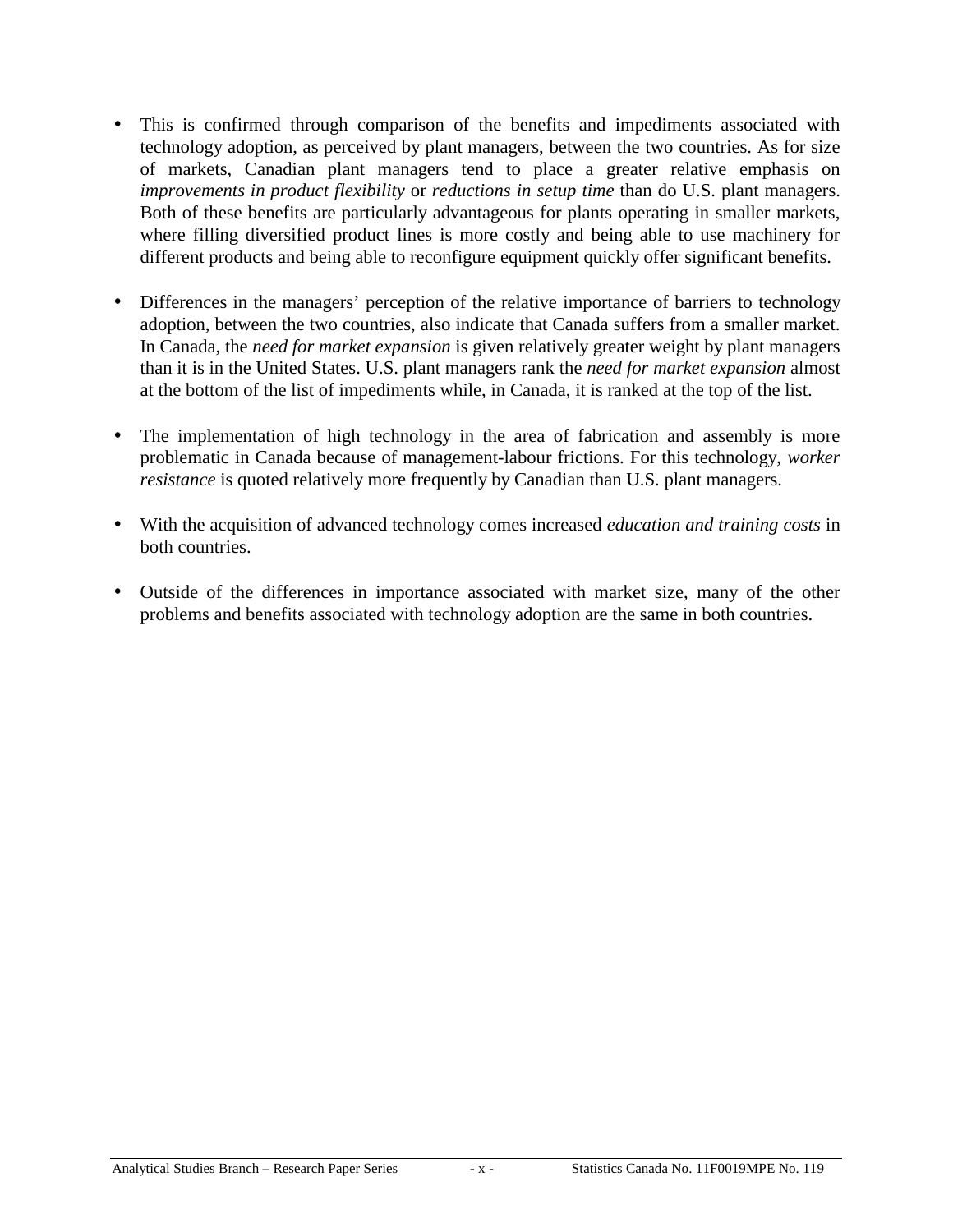## *1. Introduction*

The competitiveness of the nation state has received increasing attention, partly because those countries that used to have the highest income per capita have been losing their lead, and with increasing globalization, technological change is transmitted more quickly and the relative competitiveness of nations can change more rapidly. However, the term competitiveness, if it is to mean something other than living standards, has to be operationalized. Krugman (1994) argues that the term is meaningful only if defined in terms of productivity. This, in turn, suggests that we should be concerned with the study of the causes of cross-country productivity differences.

Some have ascribed a major role to technology differences in studies of cross-country productivity levels (Romer, 1994). Others have assumed that technology is the same and have focused on differences in the quality and intensity of inputs. Generally, however, both sides of the debate are conducted without reference to information on the types of technologies actually in use, nor to the reasons that technology intensity may differ across countries.

The debate, on cross-country productivity and technology differences, does not have to be conducted in a vacuum. Both productivity levels and technology use can be measured. In an earlier study, Baldwin and Gorecki (1986) find that Canada lags the U.S. in terms of productivity in the manufacturing sector. In this study, we find that there are measurable differences in the technologies that are employed in the two countries. Understanding the size and the causes of these technology differences is, therefore, central to our understanding of Canada's international competitiveness.

In order to gauge Canada's technological capabilities vis-a-vis its competitors, this paper uses the evaluations of Canadian manufacturing plant managers on the competitiveness of the technologies used. Actual data on technology adoption is then used to confirm these evaluations for the five industry groups—fabricated metal products; industrial machinery and equipment; electronic and other electric equipment; transportation equipment; and instruments and related products—for which there are comparable U.S. data.

Although the majority of Canadian manufacturing plant managers feel their production technologies are at least as good as their foreign competitors, managers in the five industries for which there are comparable U.S. technology adoption data feel they are at a disadvantage. The technology use data confirm this. In these five industries, Canadian firms generally trail their U.S. counterparts in the adoption of advanced technology.<sup>1</sup>

The paper then considers reasons for the differences in technology use between Canada and the United States in these five sectors. Since technology use increases with size, part of the technology gap can be attributed to the fact that a larger percentage of establishments in Canada are small. Size, however, is generally taken as a rough proxy for the net benefits associated with

 $\overline{a}$ <sup>1</sup> Results for 1989 are found in a previous study (Statistics Canada, 1991). Comparisons for both 1989 and 1993 were based on establishments with 20 or more employees active in the five major industrial groups used in the U.S. survey.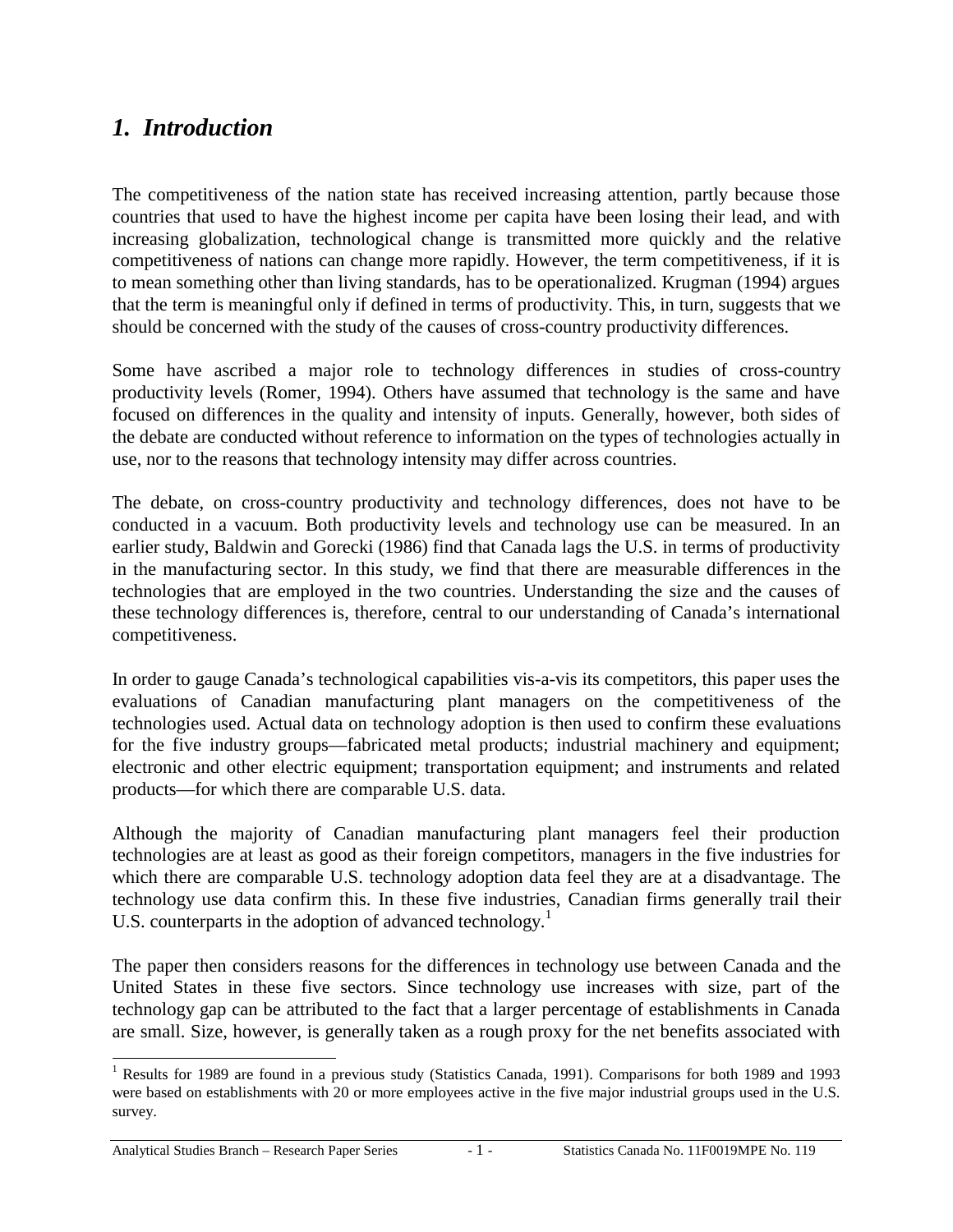technology adoption. This study replaces this imperfect proxy with more direct measures of the benefits and problems associated with technology use. Using size alone does not tell us whether the differences in technology use are inexorably tied to size disadvantages that Canadian firms face or whether there are specific problems not related to size that are amenable to policy intervention. In this study, direct measures of cross-country differences in the benefits and problems associated with technology adoption are developed.

# *2. Data Sources*

Two sources of data are used, first to compare rates of technology use, and then to investigate differences in the benefits that technology provides and the problems that impede their adoption. All tabulations in this paper are based on the responses of plant managers in the manufacturing sector.

## *Technology Use*

The Canadian data on technology use come from two surveys conducted by Statistics Canada: the *1993 Survey of Innovation and Advanced Technology* and the *1989 Survey of Manufacturing* Technology.<sup>2</sup> The American data come from the 1993 Survey of Manufacturing Technology and the *1989 Survey of Manufacturing Technology* conducted by the U.S. Bureau of the Census.<sup>3</sup> Data on the use of advanced technologies by manufacturing establishments is collected by the surveys. The surveys cover 17 individual technologies, all basically related to computer or microchip use, belonging to four functional technology groups (Table 1). They are design and engineering, fabrication and assembly, automated material handling, and inspection and communications. In addition, the 1993 Canadian survey explores the views of Canadian plant managers on the competitiveness of their technological capabilities vis-à-vis foreign and domestic competitors.

While there are similarities between the Canadian and American surveys, some differences do exist. First, the American survey covers only establishments belonging to one of five major industry groups—fabricated metal products; industrial machinery and equipment; electronic and other electric equipment; transportation equipment; and instruments and related products—while the Canadian survey covers all major manufacturing industries. Second, the American survey is restricted to establishments of 20 or more employees, whereas the Canadian survey covers all establishments in the Census of Manufactures.

In order to make comparisons, the Canadian dataset was reduced to cover only establishments with 20 or more employees active in the five major industrial groups used in the U.S. survey.<sup>4</sup> The American data also had to be adjusted to account for differences in the treatment of firms

<sup>&</sup>lt;sup>2</sup> The data for the 1989 survey are published in Statistics Canada (1991). The tabulations based on the 1993 survey were performed by the Micro-Economic Analysis Division of Statistics Canada.

 $3$  See the U.S. Bureau of the Census (1989) and the U.S. Bureau of the Census (1994).

<sup>&</sup>lt;sup>4</sup> For this exercise, the concordance reported in Survey of Manufacturing Technology 1989 (Statistics Canada, 1991) was used.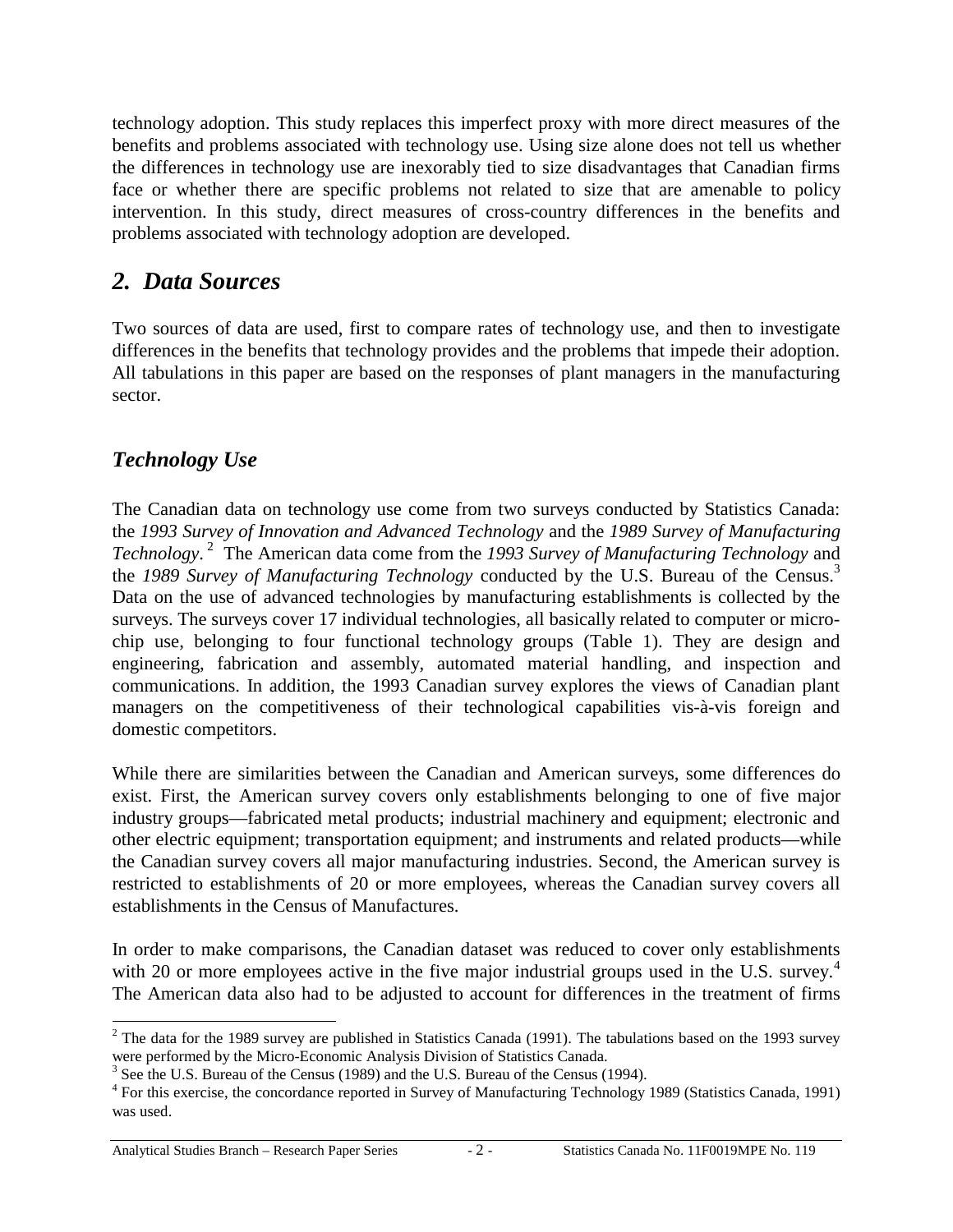that did not respond to the survey. The Canadian results prorate those who did not respond to a given question in proportion to the respondents. The United States simply reports a not specified category, which includes refusals, incomplete responses, out of business and out of scope cases. For the sake of comparison, the not specified responses in the U.S. survey have been prorated across the other categories in proportion to the relative importance of these other categories.

| <b>Functional Group</b>              | <b>Individual Technology</b>                                               |
|--------------------------------------|----------------------------------------------------------------------------|
| Design and Engineering               | Computer-aided Design and Engineering (CAD/CAE)                            |
|                                      | CAD Output to Control Manufacturing Machines (CAD/CAM)                     |
|                                      | Digital Representation of CAD Output                                       |
| <b>Fabrication and Assembly</b>      | Flexible Manufacturing Cells/Systems                                       |
|                                      | Numerically Controlled (NC)/Computer Numerically Controlled (CNC) Machines |
|                                      | <b>Materials Working Lasers</b>                                            |
|                                      | Pick and Place Robots                                                      |
|                                      | Other Robots                                                               |
| <b>Automated Material Handling</b>   | Automated Storage/Retrieval Systems (AS/RS)                                |
| <b>Systems</b>                       | Automated Guided Vehicle Systems (AGVS)                                    |
| <b>Inspection and Communications</b> | Automatic Inspection Equipment for Incoming Materials                      |
|                                      | Automatic Inspection Equipment for Final Products                          |
|                                      | Local Area Networks (LANs) for Technical Data                              |
|                                      | Local Area Networks (LANs) for Factory Use                                 |
|                                      | Inter-company Computer Network (ICCN)                                      |
|                                      | Programmable Controllers                                                   |
|                                      | Computers Used for Control in Factories                                    |

**Table 1.** *Advanced Technologies by Functional Group*

## *Benefits and Impediments*

The Canadian data on benefits and impediments are derived from the *1993 Survey of Innovation and Advanced Technology*, conducted by Statistics Canada. The U.S. data on the same topic originate from the U.S. survey entitled *Manufacturing Technology: Factors Affecting Adoption 1991.* Both of these surveys explore issues that affect the rate of adoption—factors hindering adoption, benefits from technology acquisition, plans to upgrade existing technologies, and the impact of technology use on education and training costs. It should be noted that, unlike the surveys that collect data on technology use at the more detailed 17 technology level, the surveys on the characteristics associated with technology adoption collect data only for the four functional technology groups outlined above. Only the results for three of the four groups design and engineering, fabrication and assembly, and inspection and communications—will be presented here. Automated material handling has not been included due to the small numbers of responses obtained in both surveys.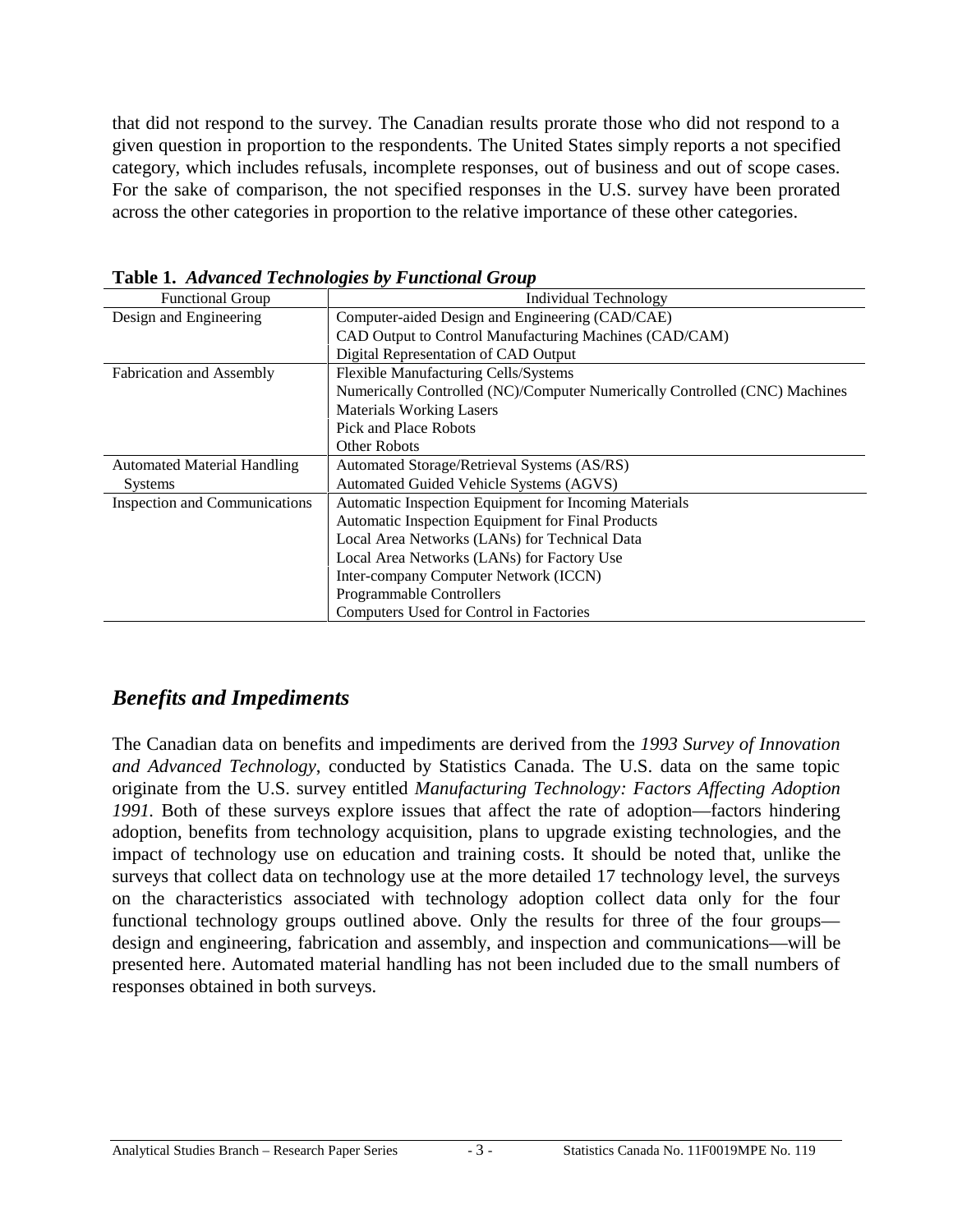It should also be noted that, while the Canadian survey includes a question on technology use, the American survey does not.<sup>5</sup> Since the questions about the factors affecting adoption are relevant only for plants using a particular technology, it is essential to be able to identify and exclude nonusers from the tabulations. For example, when tabulating the benefits and problems associated with design and engineering technologies, it is important that only plants using design and engineering be included. Only for the Canadian data, however, is it possible to clearly distinguish between non-users and non-respondents based on answers to whether a particular technology was used. For the U.S. data, a different approach had to be taken since such a question was not included on the questionnaire. One of the questions on the U.S. survey asked respondents to indicate the extent to which their manufacturing operations depended on the use of advanced technology. Respondents leaving this question blank or answering 'not applicable' were treated as non-users and were removed from all subsequent tabulations.

Finally, in order to generate comparable data, the Canadian responses had to be adjusted by imputation to account for item non-response since the U.S. data had already been adjusted for this.

# *3. Competitiveness of Technology Users*

### *Comparison with International Competitors*

Technological competitiveness depends on a host of factors that businesses themselves can best evaluate. The practice of benchmarking—comparing oneself to industry leaders—constantly requires establishments to assess themselves against their foreign competitors. As part of the 1993 Survey of Innovation and Advanced Technology, plant managers were asked to evaluate their production technology against their most significant foreign competitors on a five-point scale: 1 (much less advanced), 2 (less advanced), 3 (about the same), 4 (more advanced), and 5 (much more advanced). This evaluation was performed for each of the four functional technologies—design and engineering, fabrication and assembly, automated material handling, and inspection and communications.

The survey probes how plant managers evaluate their technological competence in general. It requires managers to take into account the many dimensions—both machine use and production practices—that they believe determine technological competence. The answers of plant managers to this question are a more comprehensive measure of technological competitiveness than a comparison based on machine or equipment use alone. Moreover, the answers are available for establishments across the entire manufacturing sector allowing a comparison of international competitiveness that is not restricted to just the five industries for which there are comparable U.S. data on incidence and for which comparisons have been made in the past.<sup>6</sup>

<sup>&</sup>lt;sup>5</sup> A separate survey is used to collect this information in the U.S. (U.S. Bureau of the Census, 1994).

<sup>&</sup>lt;sup>6</sup> See Statistics Canada (1991) for a previous study.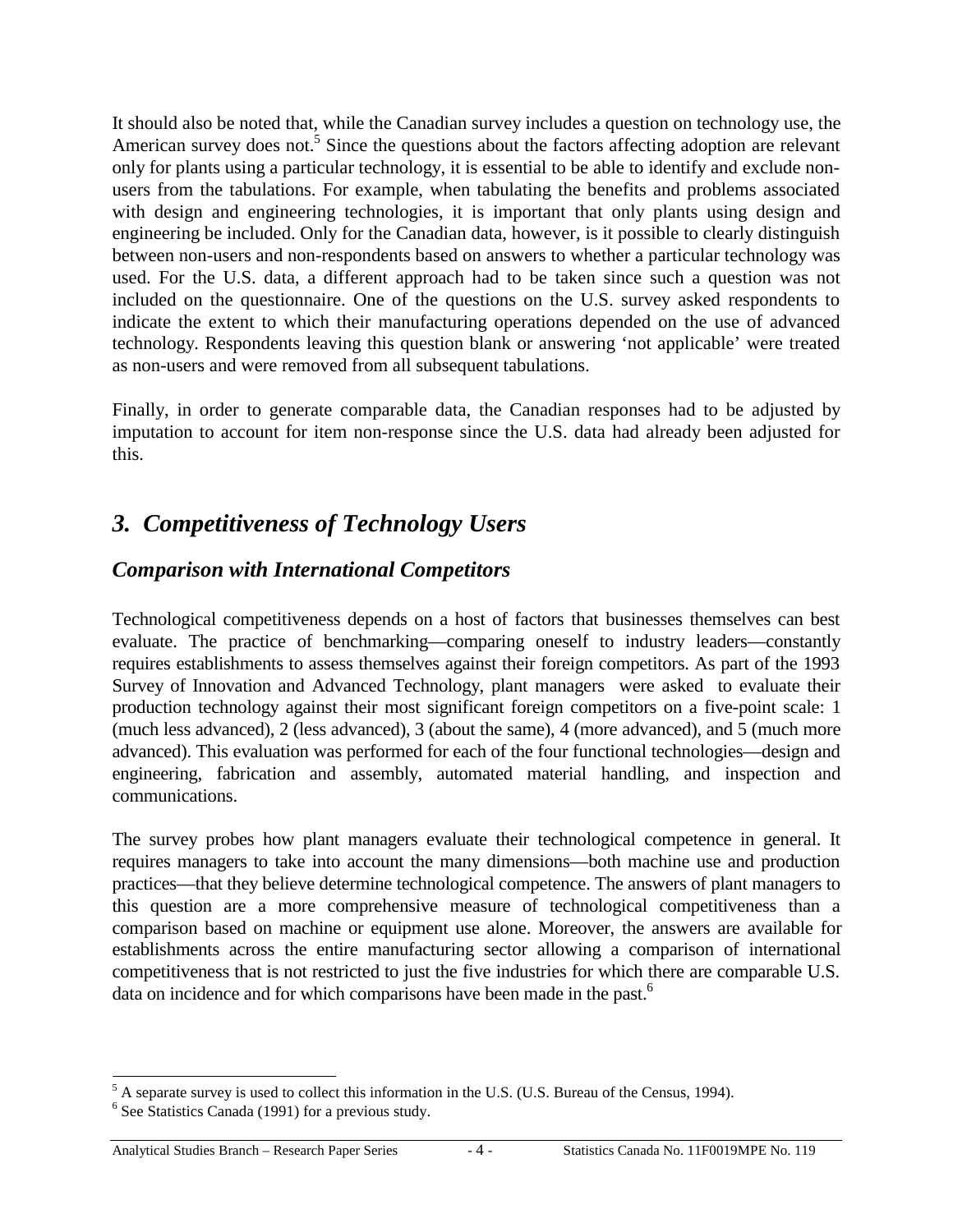On the whole, the evaluations indicate that Canadian plants fare relatively well against their international competitors. The distributions of the scores (Figure 1) are generally symmetric around a score of 3, the same as their competitors. More establishments feel that they are equal to competitors than feel they are either superior or inferior. For example, the percentage that feel they are about the same as their foreign competitors is 41% in design and engineering, 38% in fabrication and assembly, 34% in automated material handling and 46% in inspection and communications.

The distributions of these scores around the mid-point are slightly skewed. Slightly more establishments feel that they are inferior to foreign competitors than feel they are superior, but these differences are generally not statistically significant. For design and engineering technologies, just as many respondents (30%) feel their technologies are superior (scores of 4 and above) as inferior (scores of 2 and below) to their foreign counterparts. For fabrication and assembly, 34% feel inferior and 29% feel superior; while for inspection and communications, 35% feel inferior compared to 19% who feel superior. In the latter case, the difference results from a particularly large percentage evaluating themselves as equal to their competitors, since the sum of those ranking themselves either equal to or superior to their foreign competitors (65%) is quite similar to the other categories—design and engineering (71%), fabrication and assembly (66%), and automated material handling (69%).



**Figure 1. Evaluation Against Foreign Competitors Across All Manufacturing Industries Establishment Weighted**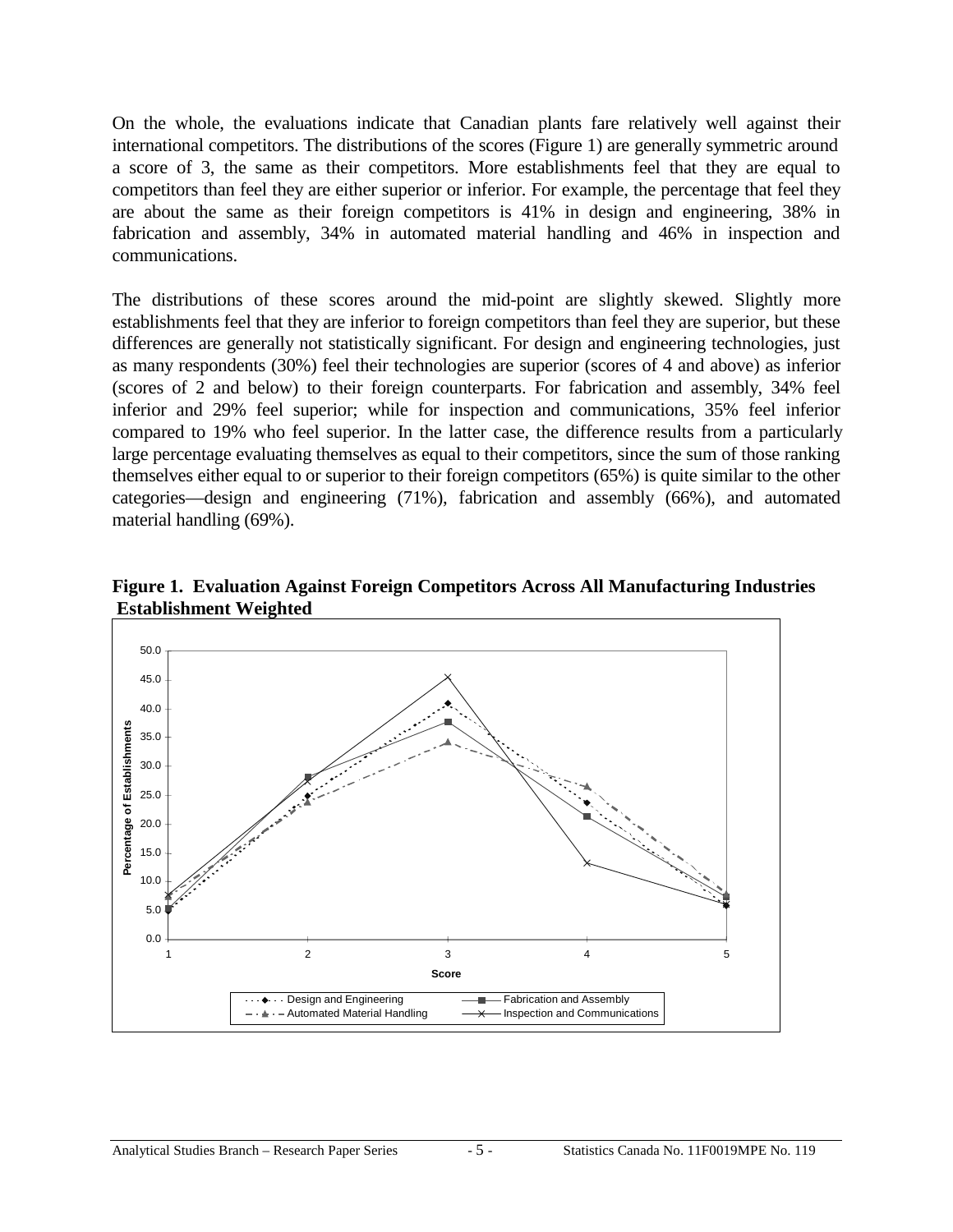While there is little evidence that more establishments are behind their international competitors than are ahead, it may be the case that shipments are not equally distributed between those plants that are more-advanced and those that are less-advanced than their foreign competitors. If the larger establishments are behind and the smaller ones are ahead, then most production will be located in plants that are uncompetitive.

To assess this possibility, the distribution of shipments by functional group is depicted in Figure 2. Generally, there is a larger percentage of shipments in establishments that are ahead of competitors than are behind: 32% versus 24% in design and engineering; 33% versus 22% in inspection and communications; and 52% versus 22% for automated material handling. Only in fabrication and assembly is the reverse true, as 37% of shipments are in plants that are less competitive and only 31% are in plants that are more competitive. Since these distributions are generally more heavily concentrated in the more-advanced classes when shipment rather than establishment-weights are used, it is the larger plants that tend to be more competitive internationally.



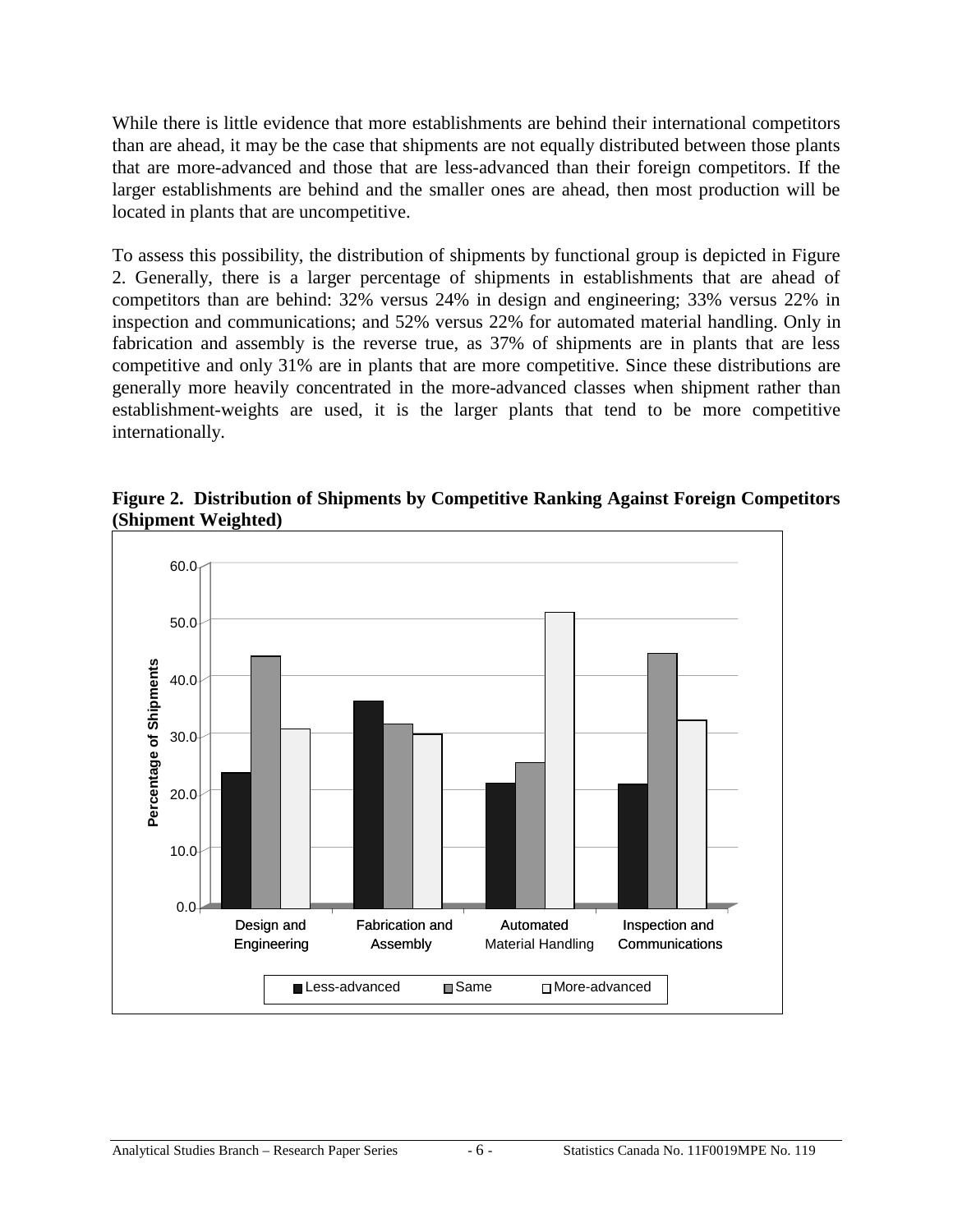## *Regional Comparison*

Canada's regional economies differ from coast to coast—both with respect to the industrial base and the productivity of establishments. Therefore, it is important to ascertain whether there are any large discernible differences in the technological competitiveness of establishments in different regions.

In order to examine this issue, the percentage of establishments that ranked themselves equal to or above foreign competitors is plotted in Figure 3 by region and by functional technology  $\text{group}^7$ 





Differences across regions are relatively minor. The percentage of establishments that rank themselves equal to or superior to their foreign competitors in Ontario is always greater than the national average. Quebec lags Ontario in each technology group. Its gap is particularly large in inspection and communications technologies, an area that has been growing rapidly (Baldwin and Sabourin, 1995) and that is associated with particularly large wage gains in plants that use these technologies (Baldwin, Diverty and Sabourin, 1995). There is no discernible pattern in Atlantic Canada. This region lags other regions with regards to design and engineering but leads other regions in fabrication and assembly as well as inspection and communications. Atlantic Canada's adoption rate may be lower than the rest of the country but, when technology is

 $\overline{a}$  $<sup>7</sup>$  Automated material handling has not been included due to small numbers of responses.</sup>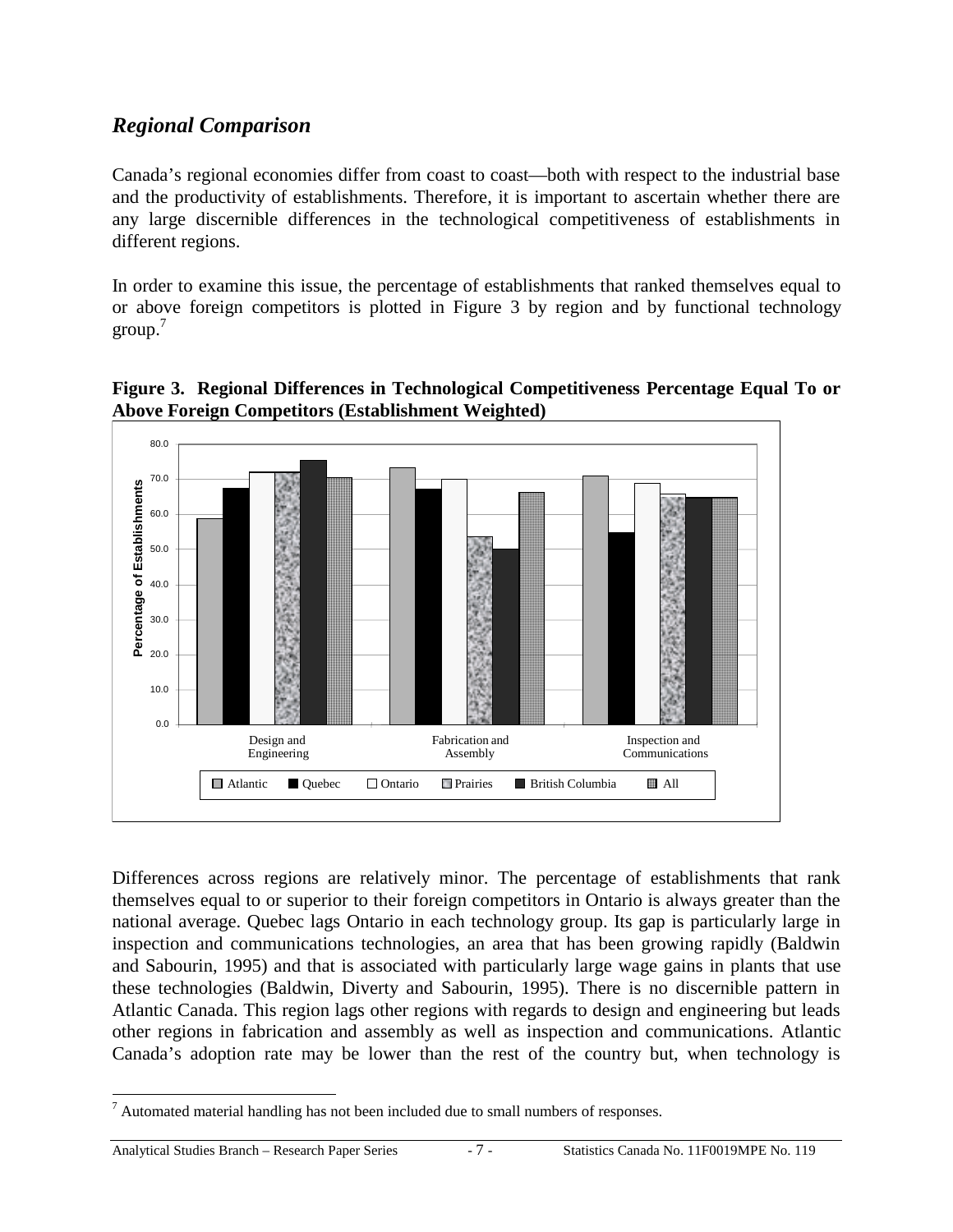adopted, it is generally as competitive as the rest of Canada. The Prairies and British Columbia are about as competitive as the rest of Canada in design and engineering but they lag substantially in fabrication and assembly.

### *Industrial Comparison*

Technology use varies considerably across industries: some (like electronics) are founded upon intensive use of advanced technologies, while others (like textiles and clothing) are much less likely to use advanced technologies. Since it is the high technology sector that has recently led growth, it is important to know whether Canadian plants have a particular advantage or disadvantage in high- as opposed to low- technology industries.

In order to explore differences in the competitiveness of establishments in different industries, establishments are classified as either high, medium, or low technology. The basis for this classification scheme is found in Table 2. Industries are ranked according to their use of at least one advanced technology. Also included in the table are the adoption rates by functional technology group for each of the 15 industries. Industries that rank high in using at least one technology also rank high in using specific types of technologies. On the basis of the use of at least one technology,<sup>8</sup> three groups were constructed. Industries with a high technology adoption rate—electronic products, paper, machinery, primary metals, and transportation equipment—are assigned to the high technology group; those with a more moderate usage rate—"other" manufacturing industries, petroleum and chemicals, non-metallic minerals, rubber and plastic, and fabricated metal products—to the medium technology group; and those with a low adoption rate—food processing, printing and publishing, wood, textiles and clothing, and furniture and fixtures—to the low technology group.

Establishments in high technology industries are generally at least as competitive as establishments in medium and low technology industries (Figure 4, Table 3). The percentage of establishments in high technology industries that rank themselves as equal to or superior to their foreign competitors is always higher than for those establishments in low technology industries. This difference is greatest (12 percentage points) for design and engineering technologies. For all but inspection and communications technologies, high technology establishments are also at least as competitive as medium technology establishments.

 $\overline{a}$ <sup>8</sup> Food processing and fabricated metal products have almost identical usages of at least one technology at 33.4% and 33.2%, respectively. Fabricated metal products was included in the medium technology group, while food processing was included in the low technology group, based on their functional technology adoption rates.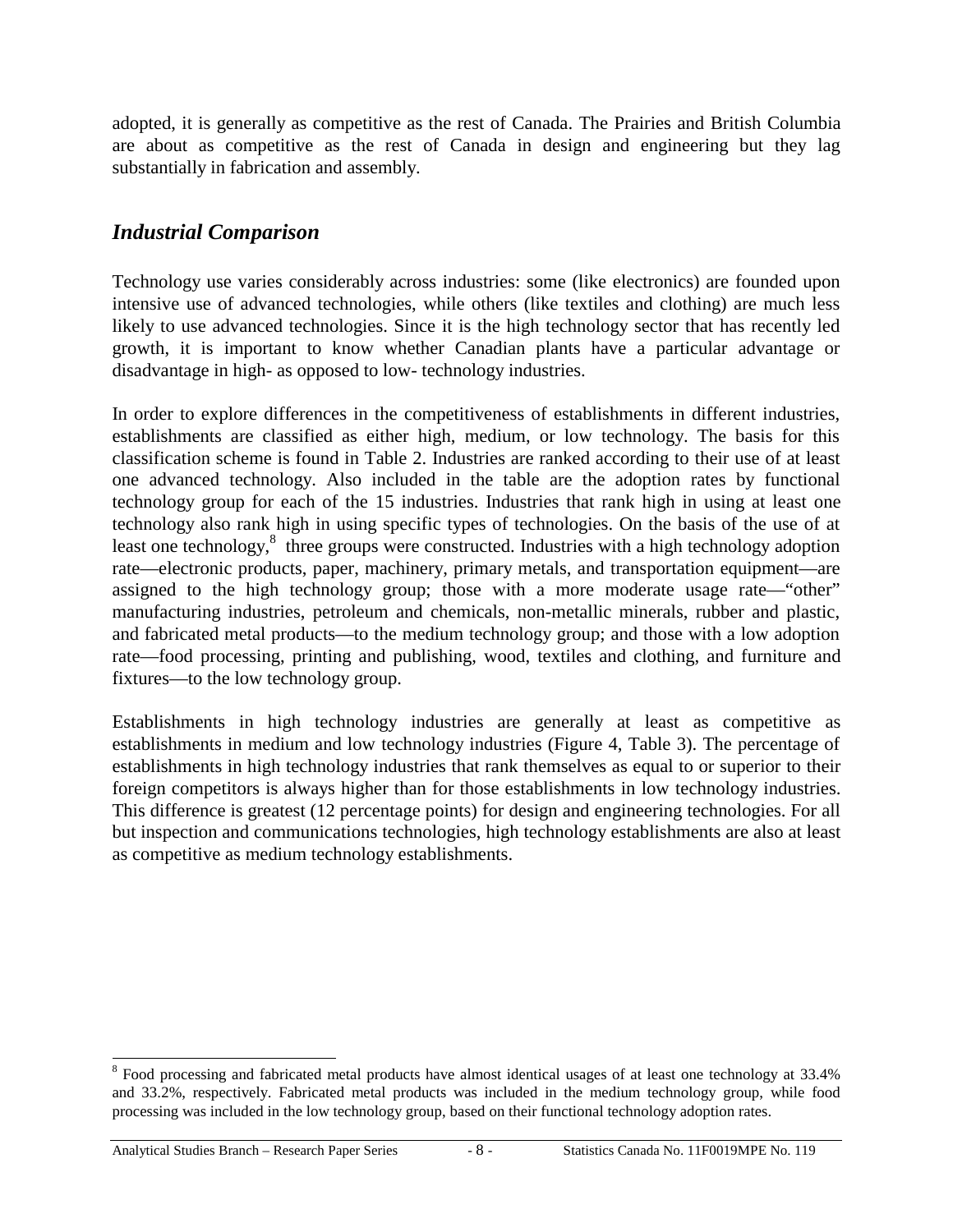|                       |                                  | Technology Use |             |                                |                |  |  |  |  |
|-----------------------|----------------------------------|----------------|-------------|--------------------------------|----------------|--|--|--|--|
| <b>Industry Group</b> | Industry                         | At Least 1     | Design and  | Fabrication                    | Inspection and |  |  |  |  |
|                       |                                  | Technology*    | Engineering | and Assembly                   | Communications |  |  |  |  |
|                       |                                  |                |             | (Percentage of Establishments) |                |  |  |  |  |
| High Tech             | <b>Electronic Products</b>       | 74.0           | 66.0        | 27.6                           | 41.6           |  |  |  |  |
|                       | Paper                            | 50.6           | 39.0        | 12.9                           | 37.9           |  |  |  |  |
|                       | Machinery                        | 48.1           | 42.8        | 28.1                           | 25.1           |  |  |  |  |
|                       | <b>Primary Metals</b>            | 47.7           | 37.9        | 23.3                           | 30.5           |  |  |  |  |
|                       | <b>Transportation Equipment</b>  | 46.0           | 37.4        | 28.2                           | 27.7           |  |  |  |  |
| Medium Tech           | <b>Other Manufacturing</b>       | 41.8           | 27.9        | 13.9                           | 16.0           |  |  |  |  |
|                       | Petroleum and Chemicals          | 39.8           | 22.1        | 12.8                           | 31.1           |  |  |  |  |
|                       | Non-metallic Minerals            | 37.6           | 15.5        | 16.7                           | 21.3           |  |  |  |  |
|                       | <b>Rubber and Plastic</b>        | 34.4           | 21.6        | 11.8                           | 18.9           |  |  |  |  |
|                       | <b>Fabricated Metal Products</b> | 33.2           | 25.1        | 23.9                           | 11.6           |  |  |  |  |
| Low Tech              | Food Processing                  | 33.4           | 10.4        | 11.1                           | 25.1           |  |  |  |  |
|                       | Printing and Publishing          | 30.7           | 21.5        | 11.7                           | 16.2           |  |  |  |  |
|                       | Wood                             | 19.7           | 9.7         | 11.2                           | 14.9           |  |  |  |  |
|                       | <b>Textiles and Clothing</b>     | 19.7           | 14.2        | 7.7                            | 7.9            |  |  |  |  |
|                       | <b>Furniture and Fixtures</b>    | 18.4           | 13.3        | 12.2                           | 7.4            |  |  |  |  |

**Table 2.** *Technology Use by High, Medium, and Low Technology Industry Groups Establishment Weighted*

\* Use of at least one technology is based on a list of 22 technologies found on the questionnaire.

| Table 3. Distribution of Foreign Competitiveness Scores by Industry Group |  |  |
|---------------------------------------------------------------------------|--|--|
| <b>Establishment Weighted</b>                                             |  |  |

|                                 |             |       | Score                          |       |
|---------------------------------|-------------|-------|--------------------------------|-------|
| <b>Functional</b>               | Industry    | 1 & 2 | 3                              | 4 & 5 |
| Group                           | Group       |       | (Percentage of Establishments) |       |
| Design and Engineering          | High Tech   | 25.7  | 40.1                           | 34.1  |
|                                 | Medium Tech | 27.3  | 47.3                           | 25.4  |
|                                 | Low Tech    | 38.1  | 34.5                           | 27.4  |
|                                 | <b>ALL</b>  | 29.6  | 41.0                           | 29.5  |
| <b>Fabrication and Assembly</b> | High Tech   | 30.8  | 46.9                           | 22.3  |
|                                 | Medium Tech | 37.6  | 39.2                           | 23.3  |
|                                 | Low Tech    | 31.5  | 25.6                           | 42.9  |
|                                 | <b>ALL</b>  | 33.6  | 37.7                           | 28.7  |
| Inspection and Communications   | High Tech   | 38.0  | 41.2                           | 20.8  |
|                                 | Medium Tech | 28.2  | 55.6                           | 16.3  |
|                                 | Low Tech    | 39.4  | 39.4                           | 21.3  |
|                                 | <b>ALL</b>  | 35.1  | 45.5                           | 19.4  |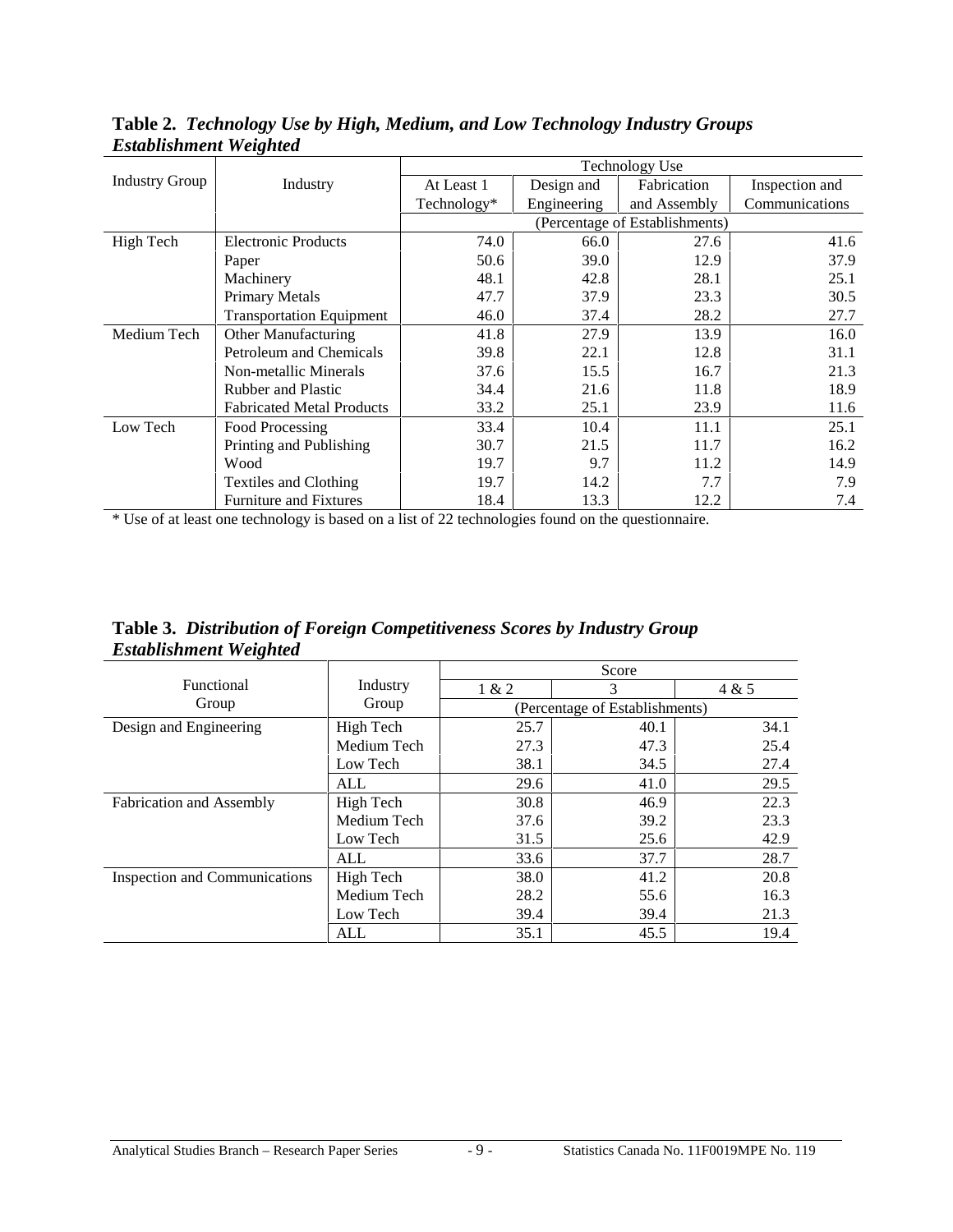

**Figure 4. Industrial Differences in Technological Competitiveness Percentage Equal to or Above Foreign Competitors (Establishment Weighted)**

# *4. Incidence of Technology Use*

## *Comparable U.S. Sectors*

The validity of the findings based on plant managers' evaluations can be confirmed by comparing technology use within Canada to that of the United States. But before proceeding to the actual comparisons of Canada and United States technology use, it is important to determine how representative the evaluations made by plant managers in these five industries are of all manufacturing industries. Except for design and engineering technologies, more respondents felt that their technologies are inferior than superior to their foreign counterparts—36% versus 21% for fabrication and assembly and 37% versus 18% for inspection and communications technologies. The difference is most pronounced for automated material handling technologies, where about one-half (47%) consider themselves behind, compared to only 19% who feel they are ahead. Only for design and engineering technologies do more respondents claim their technologies are superior (32%) than inferior (26%) to their foreign competitors.

Thus, plant managers in these five industries generally feel they are less competitive internationally than the average manufacturing plant (Figure 5), particularly for fabrication and assembly, and automated material handling technologies. These sectors then are not representative of overall Canadian competencies in technology and should not be used to infer competitiveness for the manufacturing sector as a whole. Nevertheless, a comparison of technology use can be employed to confirm the benchmarking estimates derived from managers of manufacturing plants.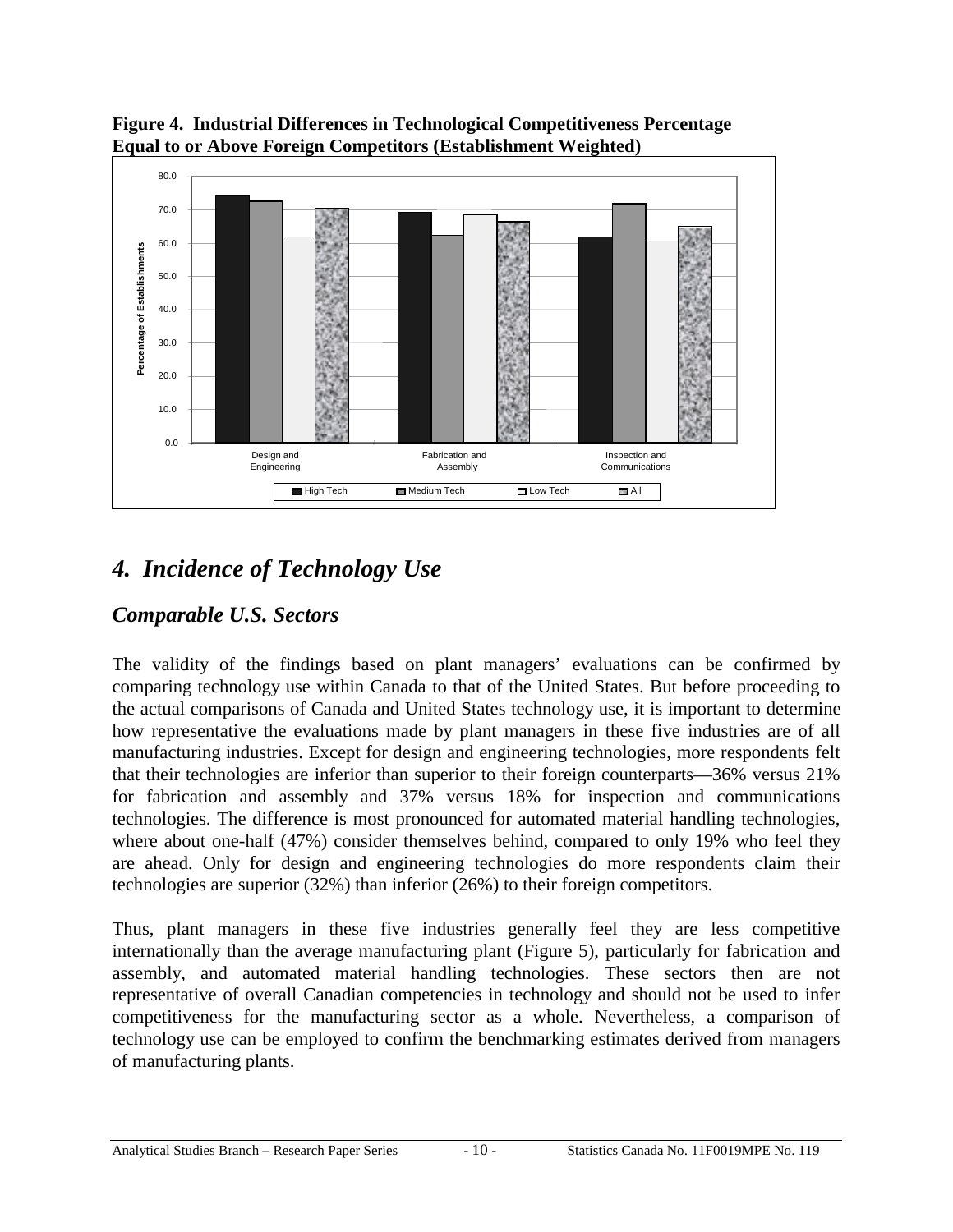

**Figure 5. Evaluation Against Foreign Competitors for Five Industries (Establishment Weighted)**

This next section examines the extent to which these evaluations translate into lower technology use in Canada as opposed to the United States in these same five industries. Comparisons of the incidence of Canadian and American technology use are done at several levels. First, differences in the use of any advanced technology are examined. Second, differences in multiple technology use are examined. Finally, the paper compares the use of 17 individual technologies.

## *Use of at Least One Technology*

In 1989, 74% of American establishments used at least one technology, more than the 58% of Canadians that used any one of the 17 advanced manufacturing technologies in the same year (Table 4). The Canadian disadvantage did not exist across all size classes. In large establishments, virtually all (98%) use at least one advanced technology in both countries. For medium-sized establishments, Americans tended to be slightly more likely to use at least one technology (89% versus 81%). The largest difference occurred in small establishments, where 67% in the U.S. possessed at least one technology while only 50% did so in Canada.

In both countries, technology use is directly connected with plant size. Larger establishments are much more likely to use at least one technology than are small establishments. Because of this, a country like Canada that has a greater proportion of small establishments will have a lower overall technology adoption rate even if each size class adopts technologies at the same rate.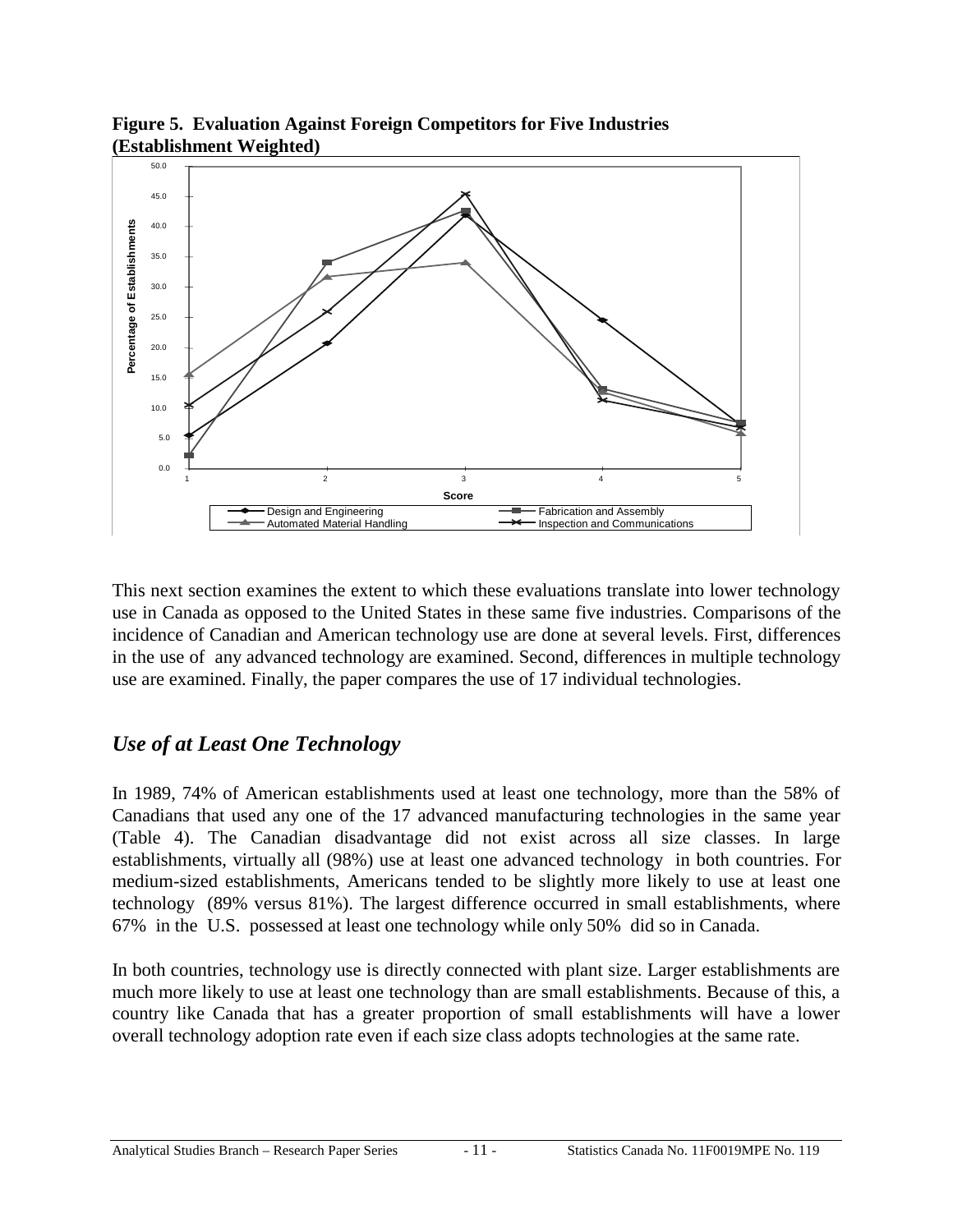By 1993, the overall "technology gap" had been halved from 16 percentage points in 1989 to only 8 percentage points in 1993. $9$  Moreover, the difference in technology use has, within each size class, either decreased or remained about the same.

Growth in the incidence of use of advanced technologies between 1989 and 1993 has been greater in Canada than in the United States for the five sectors that can be compared. Canada reports a growth of 15 percentage points over this period (from 58% to 73%) compared to 7 percentage points (from 74% to 81%) for the United States.

**Table 4.** *Use of at Least One Technology by Employment Size, 1989 and 1993 (Establishment Weighted)*

|                        | Use of at Least One Technology |                      |        |                      |  |  |  |  |
|------------------------|--------------------------------|----------------------|--------|----------------------|--|--|--|--|
| <b>Employment Size</b> |                                | 1989                 | 1993   |                      |  |  |  |  |
| (Number of Employees)  | Canada                         | <b>United States</b> | Canada | <b>United States</b> |  |  |  |  |
|                        | (Percentage of Establishments) |                      |        |                      |  |  |  |  |
| 20 to 99               | 50                             | 67                   | 70     | 75                   |  |  |  |  |
| 100 to 499             | 81                             | 89                   | 85     | 94                   |  |  |  |  |
| 500 or More            | 98                             | 98                   | 94     | 97                   |  |  |  |  |
| All Sizes              | 58                             | 74                   | 73     | 81                   |  |  |  |  |

## *Number of Technologies Used by Employment Size*

Since the use of multiple technologies has become the norm, comparisons of technological competence need to ask how Canada fares in terms of combining several technologies within its manufacturing plants.

In 1989, Canadian establishments not only were less likely than the United States to use any advanced technologies, but they were also less likely to combine several different technologies within the plant. Only 15% of Canadian plants used five or more advanced technologies, while 25% of U.S. plants did the same; similarly, just 26% of Canadian plants used two to four advanced technologies, while 34% of U.S. plants did the same.

By 1993, these differences had changed (Table 5). The percentage point difference for the use of five or more technologies remains constant at about 10 percentage points, but little difference now separates Canadian and American plants in the use of two to four technologies. Slightly more Canadian establishments (19%) than American establishments (14%) use only one technology.

Small American establishments use multiple technologies somewhat more than do small Canadian establishments in 1993: 20% of American and 14% of Canadian small plants use five or more technologies, while 38% of U.S. and 33% of Canadian small plants use between two and

<sup>&</sup>lt;sup>9</sup> Because of the sampling and non-sampling error, the reduction in the gap cannot be said to be statistically significant.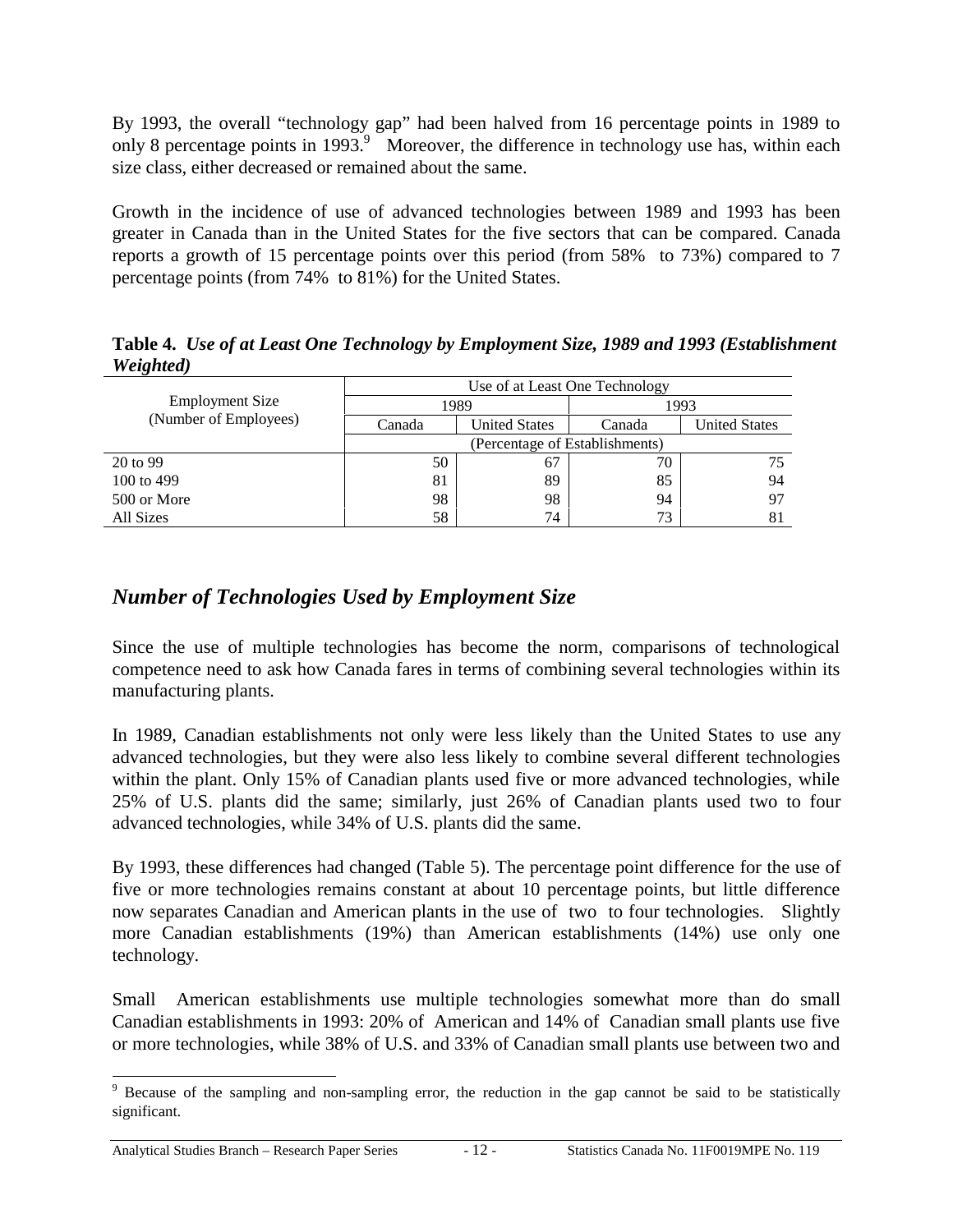four technologies. By contrast, medium-sized establishments in both countries resemble one another in their tendency to use at least two technologies. Eighty percent of medium-sized Canadian establishments and 87% of American ones use at least two technologies. Similarly, an equally large percentage (about 95%) of large establishments, in both Canada and the United States, use two or more advanced technologies. Moreover, nine out of every ten large manufacturing establishments use at least five advanced technologies, regardless of country.

|               | Number of Technologies |                |          |        |                                |      |           |      |  |  |  |
|---------------|------------------------|----------------|----------|--------|--------------------------------|------|-----------|------|--|--|--|
| Employment    | $\theta$               |                |          |        | $2$ to 4                       |      | 5 or More |      |  |  |  |
| <b>Size</b>   | Canada                 | U.S.           | Canada   | U.S.   | Canada                         | U.S. | Canada    | U.S. |  |  |  |
|               |                        |                |          |        | (Percentage of Establishments) |      |           |      |  |  |  |
| <u> 1989 </u> |                        |                |          |        |                                |      |           |      |  |  |  |
| 20 to 99      | 50                     | 33             | 18       | 18     | 24                             | 34   | 8         | 14   |  |  |  |
| 100 to 499    | 19                     | 11             | 15       | 12     | 36                             | 37   | 30        | 40   |  |  |  |
| 500 or More   | C                      | $\overline{2}$ | 2        | ↑<br>∠ | 25                             | 13   | 71        | 83   |  |  |  |
| All Sizes     | 42                     | 26             | 17       | 16     | 26                             | 34   | 15        | 25   |  |  |  |
| <u>1993</u>   |                        |                |          |        |                                |      |           |      |  |  |  |
| 20 to 99      | 30                     | 25             | 23       | 17     | 33                             | 38   | 14        | 20   |  |  |  |
| 100 to 499    | 15                     | 6              | 5        | ⇁      | 47                             | 34   | 33        | 53   |  |  |  |
| 500 or More   | 6                      | 3              | $\theta$ | ↑      | 5                              | 10   | 89        | 86   |  |  |  |
| All Sizes     | 27                     | 19             | 19       | 14     | 34                             | 36   | 20        | 31   |  |  |  |

**Table 5.** *Number of Technologies Used by Employment Size, 1989 and 1993 (Establishment Weighted)*

## *Use of Individual Technologies*

In this section, differences between Canada and the United States in the use of 17 different individual technologies are examined. These 17 technologies belong to our four different functional technology groups (design and engineering, fabrication and assembly, automated material handling, and inspection and communications).

In 1989, Canadian use of almost all of the individual technologies was less than that of American establishments (Table 6). In computer-aided design and engineering (CAD/CAE) technologies, Canadian use was 80% the level of American use. In computer-aided manufacturing systems based on CAD output (CAD/CAM), it was only 66% of the American use. In fabrication and assembly systems, Canadian use was behind American use in all areas, but particularly so in the use of numerically controlled and computer numerically controlled (NC/CNC) machines. In inspection and communications, Canada was a less frequent user of automatic inspection systems, local and wide area networks, programmable controllers, and computers used for factory control. The one area where Canada did not lag behind the United States in 1989 was in automated handling equipment.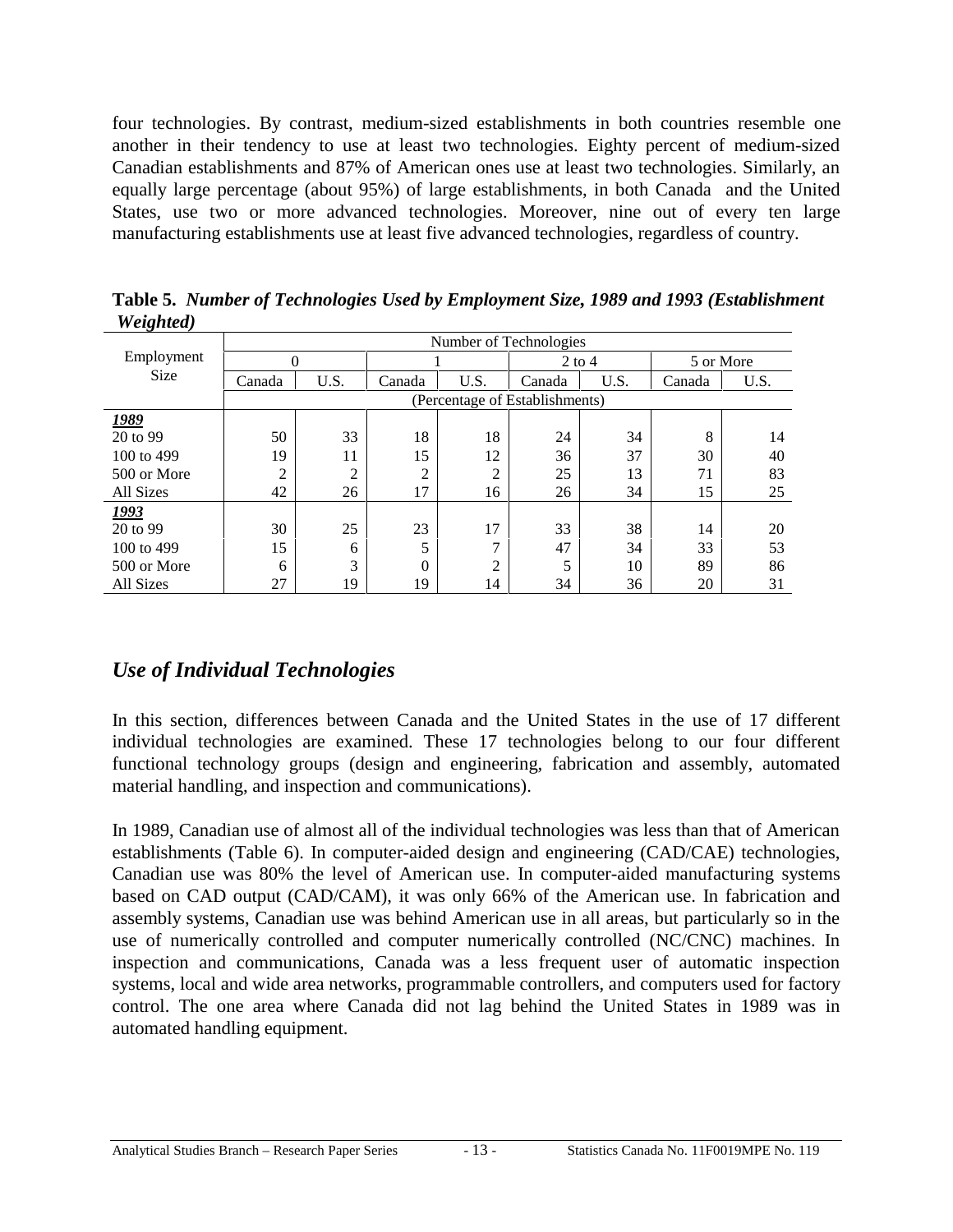In both Canada and the United States, there has been a marked growth in the use of design and engineering technologies since 1989. In fact, computer-aided design and engineering has the highest growth of any of the technologies surveyed. Growth rates of 22% for this technology have been achieved in both Canada and the United States. Currently, Canada reports an adoption rate of 56% for CAD/CAE, just behind the United States at 64%. Growth in the use of each of the other two technologies in this group (CAD/CAM and digital representation of CAD output) has been higher in Canada than in the United States, so that there is now no significant difference in the use of these technologies.

Little growth is found for many of the fabrication and assembly as well as automated material handling technologies. The only exception is numerically controlled and computer numerically controlled machines in both countries.

In both Canada and the United States, there is no growth in the use of automatic inspection equipment. Among communications technologies, the newer technologies—LANs for technical data, LANs for factory use, and inter-company computer networks—experienced moderate growth in the United States and little or no growth in Canada. The more mature technologies such as programmable controllers, and computers used for control in factories have grown in Canada but remained about the same in the United States.

Comparisons between the two countries reveal that by 1993 the adoption patterns of advanced technologies, with the exception of communications technologies, were quite similar in Canada and the United States. For the newer communications technologies (LANs for technical data, LANs for factory use, and inter-company networks), American establishments have widened the gap between themselves and their Canadian counterparts between 1989 and 1993. Over the same period, however, Canadian plants have narrowed the gap for older communications technologies such as programmable controllers and factory control computers.

For 10 of the 17 technologies listed, Canadian establishments have adoption rates similar to the United States. For the other seven technologies—CAD/CAE, NC/CNC machines, LANs for technical data, LANs for factory use, inter-company networks, programmable controllers, and factory control computers—Canadian establishments have lower adoption rates than do those in the United States. All but two of these are communications technologies. The subjective evaluation of plant managers are, therefore, confirmed by data on actual use of technologies.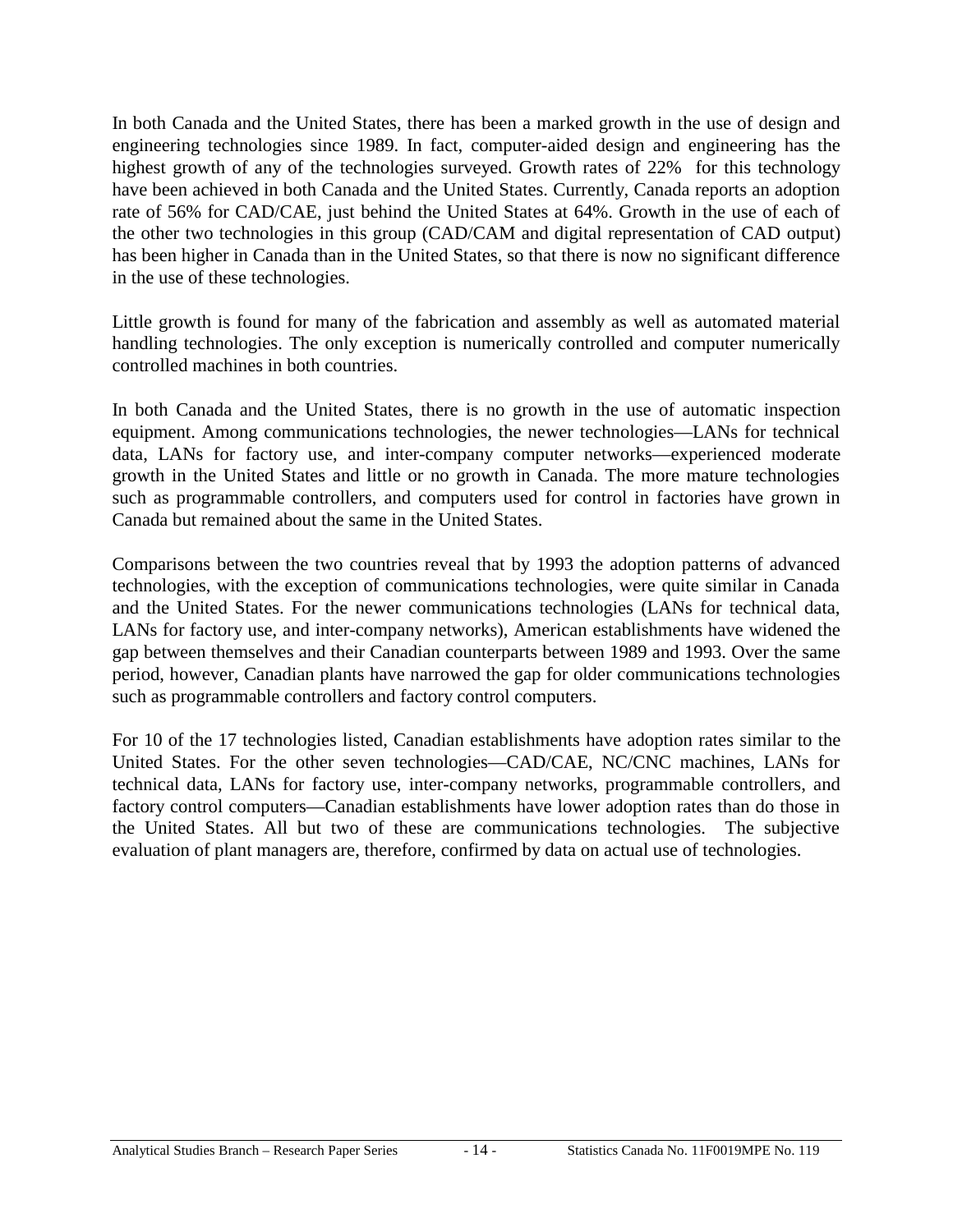|                                              | Use            |                                |                |                      |  |  |  |
|----------------------------------------------|----------------|--------------------------------|----------------|----------------------|--|--|--|
| Technology                                   |                | Canada                         |                | <b>United States</b> |  |  |  |
|                                              | 1989           | 1993                           | 1989           | 1993                 |  |  |  |
|                                              |                | (Percentage of Establishments) |                |                      |  |  |  |
| <b>Design &amp; Engineering</b>              |                |                                |                |                      |  |  |  |
| Computer-aided Design and Engineering        | 34             | 56                             | 42             | 64                   |  |  |  |
| CAD output to Control Manufacturing Machines | 12             | 27                             | 18             | 28                   |  |  |  |
| Digital Representation of CAD                | 6              | 13                             | 11             | 13                   |  |  |  |
| <b>Fabrication &amp; Assembly</b>            |                |                                |                |                      |  |  |  |
| <b>Flexible Manufacturing Systems</b>        | 9              | 11                             | 12             | 14                   |  |  |  |
| Numerically Controlled and Computer          | 27             | 34                             | 45             | 51                   |  |  |  |
| <b>Numerically Controlled Machines</b>       |                |                                |                |                      |  |  |  |
| <b>Materials Working Lasers</b>              | $\overline{c}$ | 4                              | 5              | 6                    |  |  |  |
| <b>Pick and Place Robots</b>                 | 5              | 9                              | 8              | 10                   |  |  |  |
| <b>Other Robots</b>                          | 4              | 7                              | 6              | 5                    |  |  |  |
| <b>Automated Material Handling</b>           |                |                                |                |                      |  |  |  |
| <b>Automated Storage/Retrieval Systems</b>   | 2              | 4                              | 3              | 3                    |  |  |  |
| <b>Automated Guided Vehicle Systems</b>      | 2              | $\mathbf 1$                    | $\overline{c}$ |                      |  |  |  |
| <b>Inspection &amp; Communications</b>       |                |                                |                |                      |  |  |  |
| <b>Inspection Equipment for Inputs</b>       | 7              | 7                              | 11             | 11                   |  |  |  |
| <b>Inspection Equipment for Outputs</b>      | 10             | 11                             | 14             | 14                   |  |  |  |
| Local Area Networks for Technical Data       | 15             | 17                             | 21             | 32                   |  |  |  |
| Local Area Networks for Factory Use          | 11             | 11                             | 18             | 24                   |  |  |  |
| <b>Inter-company Computer Networks</b>       | 11             | 11                             | 16             | 20                   |  |  |  |
| Programmable Controllers                     | 23             | 25                             | 35             | 34                   |  |  |  |
| Computers Used for Control in Factories      | 17             | 20                             | 30             | 30                   |  |  |  |

**Table 6.** *Use of Individual Technologies in Canada and the United States (Establishment Weighted)*

### *Investment Plans*

Another measure of the importance of advanced technologies can be derived from plans for future investment in advanced technology. Both Canadian and U.S. surveys requested managers to indicate whether they were intending to upgrade their technologies and how extensive these upgrades would be. When newer technology offers distinct advantages over existing technology, plant managers will choose to upgrade. The more advantages that new technology is perceived to have, the more dramatic will be the upgrades.

**Table 7.** *Plans to Upgrade Existing Advanced Technology (Establishment Weighted)*

| 1 O                                         |        |        | ື                              |             | . .            |      |  |
|---------------------------------------------|--------|--------|--------------------------------|-------------|----------------|------|--|
|                                             |        | Design |                                | Fabrication | Communications |      |  |
| Plans                                       | Canada | U.S.   | Canada                         | U.S.        | Canada         | U.S. |  |
|                                             |        |        | (Percentage of Establishments) |             |                |      |  |
| <b>Total Replacement</b>                    | ⇁      |        |                                |             |                |      |  |
| Major Upgrade                               | 24     | 20     | 20                             | 20          | 21             |      |  |
| Minor Upgrade                               | 31     | 34     | 30                             | 33          | 27             | 27   |  |
| Under Consideration/No Plans/Not Applicable | 38     | 43     | 49                             | 46          | 46             | 54   |  |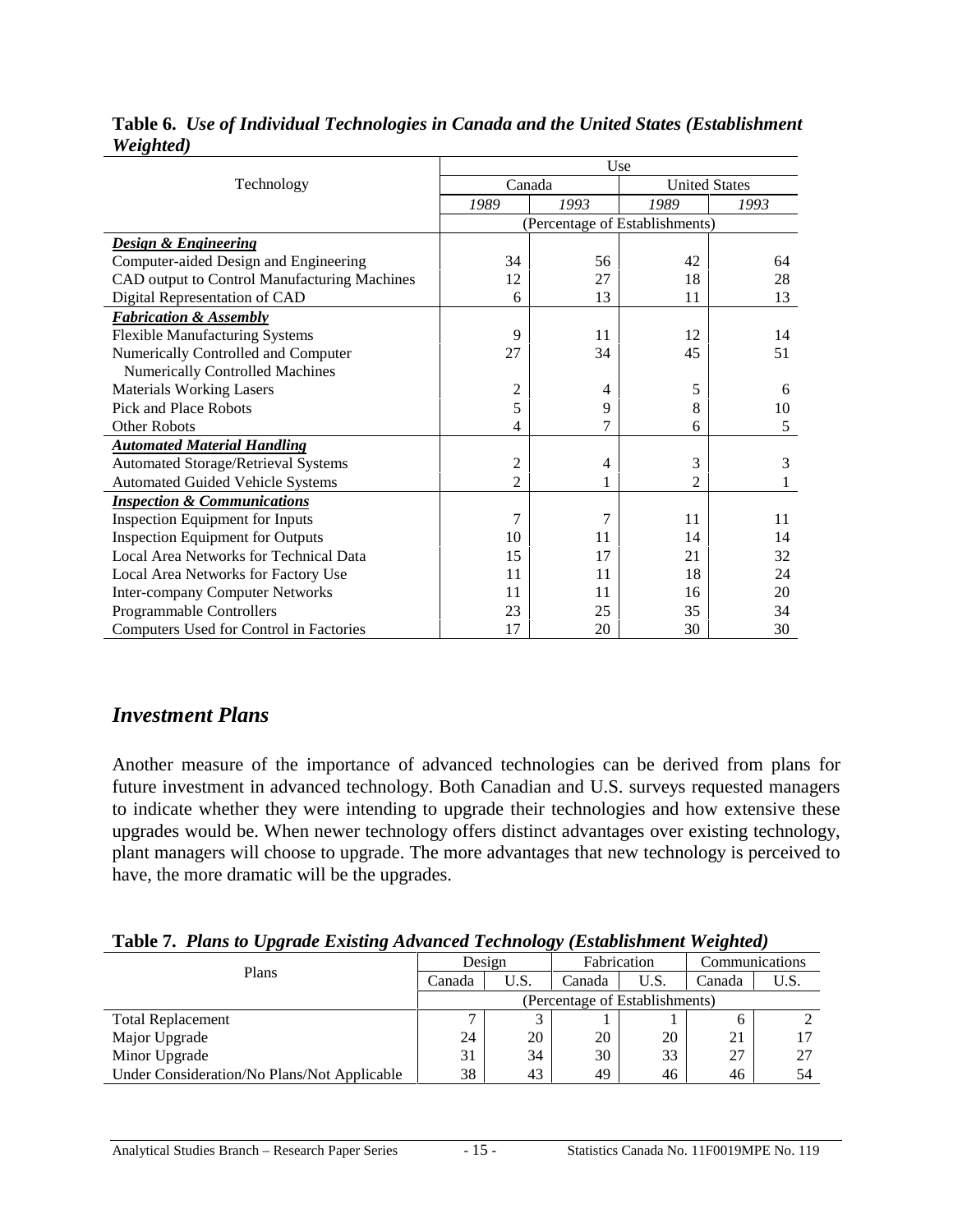In general, equally as many plants envisaged upgrades as those that did not. In both Canada and the United States, about 60% of plants planned to upgrade their design and engineering technologies, while close to 50% planned some upgrades of their fabrication and assembly, and inspection and communications technologies (Table 7).

Upgrades vary from substantial upgrades of equipment to minor modifications of existing setups. Substantial upgrades include both total replacement and major upgrades. Patterns of upgrades are similar between the two countries with few significant differences (Figure 6).



**Figure 6. Plans to Upgrade Existing Advanced Technology (Establishment Weighted)**

# *5. Factors Affecting Adoption*

# *Introduction*

Differences in the adoption rates between the two countries in these industries are due, in part, to the fact that Canada has a higher proportion of small establishments, which tend to be less likely to adopt advanced technology. This section explores other possible reasons for these differences.

In deciding to adopt advanced technology, plant managers may be expected to weigh expected benefits against the associated costs of implementation. If the internal rate of return earned by the introduction of the technology exceeds the cost of capital, adopting the technology is financially justified. Thus, differences in either expected benefits or implementation costs between the two countries could explain the observed differences in adoption rates.

This section examines various factors that could affect differences in adoption rates between Canada and the United States. First, the importance of the benefits arising from technology adoption is explored. Then differences in the factors impeding technology adoption are investigated. Finally, the impact of technology adoption on education and training costs is examined.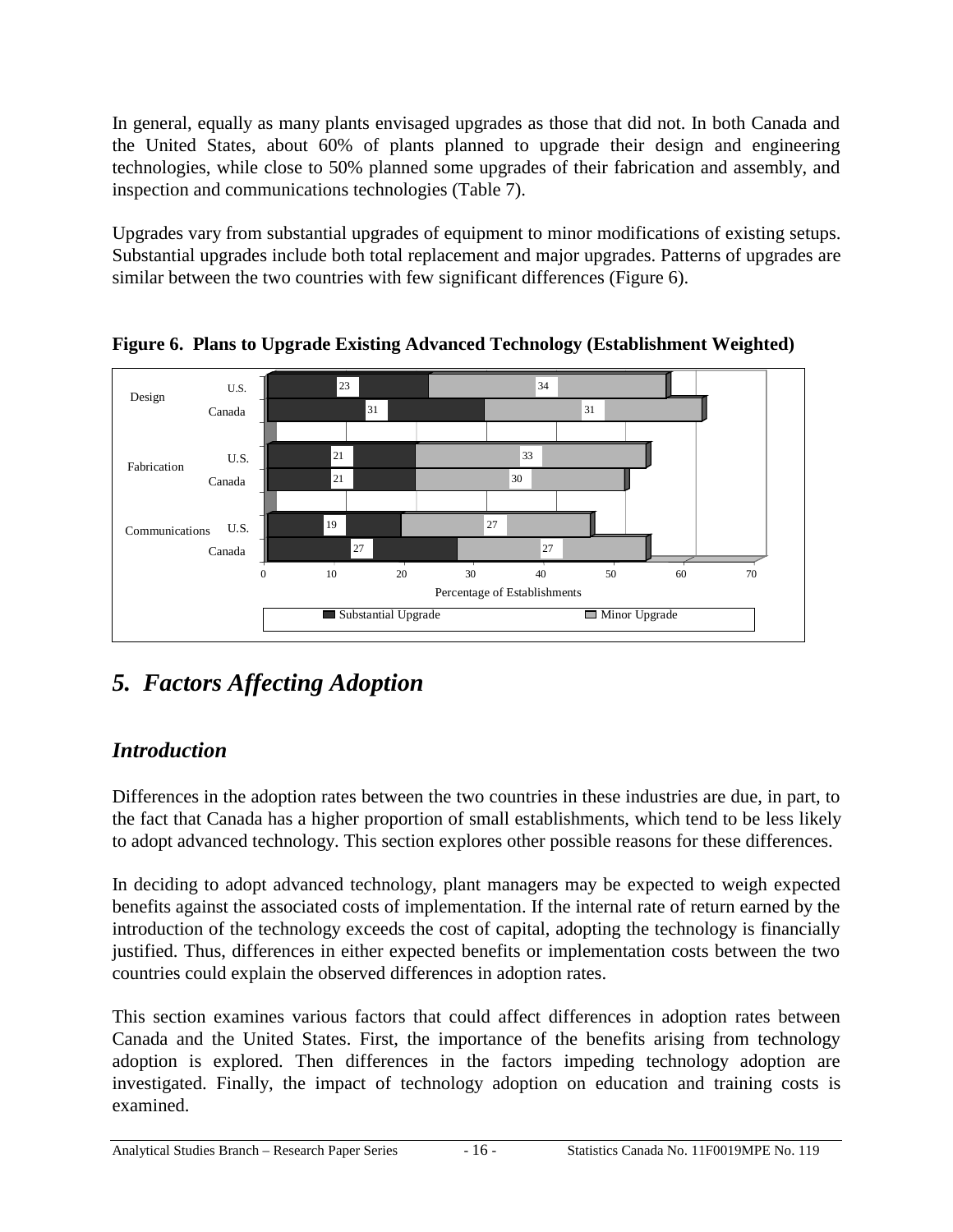## *Benefits and Effects of Technology Adoption*

Both the Canadian and American technology adoption surveys explored the benefits and effects that occurred when advanced technologies were adopted. However, the lists were not exactly the same. Twice as many benefits are listed in the Canadian survey as in the U.S. survey—16 for Canada compared to eight for the United States. Of these, six are common to the two surveys improvements in product quality, reductions in labour requirements, increased equipment utilization rate, lower inventory, reduced setup time, and greater product flexibility—as indicated by the shaded areas in Table 8. The percentage of respondents indicating that a particular benefit or effect accrued to the plant as a result of adopting advanced technologies in each functional area is presented in Figure 7 for the most important benefits and effects.

The benefits are divided into two groups—depending on whether the benefits are *tangible* or *intangible.* Previous researchers (OECD, 1991; Baldwin, Sabourin and Rafiquzzaman, 1996) have emphasized that the evaluation of benefits is made particularly difficult when benefits are difficult to quantify. *Tangible* benefits, such as productivity improvements, are those that firms are better able to estimate prior to investment, while *intangible* benefits, such as product quality improvements, are more difficult to quantify and predict.

When comparing the Canadian and U.S. results, it should be noted that the Canadian survey asked respondents to check off any benefits that were received from technology adoption, whereas the U.S. survey asked them to list only the three most important. As a result, the responses to any individual category might be expected to be higher for Canada. In order to control for this, rankings of the relative importance of benefit categories are calculated (Table 8). Comparisons between the two countries are better done based on these rankings. For example, even though 80% of Canadian plants reported product quality gains as a result of using advanced fabrication and assembly technologies, both ranked it first in terms of importance.

Among the six comparable categories, *improvements in product quality* are the most important that is, the most frequently cited—in both Canada and the U.S. across all functional groups. Depending on the functional group, between 60% to 80% of plants in both countries claimed to have received product quality gains from technology adoption. It is particularly important for fabrication and assembly for Canadian plants (80%), while it is of equal importance across all functional groups for U.S. plants (about 60%).

Second in importance for the United States is the effect category *reductions in labour requirements*. This is a category that is closely tied to *improvements in productivity*—a category that was used in the Canadian but not in the United States survey. As the major factor contributing to gains in productivity, *reductions in labour requirements* is consistently ranked high in both countries—second in the United States and second or third in Canada among the group of common benefits. It ranges in importance from about 30% for inspection and communications, to 45% for design and engineering for both Canadian and U.S. plants. For fabrication and assembly, 68% of Canadian plants rank it important, which is slightly higher than the 53% of U.S. plants that do so. In both countries, productivity gains due to labour reductions come just after quality improvements.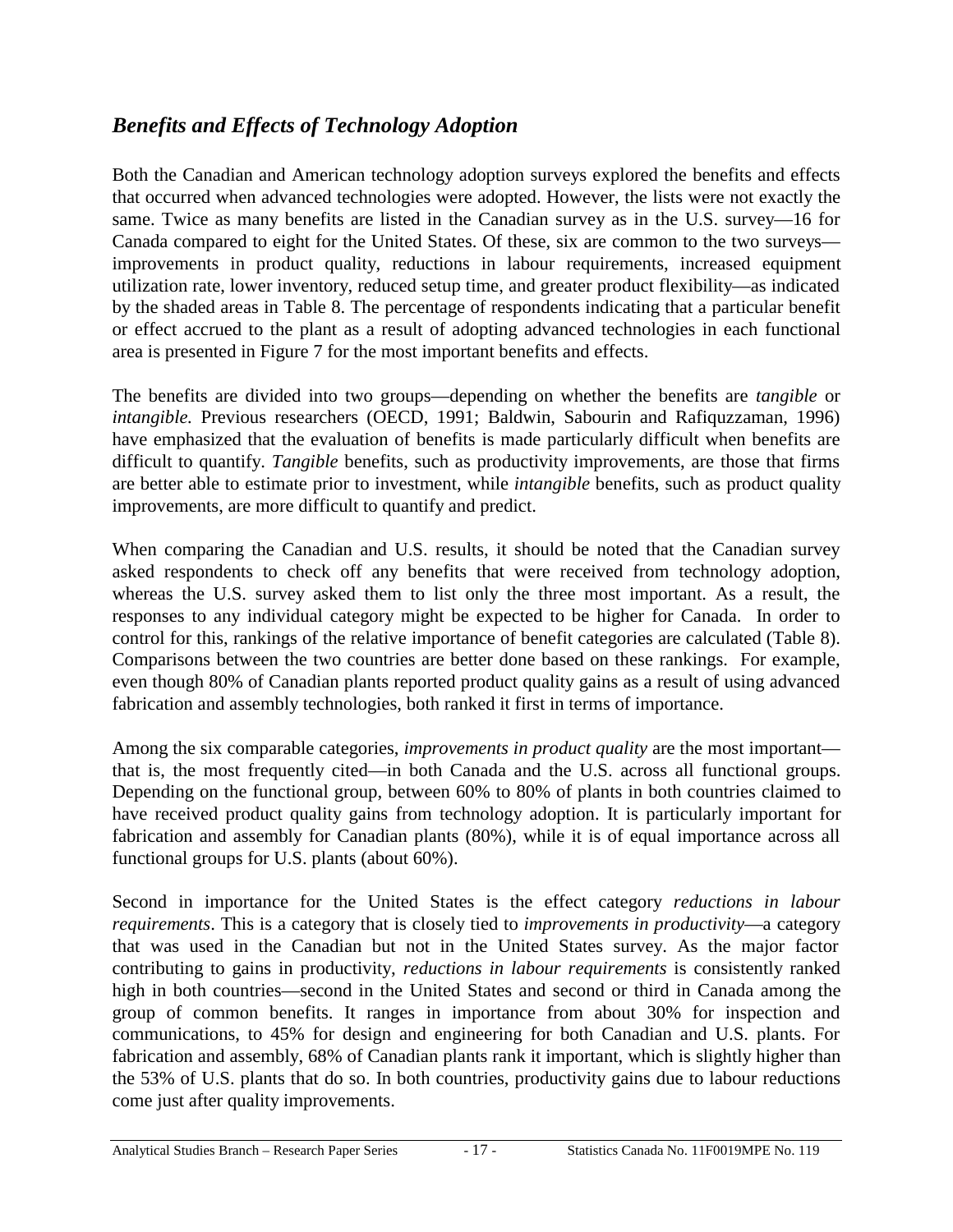### **Figure 7. Most Important Benefits and Effects From Technology Acquisition (Establishment Weighted)**

### *Design and Engineering*



*Fabrication and Assembly*



*Inspection and Communications*

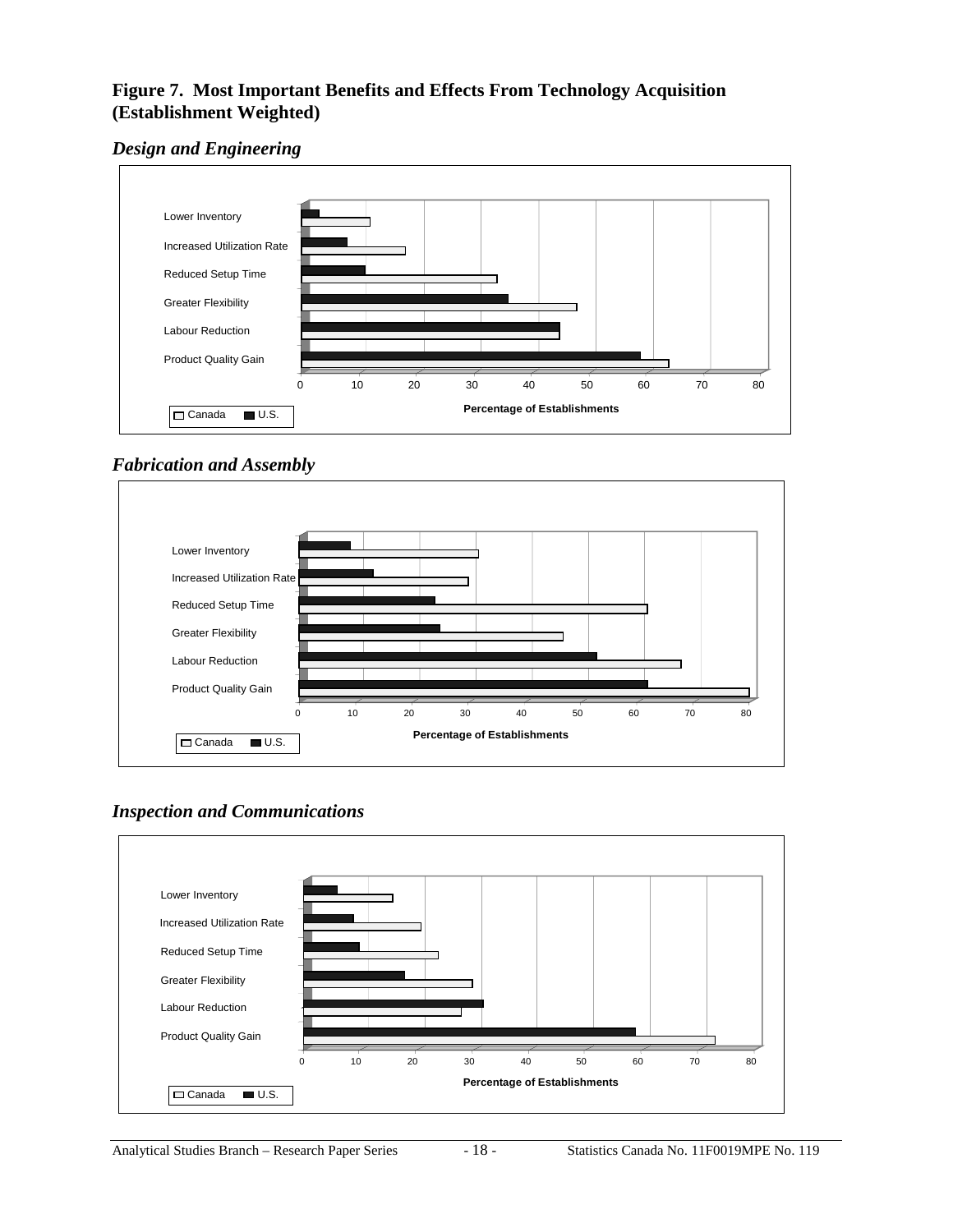*Greater product flexibility* is another important benefit found in both countries for all functional groups. The ability to produce a range of different products or parts with the same piece of equipment is particularly important for design and engineering (48%), as well as fabrication and assembly (47%) for Canadian plants, and design and engineering (36%) for U.S. plants. This flexibility ranks second in importance for the design and engineering technologies as well as the inspection and communications technologies in Canada—ahead of the third place ranking given by U.S. respondents. This difference accords with the view that Canada suffers from short production runs and that these technologies allow greater flexibility, since these characteristics receive greater weight in the smaller country.

Both countries generally rank *reduced setup time* fourth among the common factors. *Reduced setup time* and *greater product flexibility* are related. Indeed, Canadian plants rank *reduced setup time* higher in fabrication and assembly than they do *greater product flexibility*. In Canada, *reduced setup time* receives its highest importance in fabrication and assembly technology (62%), where it rivals *reductions in labour requirements* (68%). It is also important for design and engineering (34%) and inspection and communications (24%), but much less so.

The final two common benefits—an *increased equipment utilization rate* and *lower inventory* come last in both countries, though they are about in the middle of the longer Canadian list.

Looking at just the Canadian list, the two highest rated benefits, among Canadian plants, are *improvements in product quality*—an intangible benefit—and *improvements in productivity*—a tangible benefit (Table 8). *Improvements in product quality* is the leading benefit for fabrication and assembly (80%), and inspection and communications (73%), while *improvements in productivity* is rated highest for design and engineering (73%). These two categories always rank either first or second in each functional technology grouping.

Outside of the six common factors, there is one particular factor that is consistently ranked high by Canadian plants. *Increased skill requirements* is at the top of the list, just behind *improvements in product quality* and *productivity*, for both design and engineering as well as inspection and communications. It ranks slightly lower for fabrication and assembly. This is consistent with research that indicates that wages are highest in plants that use advanced inspection and communications as well as design and engineering technologies but no higher for those using advanced fabrication and assembly technologies (Baldwin, Gray and Johnson, 1997).

A second non-common factor that is relatively important for Canadian plants is *increased capital requirements*. Ranked just behind *increased skill requirements* for design and engineering, it is of equal importance for inspection and communications and slightly ahead for fabrication and assembly. Between 40% to 60% of Canadian plants increased their capital requirements as the result of technology adoption. It is most important for fabrication and assembly (58%) and least important for design and engineering (41%).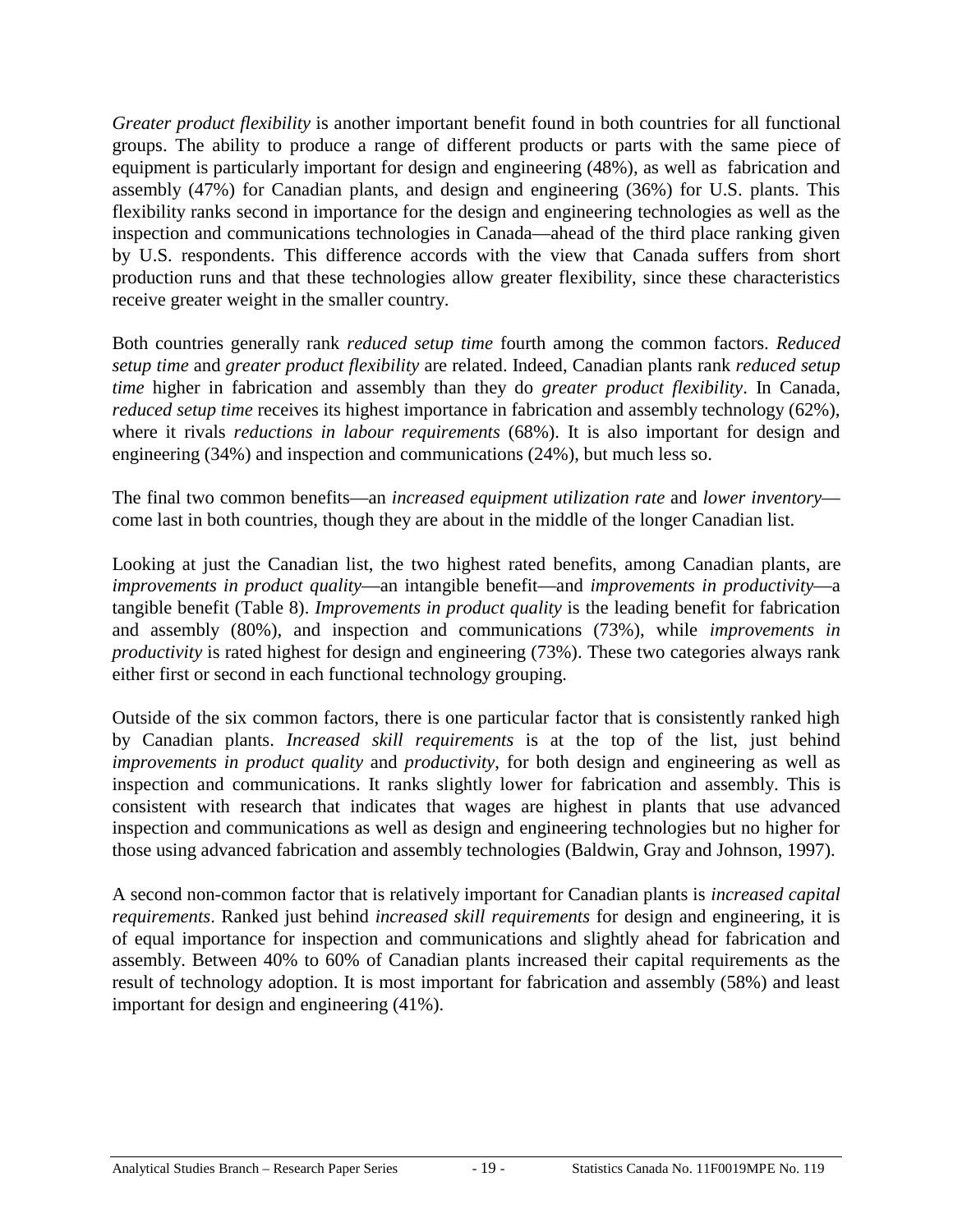|                                                                              |        |                         | Design and Engineering |                |        |                | Fabrication and Assembly |                          |        |      | <b>Inspection and Communications</b> |                |
|------------------------------------------------------------------------------|--------|-------------------------|------------------------|----------------|--------|----------------|--------------------------|--------------------------|--------|------|--------------------------------------|----------------|
| Effect                                                                       | Canada |                         | U.S.                   |                | Canada |                | U.S.                     |                          | Canada |      | U.S.                                 |                |
|                                                                              | % Est. | Rank                    | % Est.                 | Rank           | % Est. | Rank           | % Est.                   | Rank                     | % Est. | Rank | % Est.                               | Rank           |
| TANGIBLE:                                                                    |        |                         |                        |                |        |                |                          |                          |        |      |                                      |                |
| Improvement in Productivity                                                  | 73     |                         | $- - -$                | $---$          | 73     | $\overline{c}$ | $---$                    | ---                      | 60     | 2    | $---$                                |                |
| <b>Reduction in Labour Requirements</b>                                      | 45     | 5                       | 45                     | $\overline{c}$ | 68     | $\overline{3}$ | 53                       | $\overline{c}$           | 28     | 8    | 32                                   | $\overline{c}$ |
| Reduction in Material Use                                                    | 27     | $\overline{\mathsf{8}}$ | ---                    | $---$          | 24     | 12             | $---$                    | ---                      | 20     | 11   | $---$                                |                |
| Reduction in Energy Use                                                      | 10     | 11                      | ---                    | $---$          | 19     | 13             | $---$                    | ---                      | 8      | 14   | $---$                                |                |
| <b>Increased Equipment Utilization Rate</b>                                  | 18     | 9                       | 8                      | $\overline{7}$ | 30     | 11             | 13                       | 6                        | 21     | 10   | 9                                    | 6              |
| <b>Increased Capital Requirements</b>                                        | 41     | 6                       |                        | $---$          | 58     | 5              | ---                      | ---                      | 47     | 3    | ---                                  |                |
| <b>Reduced Capital Investments</b>                                           | 5      | 13                      | ---                    | $---$          | 6      | 15             | $---$                    | ---                      |        | 16   | $---$                                |                |
| Lower Inventory                                                              | 12     | 10                      | $\overline{3}$         | 8              | 32     | 10             | 9                        | 8                        | 16     | 13   | 6                                    | $\overline{7}$ |
|                                                                              |        |                         |                        |                |        |                |                          |                          |        |      |                                      |                |
| <b>INTANGIBLE:</b>                                                           |        |                         |                        |                |        |                |                          |                          |        |      |                                      |                |
| <b>Improvement in Product Quality</b>                                        | 64     | $\overline{c}$          | 59                     | $\mathbf{1}$   | 80     |                | 62                       | $\mathbf{1}$             | 73     |      | 59                                   |                |
| <b>Increased Skill Requirements</b>                                          | 50     | 3                       | ---                    | ---            | 48     | $\mathbf{r}$   | $- - -$                  | ---                      | 46     |      | $---$                                |                |
| Reductions in Product Rejection Rate                                         | 34     |                         |                        | ---            | 57     | 6              | ---                      | ---                      | 39     | 5    | $---$                                |                |
| Reduced Setup Time                                                           | 34     |                         | 11                     | $\overline{6}$ | 62     | $\overline{4}$ | 24                       | $\overline{\mathcal{L}}$ | 24     | 9    | 10                                   | 5              |
| Reductions in Lead Time                                                      | $---$  |                         | 27                     | $\overline{4}$ | ---    | ---            | 20                       | 5                        | ---    | ---  | 11                                   |                |
| <b>Greater Product Flexibility</b>                                           | 48     | $\overline{a}$          | 36                     | $\overline{3}$ | 47     | 8              | 25                       | 3                        | 30     |      | 18                                   | $\overline{3}$ |
| <b>Improved Working Conditions</b>                                           | 24     | 8                       | ---                    | ---            | 46     | $\mathbf Q$    | $---$                    | ---                      | 31     | 6    | ---                                  |                |
| Marketing Advantage                                                          | $---$  | ---                     | 22                     | 5              | ---    | $---$          | 11                       | 7                        | ---    | ---  | 18                                   | 3              |
| Reduced Environmental Damage                                                 | 10     | 11                      | ---                    | $---$          | 24     | 12             | $---$                    | $---$                    | 18     | 12   | $- - -$                              |                |
| <b>Reduced Skill Requirements</b><br>$-44 + 45 - 46$<br>$\sim$ $\sim$ $\sim$ | 8      | 12                      | ---<br>$\sim$          | ---            | 10     | 14             | $- - -$                  | ---                      | 5      | 15   | $---$                                |                |

**Table 8.** *Benefits and Effects of Advanced Technology Acquisition (Establishment Weighted)*

Note: The shaded areas in the table indicate the factors common to both surveys.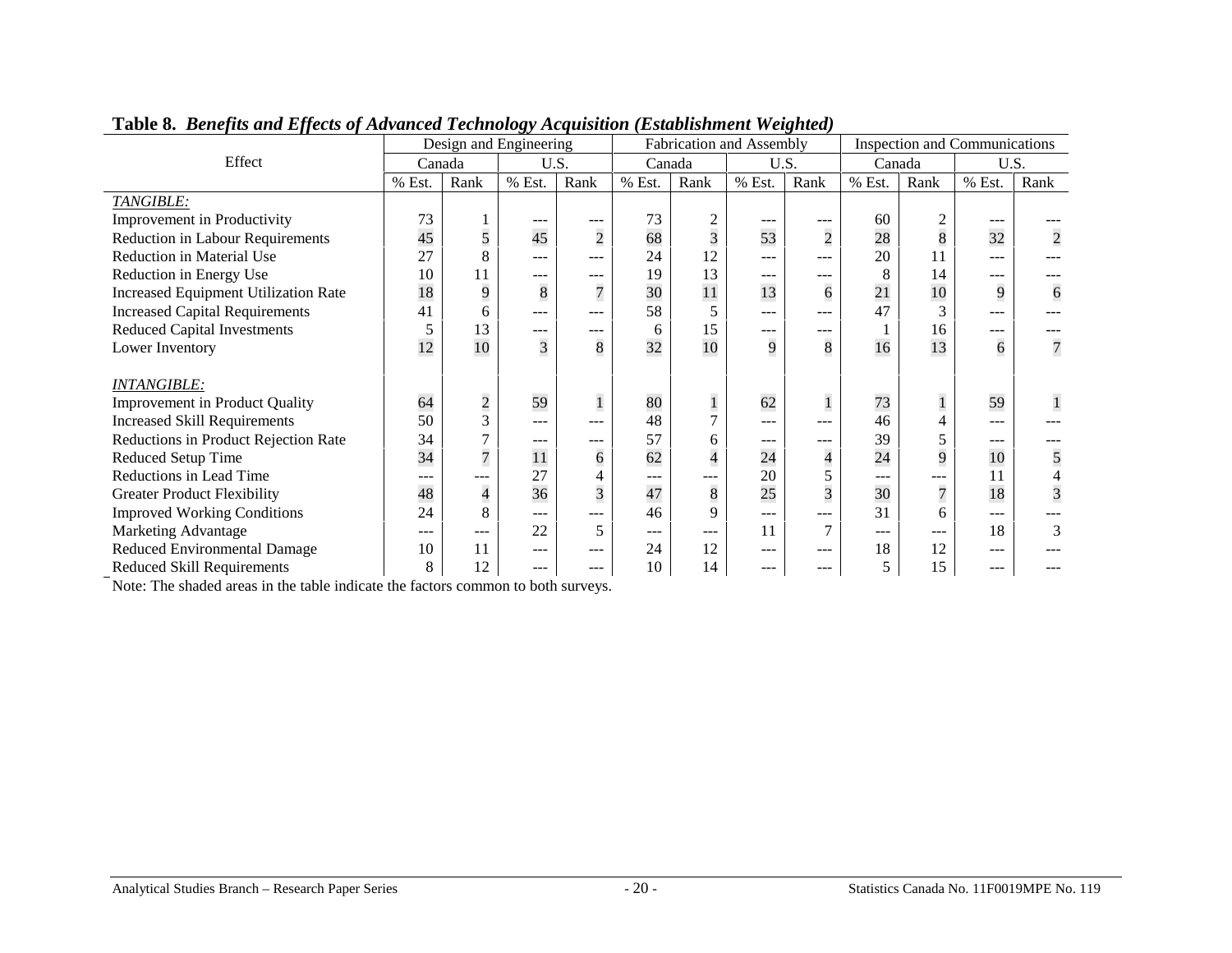## *Factors Hindering Acquisition of Advanced Technology*

Impediments to technology acquisition are factors that increase the costs of adoption, thereby decreasing the net return earned from adoption. Firms that are on the margin of adopting advanced technologies will be influenced by increases in costs; while firms that receive a rate of return well above their cost of capital would be expected to adopt advanced technologies even if costs change marginally.

In the first instance, impediments include the overall costs of equipment. Impediments that are commonly investigated extend beyond overall costs to specific cost problems such as labour training, organizational change, software development, or lack of technical support. The inclusion of both the general cost categories and the specific cost categories leads to a problem in the interpretation of the results. After all, if overall costs are deemed to be constraints, is it not true that every cost component should also be important? How then should a manager's evaluation of a particular category like skill shortages be interpreted?

Every manager has to decide where to devote resources and how much to devote to them. At any point in time, a manager will decide whether resources should be spent on a particular problem based on an evaluation of the benefits to be received. In a well-articulated maximization problem that can be represented by a programming model, relaxation of a constraint such as a skill shortage will be associated with an improvement in overall profits—the value of the dual in the programming model. While difficulties associated with assigning values to intangible benefits will make such a model difficult to apply, managers nevertheless apply alternate decision rules in deciding which problems are most capable of solution to the benefit of the operations of their plant. The importance of a particular cost category should be regarded as the plant manager's evaluation that the benefits to be received from reducing the problem, or the diminution of profits that result from its lack of resolution, are large.

The Canadian and U.S. surveys cover almost the same topics—overall cost, lack of financial justification, education and training costs, worker resistance or uncertainty, time and cost to develop software, lack of technical support, increased maintenance expense, and need for market expansion.10 The exception is cost of technology acquisition, which appears only in the Canadian survey. Two of these require a special explanation. Market expansion should be interpreted as a cost-inhibiting factor having to do with equipment constraints. Some equipment may require sufficiently long production runs that its use is not profitable for plants with small markets. Financial justification involves the evaluation of revenue and cost streams. When revenue or cost streams are influenced by intangible items, it may be difficult to invoke sophisticated financial measures and more simple rules of thumb based on evaluation of cost items will be used. It is, therefore, of interest to compare the percentage of plant managers who

 $\overline{a}$ 

 $10$  A recent OECD report (1991) lists lack of skilled personnel, organizational problems, problems with software, and economic difficulties, such as lack of finance and economic downturns, as the major problems establishments encounter in adopting technology.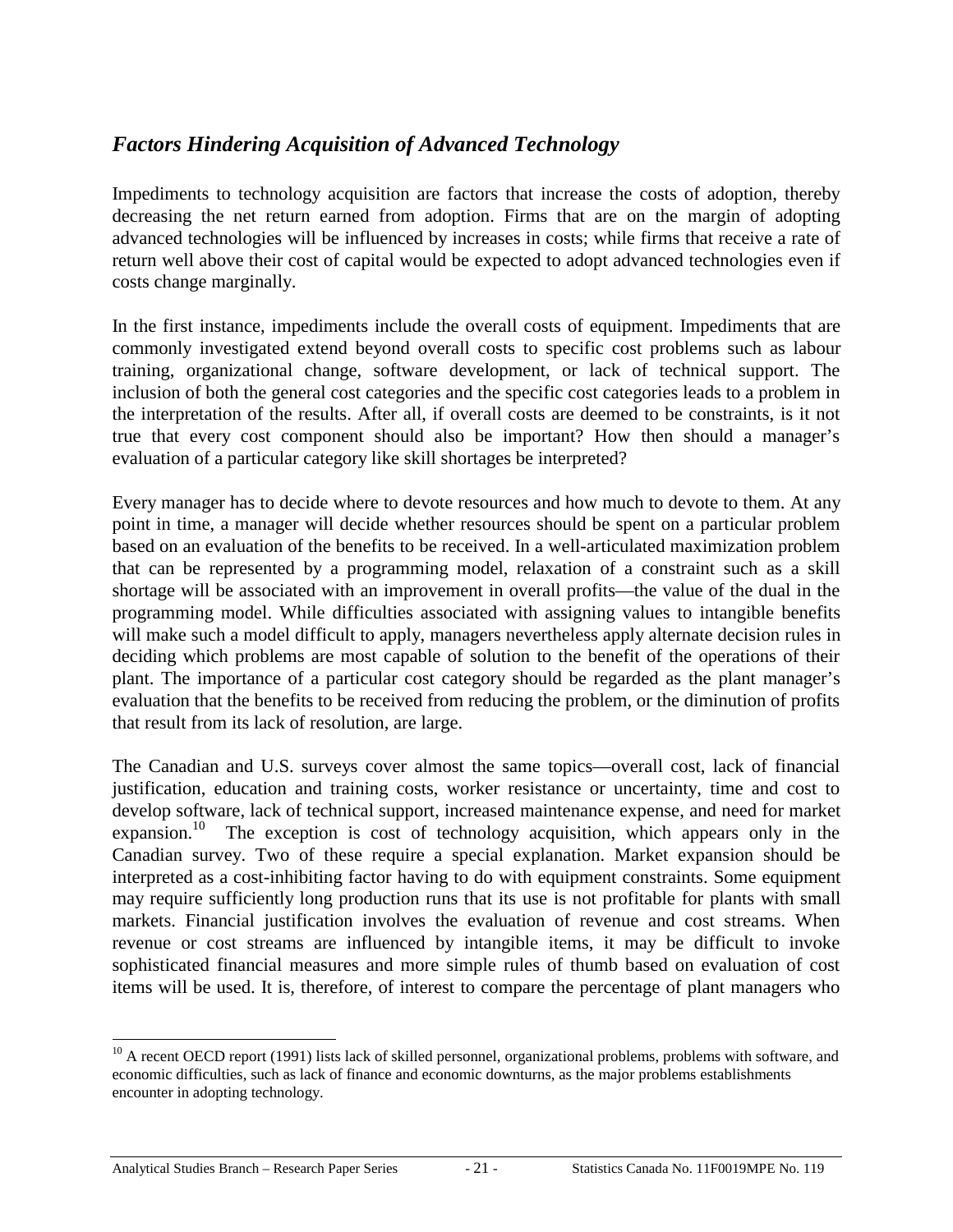indicate that costs, as opposed to financial justification, is the problem because differences therein will indicate the extent to which evaluation problems are particularly difficult.<sup>11</sup>

Once again, it should be noted that the Canadian survey asked plant managers to check off any item that was an impediment to technology acquisition. The U.S. survey asked only that the three most important items be checked. Therefore the absolute values—the percentage of firms finding a category important—are not directly comparable. For example, *overall cost* is the main factor hindering technology acquisition in both countries, but a greater percentage of plants in Canada than the United States indicate that it is important (Table 9). In evaluating the importance of factors other than overall cost, it is important to compare their importance relative to that of overall cost since this partially corrects for the differences in the number of items checked off in the two surveys*. Relative importance (r. i.)* is the percentage of plants for which a secondary factor is important, expressed as a fraction of those for which overall cost is important.

In Canada and the U.S., and across all technology groups, *overall cost* matters most as an impediment. But there are differences in its importance that are common across both countries. Cost is more of a concern for design and engineering as well as fabrication and assembly technologies. It is somewhat less important for inspection and communications technology where only a third of Canadian establishments and a fifth of U.S. ones felt it was important.

*Lack of financial justification* is second to overall cost in importance for both Canadian and U.S. plants in almost all cases. *Overall cost* and *lack of financial justification* should be related. But in both countries, a greater percentage of plants indicate that costs were too high than indicate the investment was not financially justified. In both countries then, decisions are more likely to be related to a decision-rule based on costs than on a fully articulated financial decision-rule. But Canadian plants do not appear to be less able to perform sophisticated financial decision-making since the relative importance of financial justification is higher in Canada than in the U.S. for two of the three functional groups—design and engineering, and fabrication and assembly (Figure 8). For the third, inspection and communications, a similar emphasis is found in the two countries. For Canadian plants, the relative importance ranges from 0.59 in inspection and communications to 0.73 in fabrication and assembly. By comparison, it ranges from 0.46 in fabrication and assembly to 0.58 in inspection and communications for U.S. plants.

According to Canadian plant managers, *cost of technology acquisition* is the third most important impediment, after *overall cost* and *financial justification*. The cost of technology acquisition includes all costs related to knowledge acquisition—payments for licenses, patents, trade secrets, and technical support (Baldwin, Sabourin, and Rafiquzzaman, 1996). Little variation is found across functional groups in the importance of this category, ranging as it does from 0.47 for fabrication and assembly to 0.57 for design and engineering. Unfortunately, this factor did not appear on the U.S. questionnaire, so no comparison can be made between Canada and the United States in this instance.

 $\overline{a}$ 

 $11$  See Baldwin, Sabourin and Rafiquzzaman (1996) for a lengthier discussion of this issue.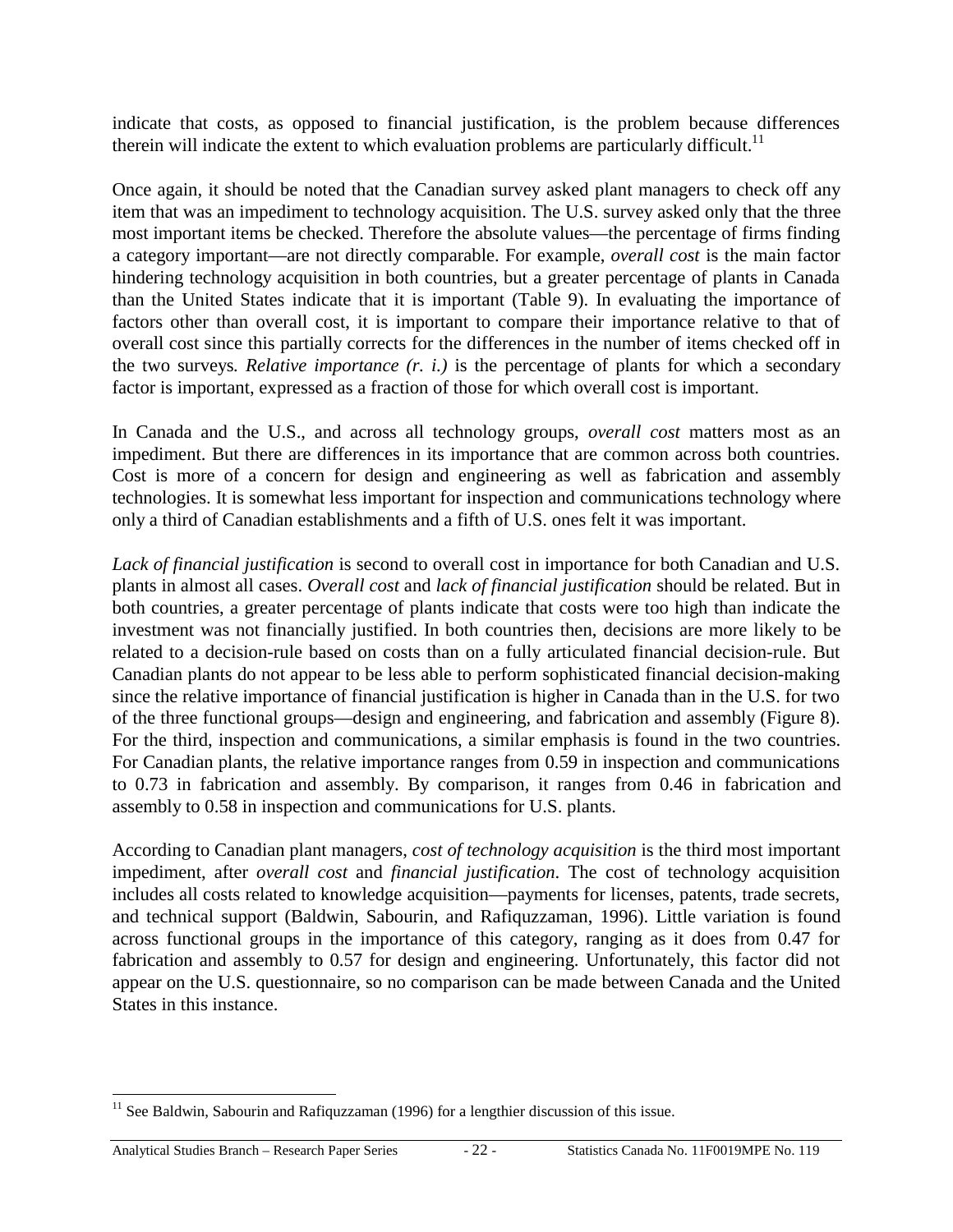Generally the next highest common factor in Canada, after financial justification, is the *need for market expansion*. It is particularly important for design and engineering (0.43) and fabrication and assembly (0.38), and less so for inspection and communications (0.29). This supports the claims that the small Canadian market is restrictive, at least for these five industries. In contrast, the *need for market expansion* is generally near the bottom of the list of impediments for U.S. plants.

|                                      | Design and  |      | Fabrication and                |      | Inspection and |      |  |
|--------------------------------------|-------------|------|--------------------------------|------|----------------|------|--|
| Factors                              | Engineering |      | Assembly                       |      | Communications |      |  |
|                                      | Canada      | U.S. | Canada                         | U.S. | Canada         | U.S. |  |
|                                      |             |      | (Percentage of Establishments) |      |                |      |  |
| Overall Cost                         | 42          | 25   | 45                             | 26   | 34             | 19   |  |
| Cost of Technology Acquisition       | 24          |      | 21                             | ---  | 18             |      |  |
| Cost of Education and Training       | 20          | 13   | 12                             | 12   | 9              | 10   |  |
| Worker Resistance or Uncertainty     |             |      | 17                             | 6    |                |      |  |
| Time to Develop Software             | 15          | 11   | 13                             |      | 14             |      |  |
| Cost to Develop Software             | 11          |      | 11                             |      |                |      |  |
| <b>Increased Maintenance Expense</b> | 6           |      | 14                             |      |                |      |  |
| Need for Market Expansion            | 18          | 3    | 17                             |      | 10             |      |  |
| Lack of Financial Justification      | 27          | 12   | 33                             | 12   | 20             |      |  |
| Lack of Technical Support            | 10          | 8    | 12                             | 8    | 10             |      |  |
| Other                                | 6           |      | 10                             |      | 8              |      |  |

**Table 9.** *Factors Hindering Acquisition of Advanced Technology (Establishment Weighted)*

Unlike Canadian plants, U.S. plants consider the *cost of education and training* to be equally as important as the *lack of financial justification*. The *cost of education and training* is relatively less important in Canada than in the United States, falling just behind the *need for market expansion* for fabrication and assembly as well as for inspection and communications. It is, however, relatively just as important in the area of design and engineering in Canada.

While the *cost of education and training* is relatively less important in Canada, it should be noted that Canadian plant managers did note that one of the most important effects of the introduction of advanced technologies was an increase in skill levels. However, in this section that considers the relative importance of impediments, education and training costs are relatively less important in Canada than in the United States.

*Time to develop software* and *cost to develop software* both have about the same relative importance in the two countries. It is the case, however, that *time to develop software* has a higher ranking in inspection and communications, where this impediment ranks third in both countries. *Time to develop software* is always more important than *cost to develop software*. The importance of *lack of technical support* is relatively similar in both countries as well.

*Worker resistance* is generally at the bottom of the list of problems in both countries—with one exception. In Canada, it is relatively important for fabrication and assembly technology (0.38).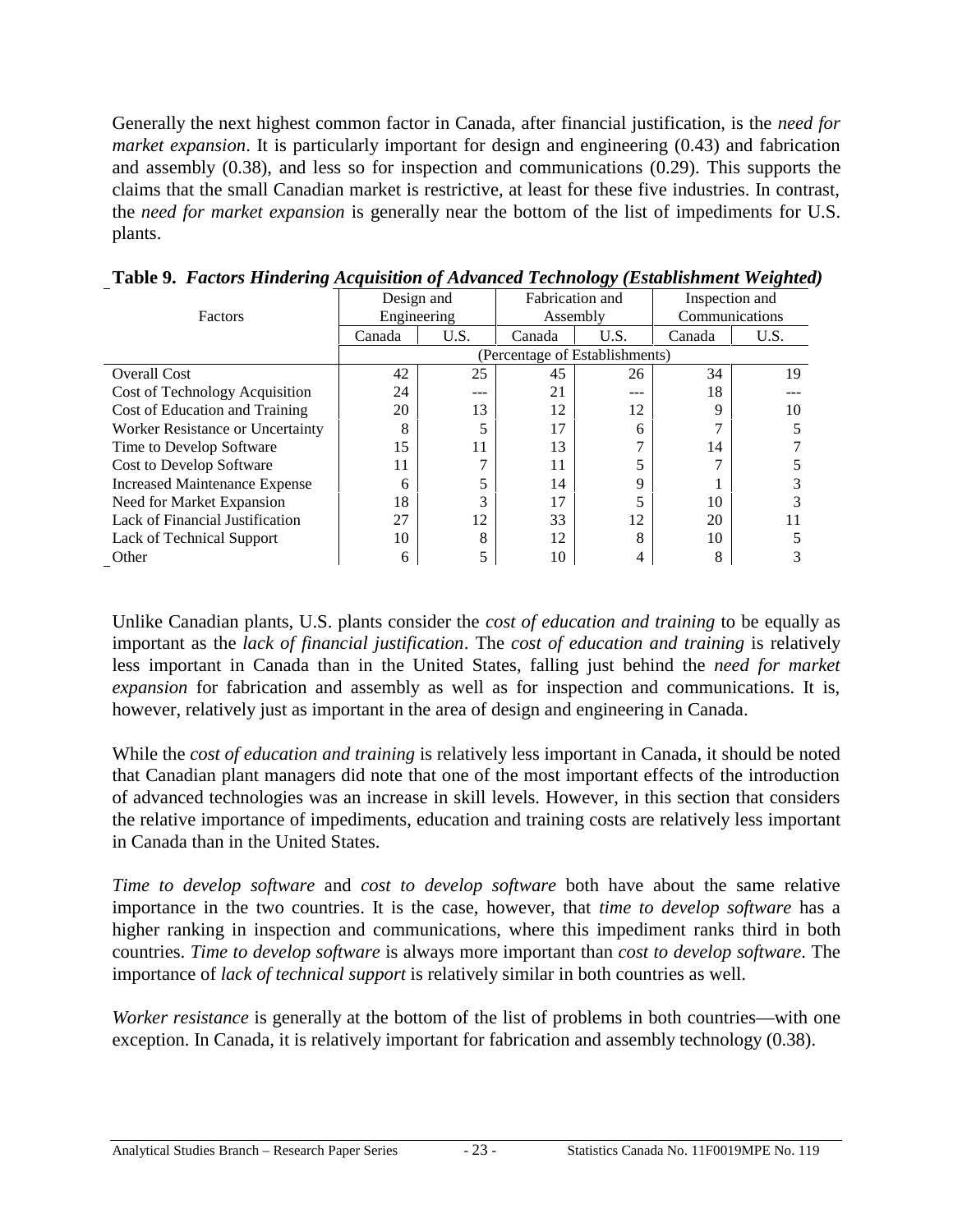### Figure 8. Relative Importance of Major Impediments to Technology Acquisition<sup>12</sup>  **(Establishment Weighted)**

*Design and Engineering*



### *Fabrication and Assembly*



*Inspection and Communications*



 $\overline{a}$  $12$  Of the impediments investigated, overall cost and cost of technology acquisition have not been included. Overall cost has not been included since by construction it equals one. Cost of technology acquisition has not been included since it is not found on the U.S. questionnaire.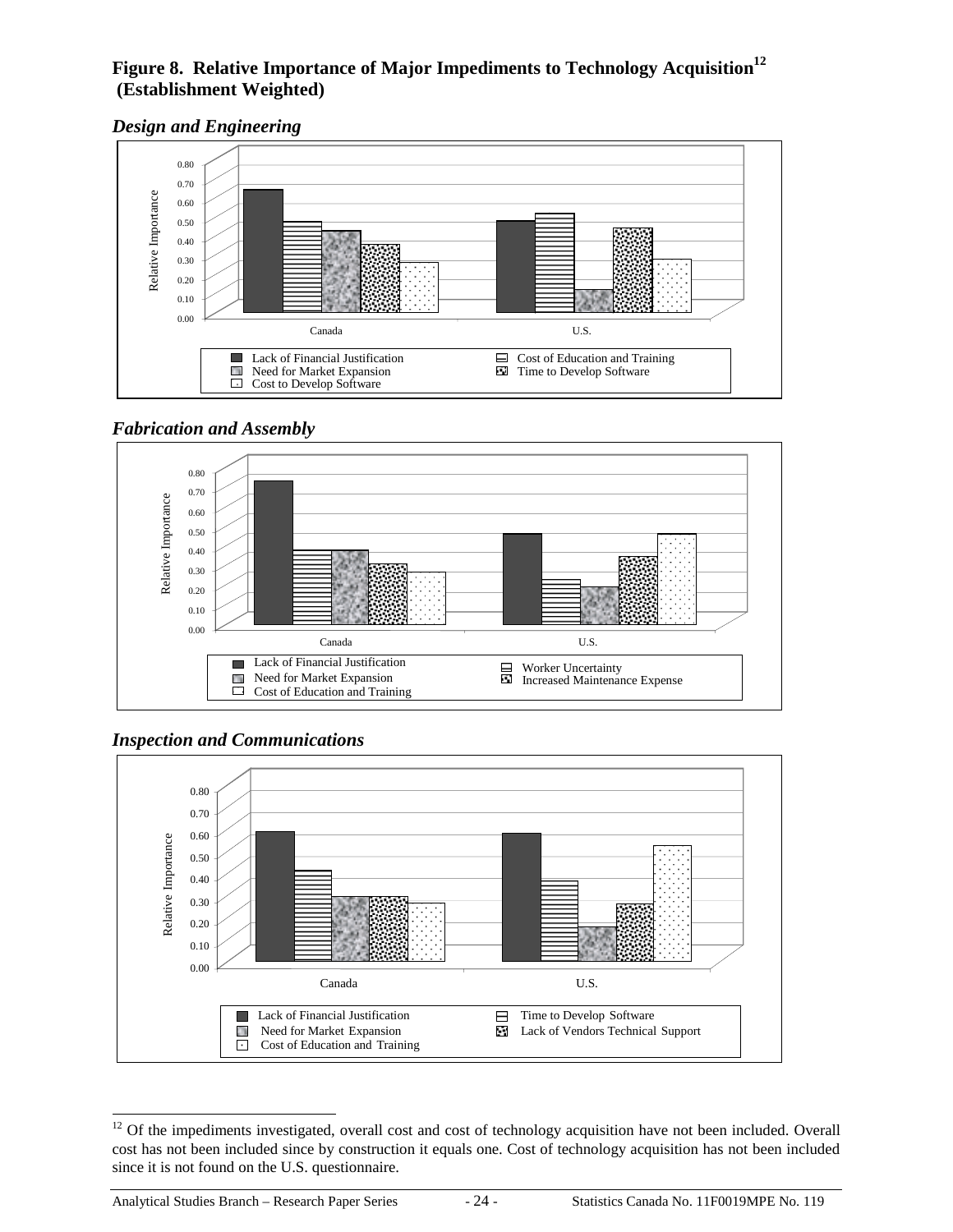In summary, the most significant difference in the two countries is the greater emphasis that is placed by Canadian plant managers on the *need for market expansion*. Concomitantly, U.S. managers place relatively greater importance on the *costs of education and training*. While the absolute percentage of plants in Canada that perceive education important is about the same as in the United States, compared to other problems it is relatively less important in Canada. This is particularly so for the adoption of fabrication and assembly technologies, *where market expansion*, and *worker resistance* are more important and in inspection and communications technologies, where the *time to develop software* is perceived to be more important.

### *Impact on Education and Training Costs*

The introduction of computer-based technology into the production process has led to a concern over changing job skills. A recent study (Baldwin, Gray and Johnson, 1995) of Canadian manufacturing establishments has shown that plants adopting advanced technology require more highly skilled labour. It goes on to show that these plants are more likely to have formal training programs, which has led to an increase in their training costs.

The previous sections focused on the skill issue—but always placed skills in context by asking plant managers how skill issues compared to others. In the benefits section, Canadian plants indicated that increased skill requirements were one of the most important effects associated with the introduction of advanced technologies. However, in the impediments section, Canadian plant managers responded that increased costs of education were less important relative to problems associated with the need for market expansion than did U.S. plant managers. While the previous sections have the advantage that they set the skills issue in the context of other problems, they have the disadvantage that they can only provide a relative assessment. Managers in Canada and the United States may see the skills issue quite the same in absolute terms but quite different in relative terms. Therefore, this section examines how the managers responded to a question that focused only on the effects of the adoption of advanced technologies on training and education costs—whether it decreased, had no effect, caused a marginal increase, a moderate increase, or a significant increase in these costs. This question not only allows us to focus directly on the skills issue but, to the extent that managers in both countries use a similar scale to measure the impacts, it also permits us to assess differences in the intensity of the response.

|                                | Design |                                |    | Fabrication | Communications |    |  |
|--------------------------------|--------|--------------------------------|----|-------------|----------------|----|--|
| Impact                         | Canada | U.S.<br>U.S.<br>Canada         |    | Canada      | U.S.           |    |  |
|                                |        | (Percentage of Establishments) |    |             |                |    |  |
| <b>Increased Significantly</b> | 38     | 18                             | 27 | 14          | 18             | 10 |  |
| <b>Increased Moderately</b>    | 23     | 26                             | 24 | 25          | 21             | 19 |  |
| <b>Increased Marginally</b>    | 16     | 26                             | 14 | 26          | 25             | 26 |  |
| No Change                      | 14     | 16                             | 11 | 18          | 18             | 23 |  |
| Decreased                      |        |                                |    |             |                |    |  |
| Not Applicable                 |        | 13                             | 21 | 16          | 17             |    |  |

**Table 10.** *Impact on Education and Training Costs (Establishment Weighted)*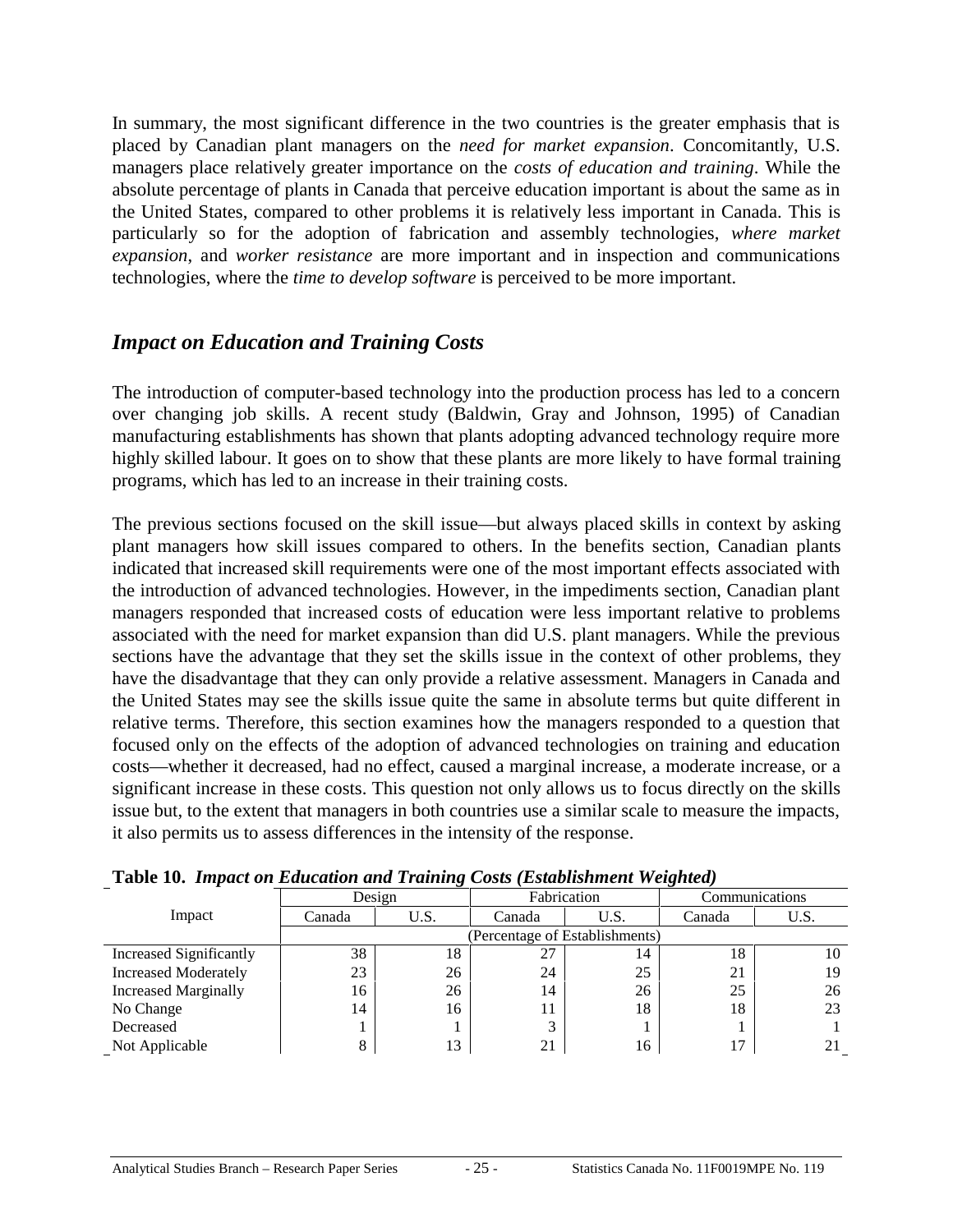The Canadian and U.S. responses are similar in that the majority of plant managers in both countries indicate that the adoption of advanced technologies increased education and training costs (Table 10). The relative percentages in Canada and the United States are 77% and 70% for design and engineering, 65% and 65% for fabrication, and 64% and 55% for inspection and communications. Thus, Canadian plant managers do not lag those in the United States with regards to their assessments of the effect that advanced technologies have on skill levels. Indeed, the reverse is true.

In the previous section, it was found that education and training costs were relatively more important as an impediment for design and engineering technology. It was much less important for fabrication and assembly, and inspection and communications. The data here confirm this. Consistent with this, both Canadian and U.S. plant managers reported the greatest impact on education and training costs for design and engineering technology. A greater percentage of Canadian plant managers experienced an increase in education costs in design and engineering (77%) than did so in either fabrication and assembly (65%) or inspection and communications (64%). More importantly, thirty-eight percent of Canadian plant managers encountered *significant* increases in education and training costs after acquiring design and engineering equipment while a smaller percentage did so in either fabrication or communications. Finally, irrespective of which functional category is examined, the percentage of Canadian plant managers that experienced a significant increase in education costs is well above that of U.S. managers.

Similar percentages of plants in both countries report moderate increases in training costs, across technology groups and countries. Between 20% to 25% of establishments had a moderate increase. Marginal increases in training costs are reported with greater frequency by U.S. plant managers for design and engineering, as well as fabrication and assembly technology. For inspection and communications, Canadian plant managers reported marginal increases just as often as did U.S. plant managers.

Less than one-fifth of plants in Canada and one-quarter of plants in the United States reported no change in education and training costs with the introduction of advanced technology, at least for these five industries. The percentage of plants reporting a decline in training costs is minimal in both countries.

In conclusion, a direct comparison of the effects of technology on training costs suggests that Canadian plants experience the same type of impediments as do those in the United States. If anything, these problems are probably slightly higher in Canada than those experienced by the United States.

In the previous section, we noted that the responses to the impediments question, when taken alone, allowed only a comparison of the relative importance of each factor for Canada and the United States using ordinal scales. If the responses to the impact on education costs question are used to define the points on the two relative scales that are equivalent, then the relative ranking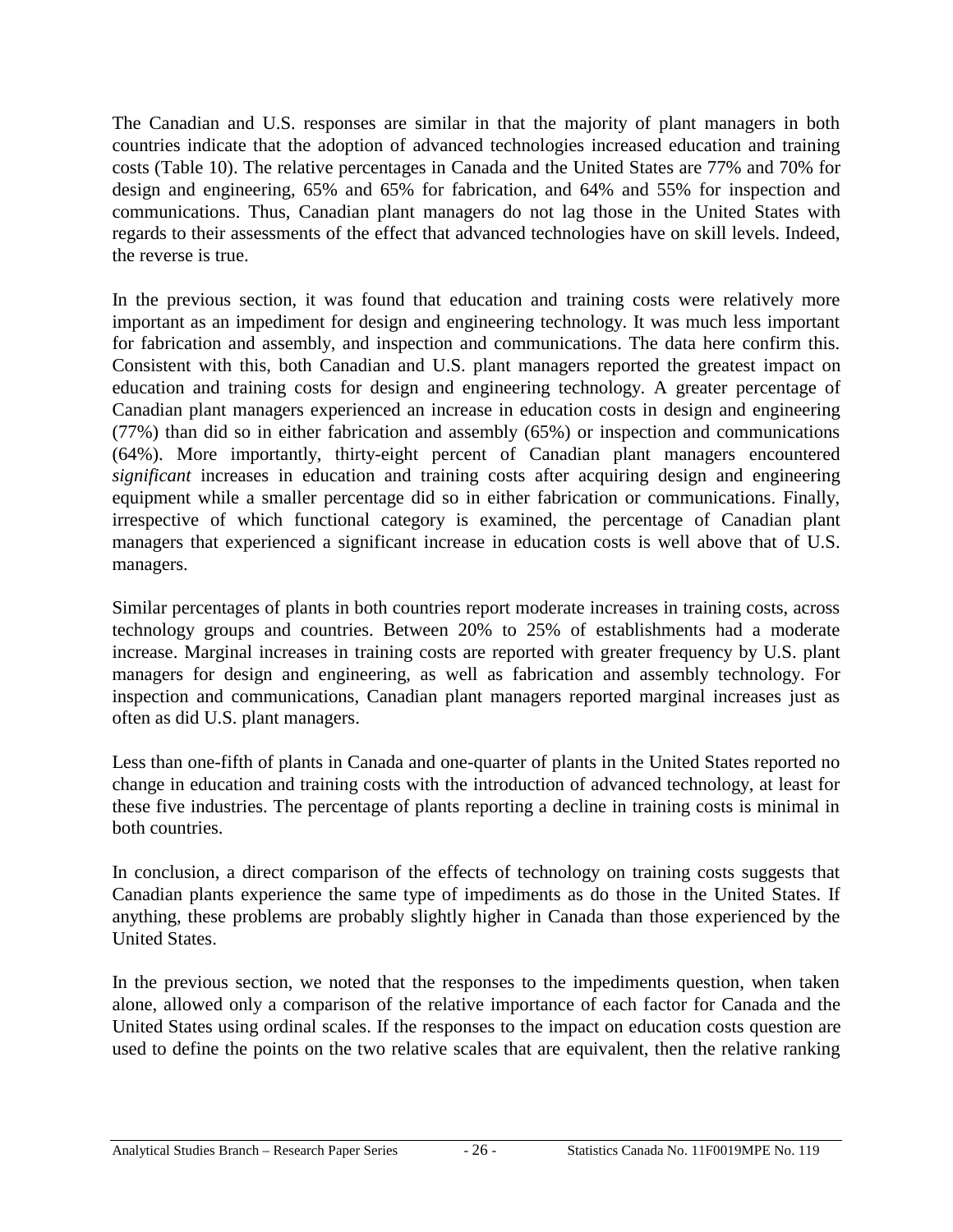can be transformed into absolute scales that are comparable.<sup>13</sup> If education and training costs have about the same importance in the two countries, it is not unreasonable to conclude that all those categories that are relatively more important than education and training in Canada pose greater problems to Canadian than U. S. plant managers. For example, in fabrication and assembly, these would include lack of financial justification, need for market expansion, worker resistance and increased maintenance expense (see Table 9). This greater emphasis on a wider range of impediments might serve to explain why Canadian adoption is lower than U. S. adoption.

## *Conclusion*

The competitiveness of firms in manufacturing depends upon many different factors, including the skill of its work force, its organizational structure, and the extent to which it employs advanced technologies. Technological competence begins with the use of the most advanced equipment. Recent surveys have developed measures of the degree to which manufacturing plants possess machines that embody the computer-driven technologies that are changing the nature of manufacturing and the extent to which Canadian plants are competitive with those of foreign producers.

Canadian plant managers indicate that, on the whole, the technological competence of their plants is just as good as or better than their foreign competitors. Moreover, the high technology industries do particularly well. There are, however, areas of technology use, where the picture is not as healthy. Inspection and communications do not fare as well as others for the population as a whole.

Plant managers' evaluations for five industries where technology use data are available for the United States indicate that they feel Canada suffers a disadvantage in these industries. Technology-use data bears out these evaluations. In the late 1980s, Canadian technology use in these five industries lagged that of the United States. At that time, Canadian plants were less likely to be users of any of these technologies. As well, they lagged the United States in the use of multiple technologies and in the use of many of the individual technologies. By 1993, Canada had closed some of the technology gap in these five industries.

Much of the technology gap can be attributed primarily to differences in the size of markets. Canadian plant managers tend to place a greater relative emphasis on *improvements in product flexibility* or *reductions in setup time* as benefits of technology adoption and the *need for market expansion* as an impediment to technology is given relatively greater weight than it is in the United States. U.S. plants rank the *need for market expansion* almost at the bottom of the list of impediments while, in Canada, it is ranked at the top of the list.

 $\overline{a}$  $13$ The assumption of equivalence with regards to education and training costs and a similarity in the ordinal rankings transforms the ordinal into cardinal rankings.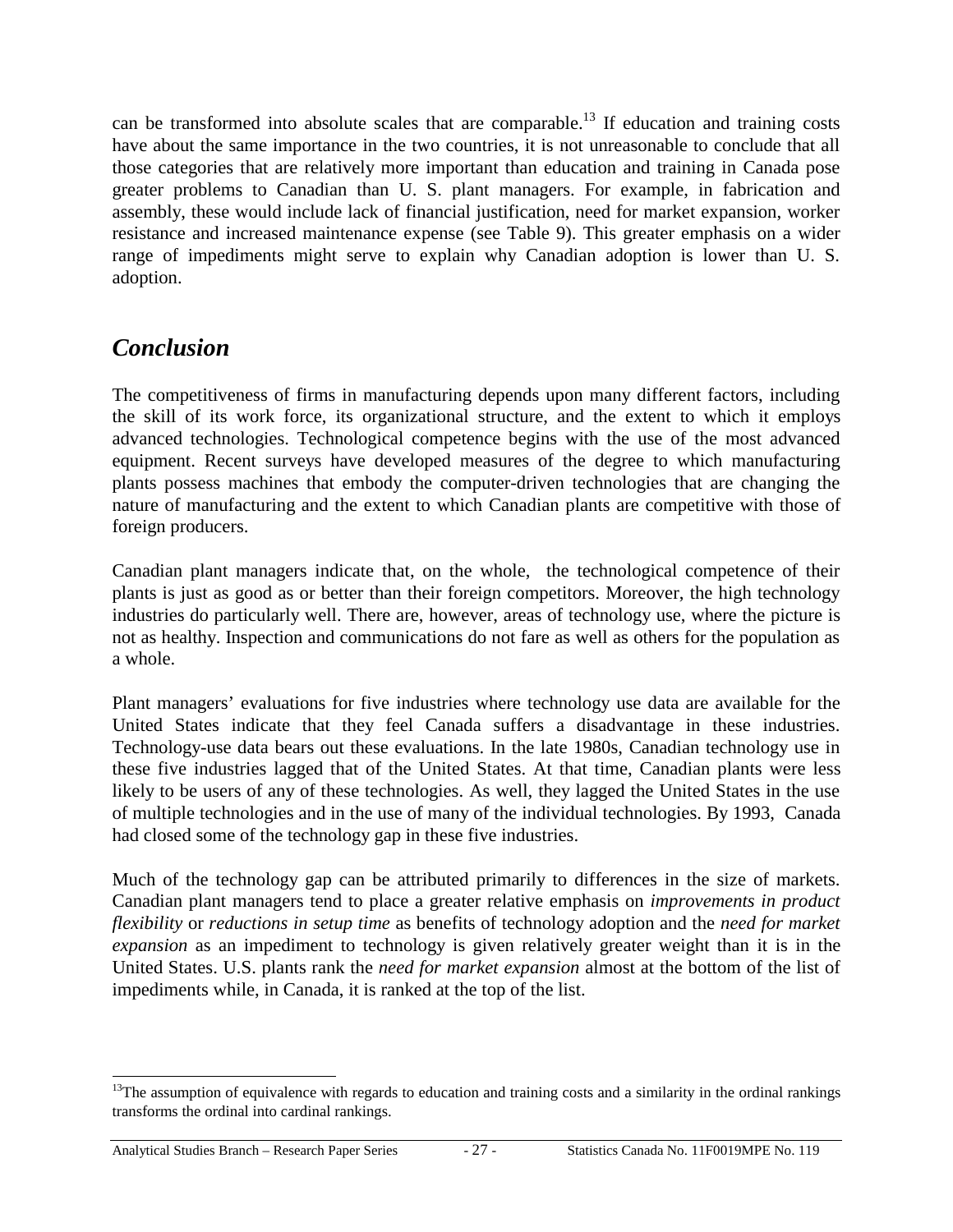*Improved product flexibility* and *reduced setup time* are particularly advantageous for plants operating in smaller markets, where filling diversified product lines is more costly. In these situations, being able to use machinery for different products and being able to reconfigure equipment quickly offer significant benefits.

Plant managers in the United States generally give considerably higher relative weight to the *cost of education and training* as an impediment than do managers in Canada. At first glance, this suggests that Canadian managers may have less of a problem in this area. But careful examination of the issue by a direct comparison of responses in the two countries to questions dealing just with the training cost issue suggests that there is little difference between the two countries in the absolute weight given to this issue. In fact, when training costs alone are examined, Canadian plant managers suggest that the severity of the increase in training costs is greater than in the United States. If this is indeed the case, it suggests that other factors—such as *lack of financial justification* and *need for market expansion* that are relatively more important than *training costs*—are much more of a problem in Canada. This would help to explain why Canada lags the U.S. in technology adoption.

Finally, it should be noted that the implementation of high technology in the area of fabrication and assembly is more problematic in Canada because of management-labour frictions. For this technology, *worker resistance* is quoted relatively more frequently by Canadian than U.S. plant managers.

Outside of these differences in plant managers' perceptions of the benefits and problems of technology adoption, there are a large number of similarities. *Improvements in quality* and *improvements in productivity/reductions in labour* are the two most important effects in both countries. *Education and training costs* are important in both countries. *Increased equipment utilization* and *lower inventory costs* are relatively unimportant as benefits. In the same vein, many of the impediments, like the *time* and *cost to develop software* are similar in relative importance. But then this is as it should be. The differences in technology use that have been delineated here are not enormous. We should expect the attitude of plant managers to be relatively the same in the two countries, and with the exception of their perceptions on the need to expand markets, they are.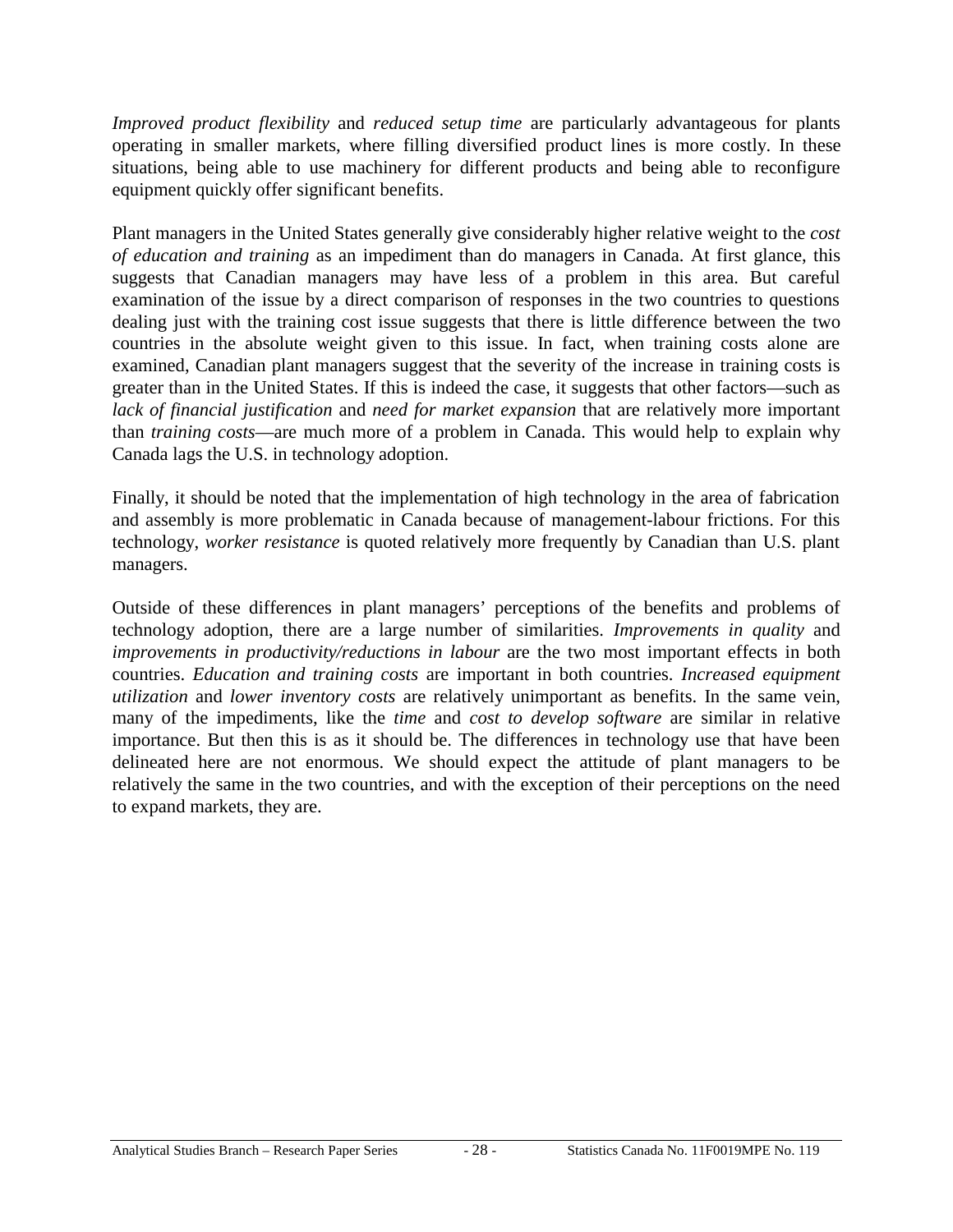# *Appendix A: Standard Errors*

The standard errors for each table in the publication are provided here. The standard errors for the U.S. results are taken from U.S. Bureau of the Census (1993) while the Micro-Economic Analysis Division of Statistics Canada generated the standard errors for the Canadian results.

The standard errors are lower for the U.S. results than for the Canadian results. Much of this difference is likely due to differences in the sample sizes. The U.S. sample size is roughly 10 times larger than the Canadian one, mostly because of differences in target populations. The U.S. survey was restricted to establishments with 20 or more employees in one of five major industry groups,14 while the Canadian survey covers establishments of all employment sizes active in all major manufacturing industries. In order to make comparisons, the Canadian sample had to be drastically reduced.

### **Table B.1. Standard Errors for Table 4**

| Ose of an Least One Technology by Linpio ment size (Lsubushment weighted) |                                |                      |        |                      |  |  |  |  |
|---------------------------------------------------------------------------|--------------------------------|----------------------|--------|----------------------|--|--|--|--|
|                                                                           | Use of at Least One Technology |                      |        |                      |  |  |  |  |
| <b>Employment Size</b>                                                    |                                | 1989                 | 1993   |                      |  |  |  |  |
| (Number of Employees)                                                     | Canada                         | <b>United States</b> | Canada | <b>United States</b> |  |  |  |  |
|                                                                           | (Percentage of Establishments) |                      |        |                      |  |  |  |  |
| 20 to 99                                                                  |                                | na                   | 4      | na                   |  |  |  |  |
| 100 to 499                                                                |                                | na                   |        | na                   |  |  |  |  |
| 500 or More                                                               |                                | na                   |        | na                   |  |  |  |  |
| All Sizes                                                                 |                                | na                   | 4      | na                   |  |  |  |  |

*Use of at Least One Technology by Employment Size (Establishment Weighted)*

### **Table B.2. Standard Errors for Table 5**

*Number of Technologies Used by Employment Size (Establishment Weighted)*

|                  | Number of Technologies         |      |                |      |          |      |           |      |
|------------------|--------------------------------|------|----------------|------|----------|------|-----------|------|
| Employment       |                                |      |                |      | $2$ to 4 |      | 5 or More |      |
| <b>Size</b>      | Canada                         | U.S. | Canada         | U.S. | Canada   | U.S. | Canada    | U.S. |
|                  | (Percentage of Establishments) |      |                |      |          |      |           |      |
| 1989             |                                |      |                |      |          |      |           |      |
| 20 to 99         |                                | na   | 4              | na   | 3        | na   | 4         | na   |
| 100 to 499       | 4                              | na   | $\overline{2}$ | na   | 5        | na   | 7         | na   |
| 500 or More      | ◠                              | na   |                | na   | ⇁        | na   | 6         | na   |
| <b>ALL SIZES</b> | 4                              | na   | 3              | na   | 3        | na   | 3         | na   |
| 1993             |                                |      |                |      |          |      |           |      |
| 20 to 99         | 4                              | na   | 4              | na   | 4        | na   | 2         | na   |
| 100 to 499       |                                | na   |                | na   | ı.       | na   | C<br>∠    | na   |
| 500 or More      |                                | na   |                | na   |          | na   |           | na   |
| <b>ALL SIZES</b> | 4                              | na   | 4              | na   | 4        | na   | 2         | na   |

<sup>14</sup>The five industry groups are fabricated metal products, industrial machinery and equipment, electronic and other equipment, transportation equipment and instruments and related products.

 $\overline{a}$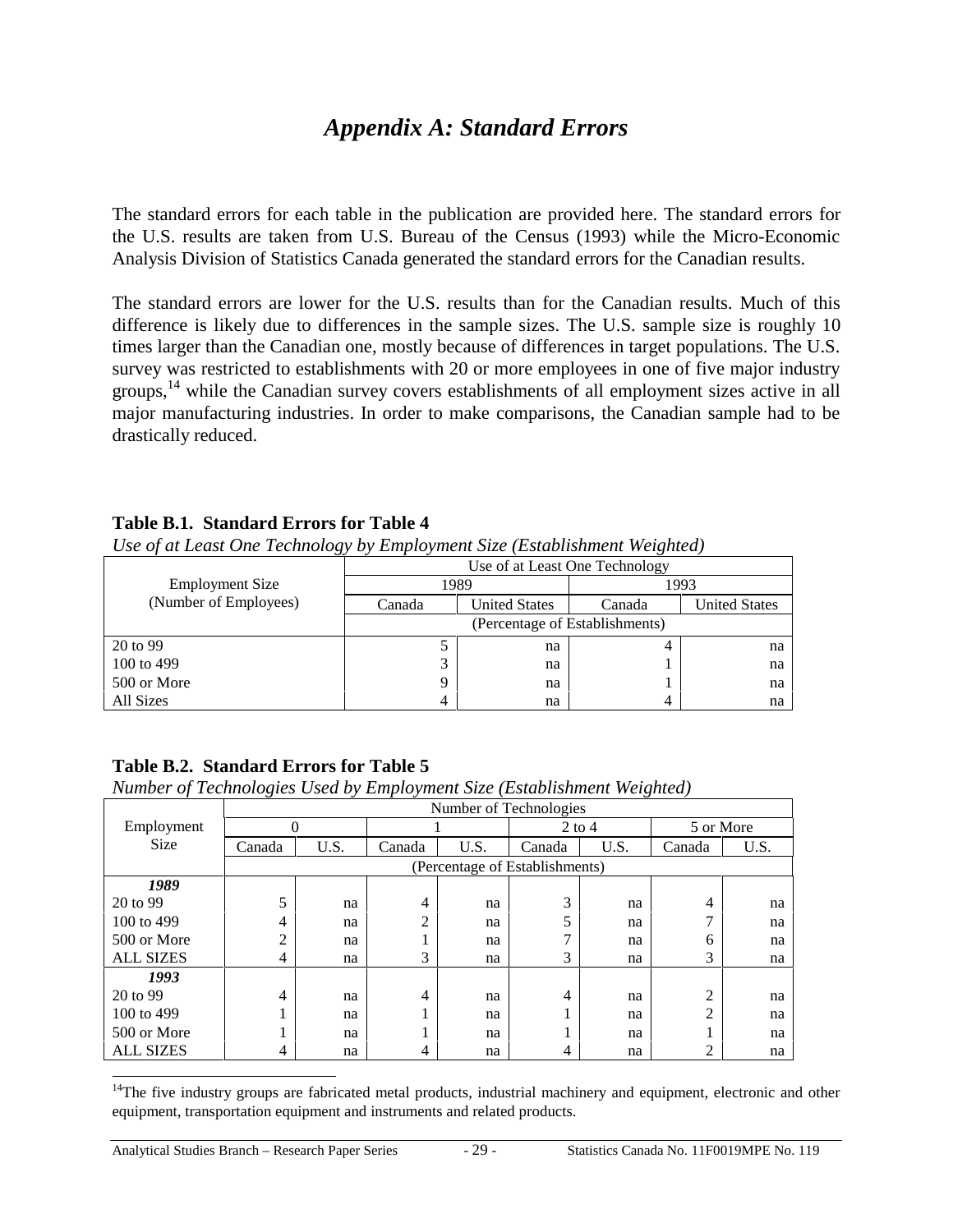### **Table B.3. Standard Errors for Table 6**

|                                                                     | Use    |                                |  |  |
|---------------------------------------------------------------------|--------|--------------------------------|--|--|
| Technology                                                          | Canada | <b>United States</b>           |  |  |
|                                                                     | 1993   | 1993                           |  |  |
|                                                                     |        | (Percentage of Establishments) |  |  |
| Design & Engineering                                                |        |                                |  |  |
| Computer-aided Design and Engineering                               | 3.0    | 0.7                            |  |  |
| CAD Output to Control Manufacturing Machines                        | 2.8    | 0.6                            |  |  |
| Digital Representation of CAD                                       | 2.0    | 0.4                            |  |  |
| <b>Fabrication &amp; Assembly</b>                                   |        |                                |  |  |
| <b>Flexible Manufacturing Systems</b>                               | 1.7    | 0.4                            |  |  |
| Numerically Controlled and Computer Numerically Controlled Machines | 2.9    | 0.7                            |  |  |
| <b>Materials Working Lasers</b>                                     | 1.3    | 0.3                            |  |  |
| <b>Pick and Place Robots</b>                                        | 1.7    | 0.3                            |  |  |
| <b>Other Robots</b>                                                 | 1.1    | 0.2                            |  |  |
| <b>Automated Material Handling</b>                                  |        |                                |  |  |
| <b>Automated Storage/Retrieval Systems</b>                          |        |                                |  |  |
| <b>Automated Guided Vehicle Systems</b>                             |        |                                |  |  |
| <b>Inspection &amp; Communications</b>                              |        |                                |  |  |
| Inspection Equipment for Inputs                                     | 1.4    | 0.4                            |  |  |
| <b>Inspection Equipment for Outputs</b>                             | 1.7    | 0.4                            |  |  |
| Local Area Networks for Technical Data                              | 2.0    | 0.6                            |  |  |
| Local Area Networks for Factory Use                                 | 1.8    | 0.5                            |  |  |
| <b>Inter-company Computer Networks</b>                              | 1.5    | 0.5                            |  |  |
| Programmable Controllers                                            | 2.5    | 0.6                            |  |  |
| Computers Used for Control in Factories                             | 2.3    | 0.6                            |  |  |

*Use of Individual Technologies in Canada and the United States (Establishment Weighted)*

### **Table B.4. Standard Errors for Table 7**

*Plans to Upgrade Existing Advanced Technology (Establishment Weighted)*

|                                             | Design                         |         | Fabrication |      | Communications |                  |
|---------------------------------------------|--------------------------------|---------|-------------|------|----------------|------------------|
| Plans                                       | .<br>Canada                    | U.S.    | Canada      | U.S. | Canada         | U.S.             |
|                                             | (Percentage of Establishments) |         |             |      |                |                  |
| <b>Total Replacement</b>                    | 1.6                            | 0.2     | 0.6         | 0.2  | 1.4            |                  |
| Major Upgrade                               | 3.5                            | 0.7     | 3.8         | 0.7  | 3.1            | 0.6              |
| Minor Upgrade                               | 3.7                            | $0.8\,$ | 3.9         | 0.8  | 4.2            |                  |
| Under Consideration/No Plans/Not Applicable | 3.9                            | 0.9     | 4.8         | 0.9  | 4.2            | 1.0 <sub>1</sub> |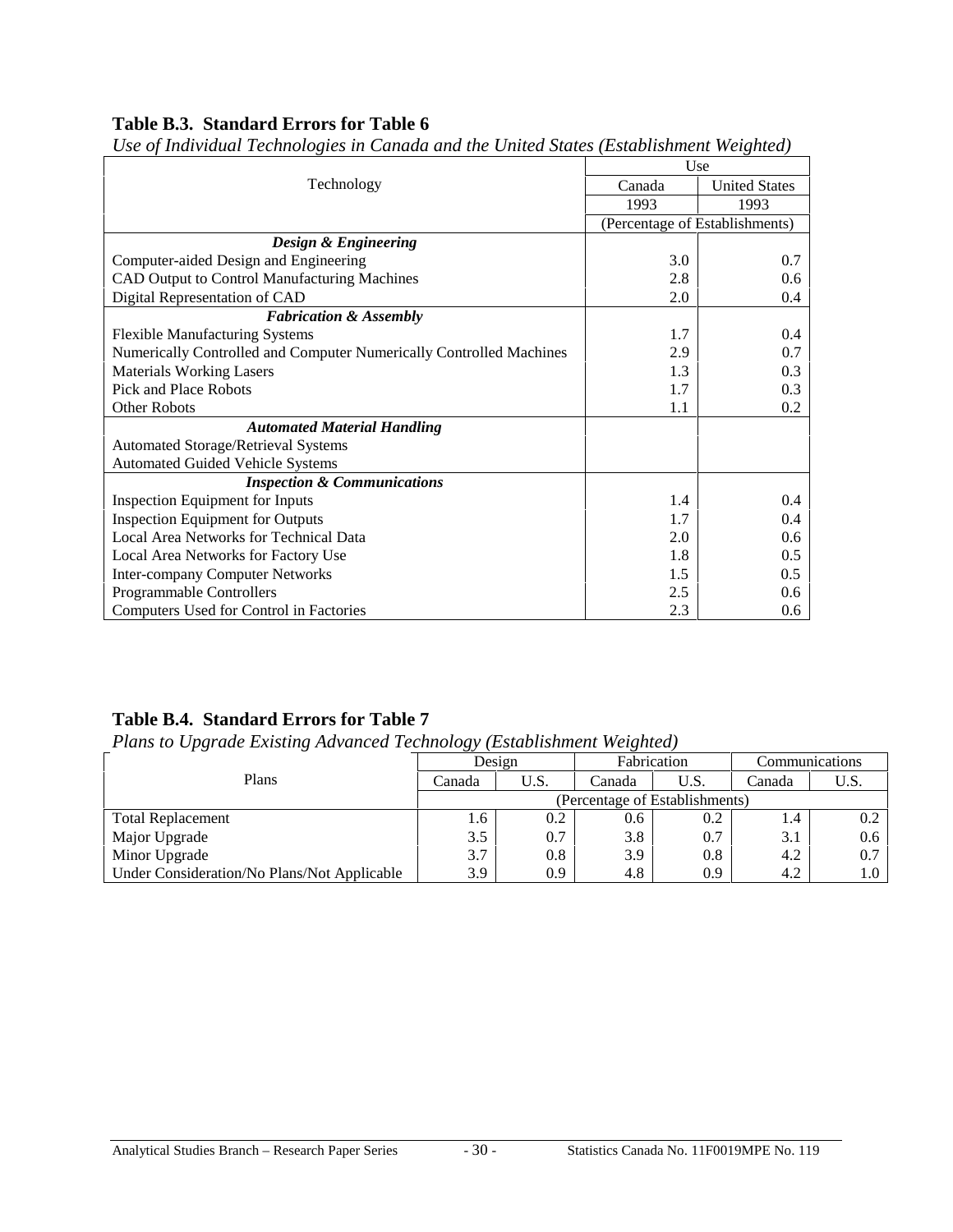### **Table B.5. Standard Errors for Table 8**

*Benefits and Effects of Advanced Technology Acquisition (Establishment Weighted)*

| $D$ chefus ana $D$ flexibility of the control $\zeta$ , the full international intergraphy | Design and  |       |          | Fabrication and                | Inspection and |      |  |
|--------------------------------------------------------------------------------------------|-------------|-------|----------|--------------------------------|----------------|------|--|
| Effects                                                                                    | Engineering |       | Assembly |                                | Communications |      |  |
|                                                                                            | Canada      | U.S.  | Canada   | U.S.                           | Canada         | U.S. |  |
|                                                                                            |             |       |          | (Percentage of Establishments) |                |      |  |
| TANGIBLE :                                                                                 |             |       |          |                                |                |      |  |
| Improvement in Productivity                                                                | 3.4         |       | 4.3      | ---                            | 3.3            |      |  |
| Reduction in Labour Requirements                                                           | 3.9         | 0.9   | 4.7      | 1.0                            | 3.0            | 0.8  |  |
| Reduction in Material Use                                                                  | 3.6         |       | 2.8      | ---                            | 2.0            |      |  |
| Reduction in Energy Use                                                                    | 2.0         | $---$ | 4.0      | $---$                          | 2.4            |      |  |
| Increased Equip. Utilization Rate                                                          | 2.7         | 0.4   | 3.0      | 0.6                            | 2.9            | 0.5  |  |
| <b>Increased Capital Requirements</b>                                                      | 4.0         |       | 3.1      |                                | 2.9            |      |  |
| <b>Reduced Capital Investments</b>                                                         | 1.4         | ---   | 1.6      | $---$                          | 0.6            |      |  |
| Lower Inventory                                                                            | 1.9         | 0.3   | 2.9      | 0.4                            | 2.5            | 0.4  |  |
| <b>INTANGIBLE :</b>                                                                        |             |       |          |                                |                |      |  |
| <b>Improvement in Product Quality</b>                                                      | 3.9         | 1.0   | 2.3      | 1.0                            | 2.3            | 0.9  |  |
| <b>Increased Skill Requirements</b>                                                        | 3.9         |       | 4.5      | ---                            | 3.0            |      |  |
| Reductions in Product Rejection Rate                                                       | 3.9         | ---   | 4.7      | $- - -$                        | 3.0            |      |  |
| Reduced Setup Time                                                                         | 3.8         | 0.6   | 4.5      | 0.8                            | 3.2            | 0.5  |  |
| Reductions in Lead Time                                                                    | $---$       | 0.8   | $---$    | 0.7                            | $---$          | 0.5  |  |
| <b>Greater Product Flexibility</b>                                                         | 3.9         | 0.8   | 4.8      | 0.7                            | 2.8            | 0.6  |  |
| <b>Improved Working Conditions</b>                                                         | 3.1         | ---   | 4.5      | $---$                          | 3.0            |      |  |
| Marketing Advantage                                                                        | ---         | 0.7   | ---      | 0.6                            | $---$          | 0.7  |  |
| Reduced Environmental Damage                                                               | 2.6         |       | 4.6      |                                | 2.0            |      |  |
| <b>Reduced Skill Requirements</b>                                                          | 2.1         |       | 2.1      |                                | 1.4            |      |  |

### **Table B.6. Standard Errors for Table 9**

*Factors Hindering Acquisition of Advanced Technology (Establishment Weighted)*

|                                  | Design and  |         | Fabrication and                |      | Inspection and |      |
|----------------------------------|-------------|---------|--------------------------------|------|----------------|------|
|                                  | Engineering |         | Assembly                       |      | Communications |      |
|                                  | Canada      | U.S.    | Canada                         | U.S. | Canada         | U.S. |
|                                  |             |         | (Percentage of Establishments) |      |                |      |
| <b>Overall Cost</b>              | 3.9         | 0.7     | 4.8                            | 0.8  | 3.5            | 0.7  |
| Cost of Technology Acquisition   | 3.3         | $- - -$ | 4.0                            | ---  | 2.8            |      |
| Cost of Education and Training   | 3.6         | 0.6     | 3.3                            | 0.6  | 2.4            | 0.5  |
| Worker Resistance or Uncertainty | 2.2         | 0.3     | 3.6                            | 0.4  | 1.9            | 0.4  |
| Time to Develop Software         | 3.1         | 0.5     | 3.0                            | 0.4  | 2.4            | 0.4  |
| <b>Cost to Develop Software</b>  | 2.8         | 0.4     | 2.7                            | 0.3  | 2.0            | 0.3  |
| Increased Maintenance Expense    | 1.7         | 0.3     | 3.3                            | 0.5  | $0.6^{\circ}$  | 0.3  |
| Need for Market Expansion        | 3.5         | 0.3     | 3.6                            | 0.4  | 2.7            | 0.3  |
| Lack of Financial Justification  | 3.5         | 0.6     | 3.9                            | 0.5  | 2.7            | 0.5  |
| Lack of Technical Support        | 2.8         | 0.5     | 3.0                            | 0.4  | 3.3            | 0.3  |
| Other                            | 1.1         | 0.4     | 1.7                            | 0.3  | 1.5            | 0.3  |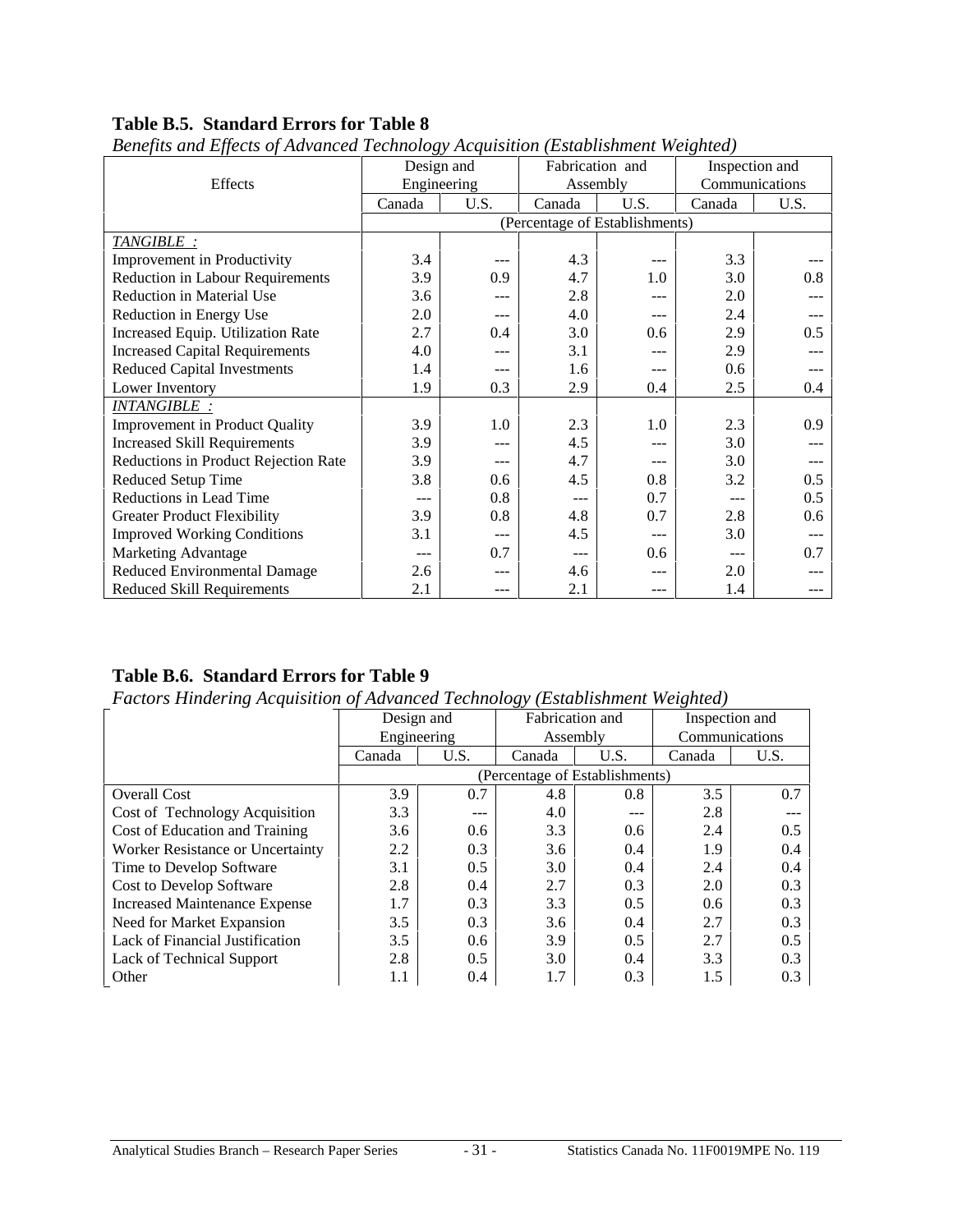### **Table B.7. Standard Errors for Table 10**

|                                | Design and Engineering |                                | Fabrication and Assembly |      | Inspection and |      |  |  |
|--------------------------------|------------------------|--------------------------------|--------------------------|------|----------------|------|--|--|
| Plans                          |                        |                                |                          |      | Communications |      |  |  |
|                                | Canada                 | U.S.                           | Canada                   | U.S. | Canada         | U.S. |  |  |
|                                |                        | (Percentage of Establishments) |                          |      |                |      |  |  |
| <b>Increased Significantly</b> | 3.9                    | 0.6                            | 4.5                      | 0.6  | 3.7            | 0.5  |  |  |
| <b>Increased Moderately</b>    | 3.1                    | 0.8                            | 2.9                      | 0.8  | 2.9            | 0.7  |  |  |
| <b>Increased Marginally</b>    | 2.4                    | 0.7                            | 2.3                      | 0.8  | 3.1            | 0.7  |  |  |
| No Change                      | 3.1                    | 0.7                            | 3.0                      | 0.7  | 3.6            | 0.8  |  |  |
| Decreased                      | 0.9                    | 0.1                            | 1.4                      | 0.1  | 0.3            | 0.2  |  |  |
| Not Applicable                 | 2.0                    | 0.3                            | 4.2                      | 0.3  | 3.7            | 0.4  |  |  |

*Impact on Education and Training Costs (Establishment Weighted)*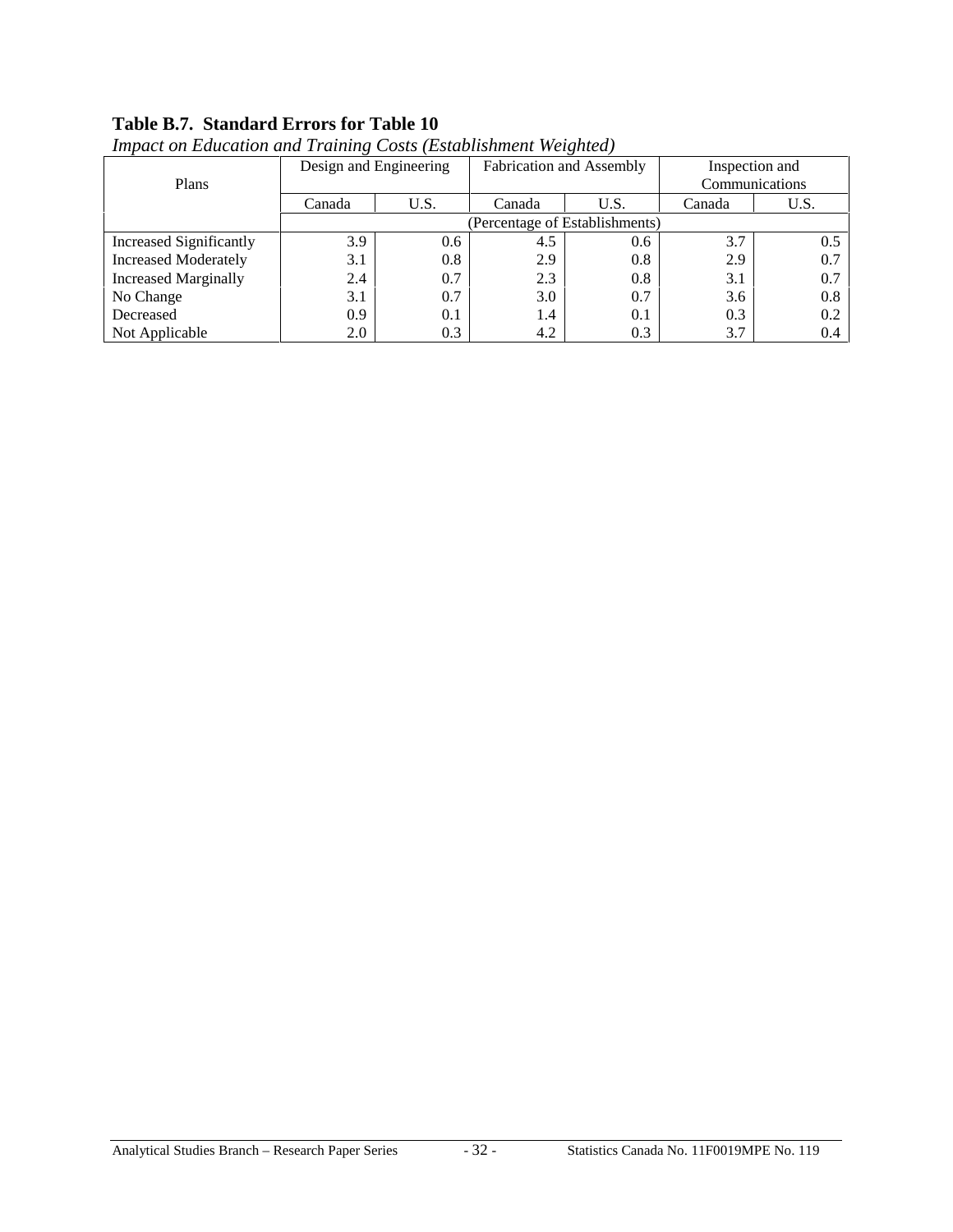## *References*

Baldwin, J. W. Chandler, C. Le and T. Papailiadis. 1994. *Strategies for Success: A Profile of Growing Small and Medium-Sized Enterprises (GSMEs) in Canada*, Catalogue 61-523R, Ottawa: Statistics Canada.

Baldwin, J., B. Diverty, and D. Sabourin. 1995. "Technology Use and Industrial Transformation: Empirical Perspectives." in T. Courchene (ed.) John Deutsch Institute for the Study of Economic Policy. Kingston, Ontario: Queen's University.

Baldwin, J. and P. Gorecki. 1986. *The Role of Scale in Canada-U.S Productivity Differences in the Manufacturing Sector: 1970-1979.* Volume 6. The Collected Research Studies of the Royal Commission on the Economic Union and Development Prospects for Canada. Toronto: University of Toronto Press.

Baldwin, J., T. Gray, and J. Johnson. 1995. *Technology Use, Training, and Plant-Specific Knowledge in Manufacturing*. Analytical Studies Research Paper No. 86. Ottawa: Statistics Canada.

Baldwin, J., T. Gray, and J. Johnson. 1997. *Technology-Induced Wage Premia in Canadian Manufacturing Plants During the 1980s*. Analytical Studies Research Paper No. 92. Ottawa: Statistics Canada.

Baldwin, J. and D. Sabourin. 1995. *Technology Adoption in Canadian Manufacturing*, Catalogue 88-512, Ottawa: Statistics Canada.

Baldwin, J., D. Sabourin, and M. Rafiquzzaman. 1996. *Benefits and Problems Associated with Technology Adoption in Canadian Manufacturing*. Catalogue 88-514. Ottawa: Statistics Canada.

Krugman, P. 1994. Peddling Prosperity. New York: Norton.

Nelson, R. R. 1986. "Evolutionary Modelling of Economic Change" in J. E. Stiglitz and G. F. Mathewson (eds.), *New Developments in the Analysis of Market Structure*, Cambridge, Massachusetts: The MIT Press.

Romer. P. 1994. "The Origins of Endogenous Growth." *Journal of Economic Perspectives.* 8: 3- 22.

OECD 1991. *Managing Manpower for Advanced Manufacturing Technology.* Paris.

Statistics Canada. 1991. "Survey of Manufacturing Technology, 1989" *Indicators of Science and Technology.* Catalogue No. 88-002, Vol. 1, No. 4.